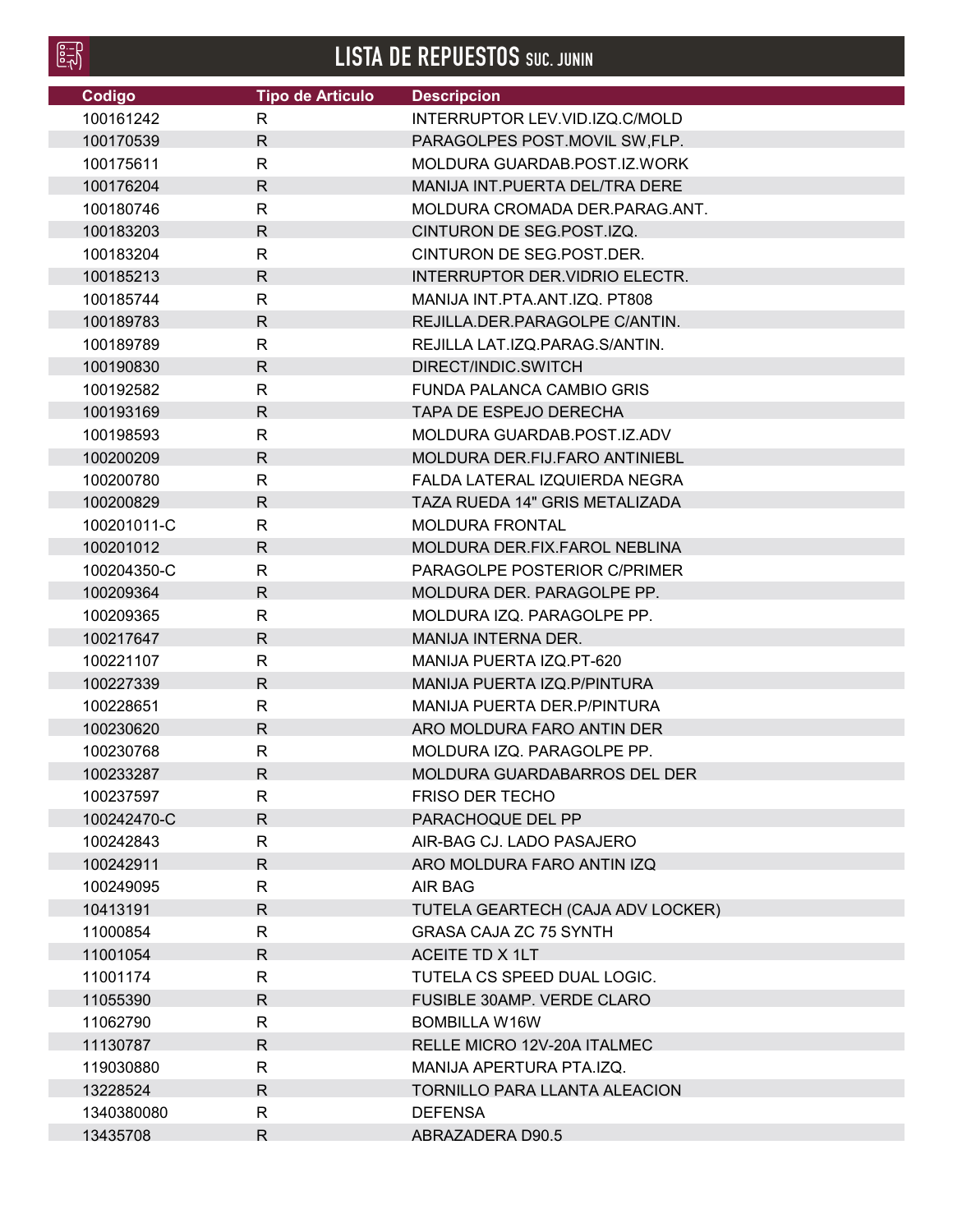| 1345713080 | R            | <b>TORNILLO</b>                   |
|------------|--------------|-----------------------------------|
| 1352331080 | R            | SOPORTE INF. PUERTA LAT DER CO    |
| 1362891080 | R            | ESCOBILLA LIMPIAPARAB.DER         |
| 14463980   | R            | <b>JUNTA HERMETICA</b>            |
| 1608816780 | R            | <b>JUNTA 40x58x8.5</b>            |
| 2315B062Q  | R            | <b>TUTELA TRANSMISSION AS8</b>    |
| 40004940   | R            | <b>RETEN</b>                      |
| 46307657   | R            | KIT GUARDAPOLVO + ABRAZ L/CAJA    |
| 46308573   | R            | ABRAZADERA                        |
| 46408751-C | R            | CORREA DISTRIB VER 71719005       |
| 46417174   | R            | <b>BUJE ELASTICO INFERIOR</b>     |
| 46521398   | R            | TAPA BAUL SIENA ANT RST           |
| 46541065   | R            | <b>CORREA DISTRIBUCION 2.0</b>    |
| 46723435   | R            | FILTRO ANTIPOLEN AIRE ACOND.      |
| 46738808   | R            | TACO ELASTICO BARRA ESTAB.D22     |
| 46767057   | R            | ANILLO SINCRONIZAD.3rA-4TA VEL    |
| 46786390   | R.           | FORRO DE CAUCHO                   |
| 46796050-C | R            | <b>BUJIA PREC</b>                 |
| 46816525   | R            | BISAGRA SUP.IZQ.COMPLETA          |
| 46817374   | R            | <b>CONTACTOR</b>                  |
| 46817374-C | R            | <b>CONTACTOR</b>                  |
| 46820063-C | R            | CORREA POLY-V PUNTO JTD           |
| 46821336   | R            | <b>COJINETE DE EMPUJE</b>         |
| 46827155   | R            | PLATILLO SUP.RESORTE SUSP.ANT.    |
| 46835715   | R            | <b>BUJE DE GOMA STILO</b>         |
| 46844892   | $\mathsf{R}$ | TACO ELASTIC.LAT.DER.PARAG.POS    |
| 46994547   | R            | <b>BASE P/BRIDA FIJ.BUTACA</b>    |
| 50036932   | R            | <b>BUJIA PRECALENTAMIENTO</b>     |
| 50038337-C | R            | REPARO MOTOR/CAMBIO UNO FIRE      |
| 50038822   | R            | SELLADOR DE CHASIS AEROSOL        |
| 500388408  | R            | CORREA ALTER/BOM.L1076MM EURO5    |
| 50038919   | R            | JG.CUBREALFOMBRAS 500(PVC)        |
| 504190940  | $\mathsf{R}$ | <b>REPARO</b>                     |
| 51713166   | R            | MANGUERA ENTRADA AGUA RADIAD      |
| 51718012   | R            | FARO MARCHA ATRAS IZQ.            |
| 51725904   | R            | TIRANTE INTERIOR PUERTA IZQ.      |
| 51733117   | R            | TAZA RUEDA 13"                    |
| 51735376   | R            | TAPA TANQUE COMBUSTIBLE           |
| 51745868   | R            | MANGUERA FLEXIB UNION FILTRO      |
| 51751049   | R            | <b>MANGUERA INFERIOR RADIADOR</b> |
| 51753792   | $\mathsf{R}$ | RODAMIENTO RUEDA ANT. C/ABS       |
| 51766404-C | R            | PERNO GUIA                        |
| 51769984   | R            | BRAZO OSCILANTE ANTERIOR DER      |
| 51769990   | R            | TUBO ENVIO AGUA CALEFACTOR        |
| 51781101   | $\mathsf{R}$ | BOTON RUEDA SOBRESALIENTE         |
| 51783778   | R            | SOPORTE FARO ANTINEBLA DER.       |
| 51784607   | R            | REPARO VANO RUEDA ANT DER .       |
|            |              |                                   |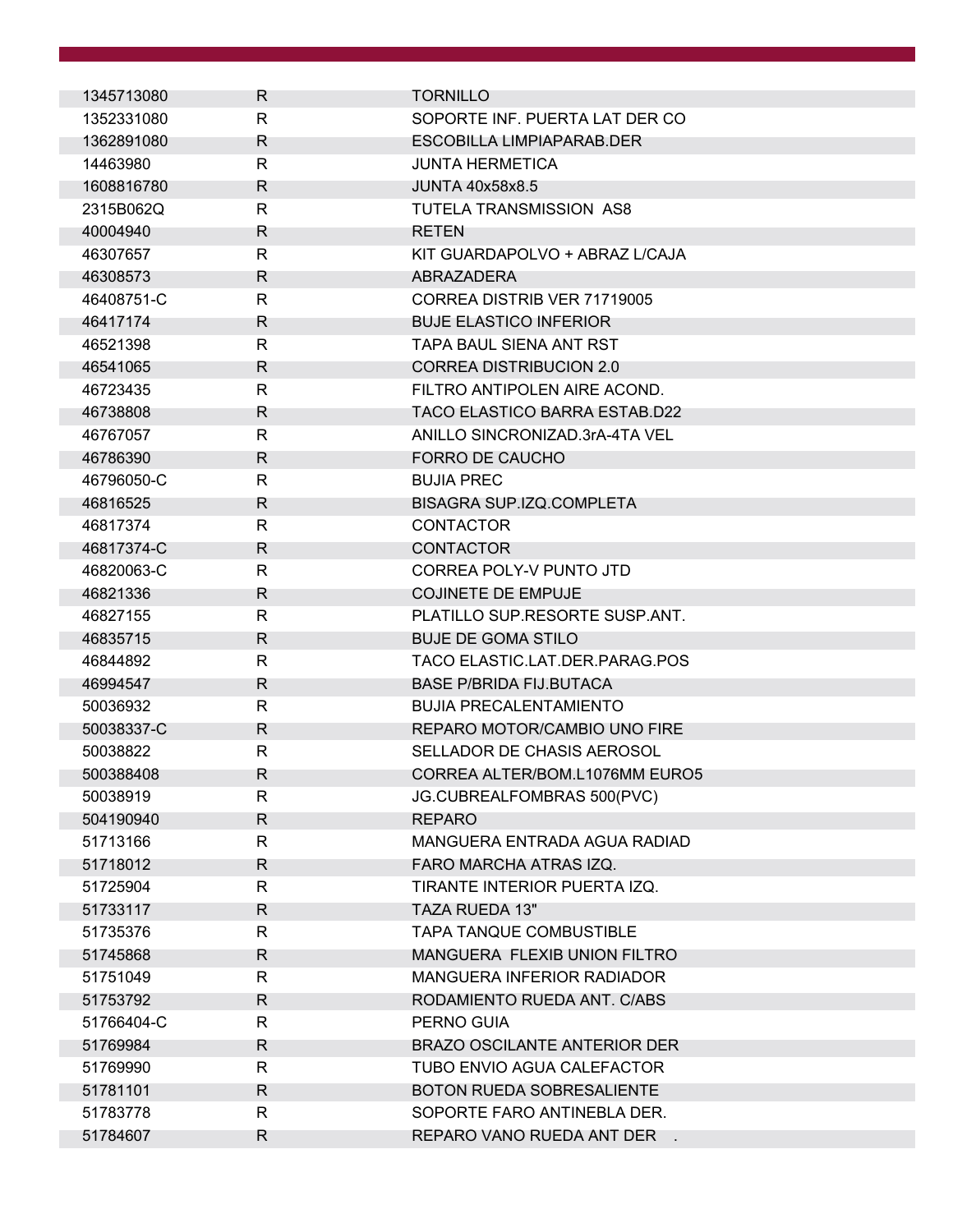| 51787884   | R.           | GUARN.EXT.P/VIDRIO PTA.POST.DE        |
|------------|--------------|---------------------------------------|
| 51788765   | R            | PORTON POST.SW.FLP                    |
| 51795915   | R            | OPTICA IZ.BIPARABOLA MASC NEGR        |
| 51797164   | R            | FARO POST.FIJO DER. STRADA FLP        |
| 51798257   | R            | <b>FAROL POSTERIOR DERECHO</b>        |
| 51801774-C | R            | <b>BRAZO Y ESCIBILLA LAVALUNETA</b>   |
| 51813251   | R            | TORNILLO FIJAC.RUEDA DE AUX.          |
| 51814483   | R            | FARO ANTINIEBLA IZQUIERDO             |
| 51819239   | R            | TAPA REPARO VANO RUEDA DELANT.        |
| 51820285   | R            | SOPORTE IZQ.FIJ.BARRA ESTAB.          |
| 51823801   | R            | <b>JUNTA</b>                          |
| 51826649   | R            | AMORTIGUADOR ANTERIOR C/ABS           |
| 51828312   | R            | FAJA ADESI.ADV.LOCKER DEL.DER.        |
| 51829053-C | R            | OPTICA IZQ                            |
| 51831900   | R            | <b>CONMUTADOR ENCENDIDO</b>           |
| 51832997   | R            | <b>BRAZO LIMPIAPARABRISAS TRASERO</b> |
| 51834103-C | $\mathsf{R}$ | SOPORTE MOTOR LADO MOTOR              |
| 51834857   | R            | CENTRAL ELECTR.(WCD)LIMP.LUNET        |
| 51834859   | R            | REFLECTANTE DER PAR TRASERO           |
| 51835988   | R            | FLEXIBLE COMANDO APERTURA DER.        |
| 51836477   | R            | <b>TIRANTE BANDEJA POSTERIOR</b>      |
| 51842799   | $\mathsf{R}$ | FARO TRASER DER. FIJA                 |
| 51842800-C | R            | <b>FARO POST IZQ</b>                  |
| 51844059   | R            | TUBO ENVIO COMBUSTIBLE                |
| 51844991   | $\mathsf{R}$ | REPARO LADO MOTOR                     |
| 51846351   | R            | ELECTROVENTILADOR COMPLETO            |
| 51849082   | R            | REFLECTOR DER.PARAGOLPE TRASER        |
| 51849221   | R            | AMORTIGUADOR PORTON TRAS.             |
| 51850165   | $\mathsf{R}$ | FARO POST.IZQ.MOVIL                   |
| 51850237   | $\mathsf{R}$ | REPARO MOTOR Y CAMBIO                 |
| 51850275   | R            | BISAGRA IZQUIERDA CAPOT               |
| 51854695   | R            | LUZ DE RETROCESO IZQUIERDA            |
| 51859572-C | $\mathsf{R}$ | TRAVESAÑO INF                         |
| 51864308   | $\mathsf{R}$ | TOMA AIRE DE FILTRO                   |
| 51864503   | R            | GANCHO DE SEGURIDAD DE CAPOT          |
| 51864803   | R            | CERR.PUERTA DEL.ELECT. IZQ.           |
| 51865317   | $\mathsf{R}$ | REPARO VANO RUEDA ANT.IZQ.            |
| 51873093   | R            | CERRADURA PORTON TRAS.IZQ.            |
| 51878409-C | R            | OPTICA IZQUIERDA                      |
| 51878959   | R            | PUERTA POSTERIOR IZQ.S/BISAGRS        |
| 51880690   | $\mathsf{R}$ | KIT ANTIRR.FIJ.RUEDA AUXILIO          |
| 51884324   | R            | REFLECTOR DER.PARAGOLPE TRASE.        |
| 51890144   | R            | SOPORTE ELASTICO TUBO ESCAPE          |
| 51898201   | R            | CENTRALITA ELECTR. CODE 2             |
| 51901341   | R.           | PIEZA ELAST.SUP.AMORTIGU.POST.        |
| 51915495   | R            | VARILLA LIMITADOR APERT. PUERTA       |
| 51918110   | R            | PARABRISA ATERMICO                    |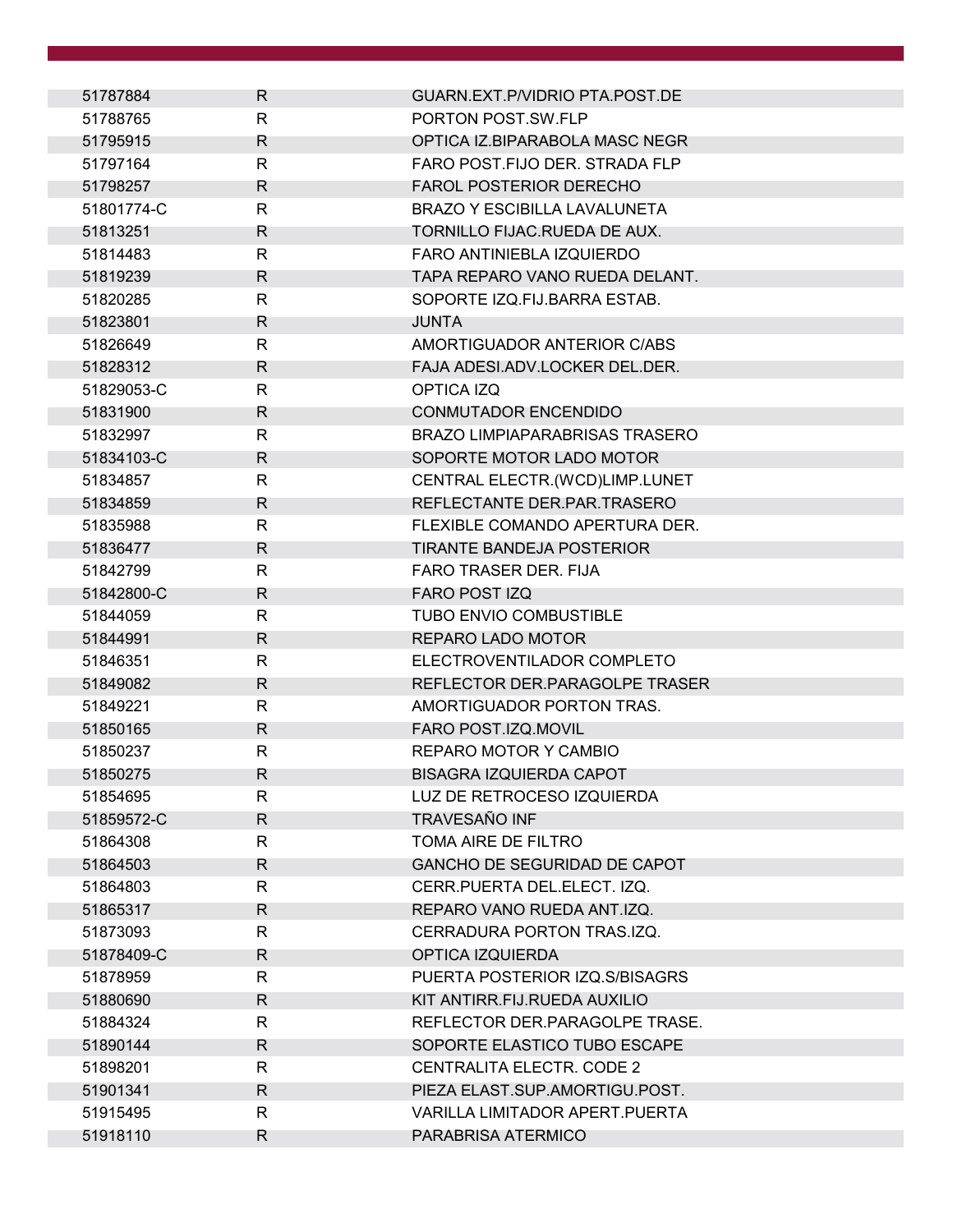| 51940647   | R            | FILTRO DE COMBUSTIBLE                 |
|------------|--------------|---------------------------------------|
| 51944687   | R            | CJTO.PUNTERA INFERIOR IZQ.            |
| 51949993   | R            | <b>GUARNICION SUPERIOR</b>            |
| 51950106   | R            | AMOTIGUADOR TRAS. IZQ./ DER.          |
| 51951812   | R            | DEPOSITO LIQ.REFRIGE.C/TAPA           |
| 51958612   | R            | ABSORBEDOR DERECHO                    |
| 51965049   | R            | <b>GUARNICION DEL.IZQ</b>             |
| 52000278   | R            | MANIJA COMPUERTA TRASERA              |
| 52004278   | R            | <b>FARO ANTINIEBLA DERECHO</b>        |
| 52005570   | $\mathsf{R}$ | CERRADURA TAPA COMBUSTIBLE            |
| 52018851   | R            | <b>BUJE SUSPENSION POSTERIOR</b>      |
| 52025233   | R            | BURLETE CONTORNO CRISTAL IZQ          |
| 52032578-C | R.           | <b>ELECTROVENTILADOR</b>              |
| 52043652   | R            | <b>TUBO FLEXIBLE COMPRES/CONDENS</b>  |
| 52051075   | R            | <b>GATO MECANICO</b>                  |
| 52053933   | R            | CHICOTE ELECTRO                       |
| 52054011   | $\mathsf{R}$ | REPARO MOTOPROPULSOR ACERO            |
| 52054695   | R            | ANTEREPARO ANTERIOR BAJO MOTOR        |
| 52057034   | R            | <b>ALMOHADILLA</b>                    |
| 52061733   | R            | ESPARRAGO VER 11294235                |
| 52064446   | R            | <b>CERRADURA</b>                      |
| 52068337   | R            | <b>SENSOR</b>                         |
| 52078873   | R            | <b>CERRADURA CAPOT</b>                |
| 55183807   | R            | <b>VALVULA CANISTER</b>               |
| 55190032-C | $\mathsf{R}$ | <b>CORREA POLI V</b>                  |
| 55191168-C | R            | <b>KIT EMBRAGUE</b>                   |
| 55191212   | R            | KIT EMBRAGUE PLACA Y DISCO            |
| 55191607   | R            | ELEMENTO FILTRANTE DE AIRE            |
| 55192773-C | $\mathsf{R}$ | <b>TENSOR</b>                         |
| 55195293   | R            | PINON CTOR.Z=21                       |
| 55195339   | R            | <b>RETEN</b>                          |
| 55195387   | R            | TAPA INF.RECUBRIMIENTO CORREA         |
| 55195388   | $\mathsf{R}$ | TAPA SUP.RECUBRIMIENTO CORREA         |
| 55197785   | $\mathsf{R}$ | TENSOR DE CADENA DISTRIBUCION         |
| 55203202   | R            | ELECTROVALV.ACTUADOR TURBINA          |
| 55206525   | R            | JUNTA                                 |
| 55210051   | R            | <b>BUJIA DE PRECALENTAMIENTO</b>      |
| 55212785   | R            | <b>JUNTA</b>                          |
| 55219692   | R            | KIT EMBRAGUE DISCO+MEC LUK            |
| 55222898   | R            | <b>JUNTA SOBRE TAPA DE T.CILINDR.</b> |
| 55223489   | $\mathsf{R}$ | RESORTE P/VALV.ADMISION/ESCAPE        |
| 55223543   | R            | PLATILLO SUPERIOR RESORTE VALV        |
| 55223631-C | R            | KIT EMBRAGUE VER 55243330             |
| 55224542   | R            | <b>JUNTA SOBRE TAPA BOTADORES</b>     |
| 55224544   | R            | <b>JUNTA TAPA TAPA CILINDROS</b>      |
| 55226611   | R            | PATIN FIJ. TENSOR CAD.DISTRIB         |
| 55226613   | R            | TENSOR DE CADENA DISTRIBUCION         |
|            |              |                                       |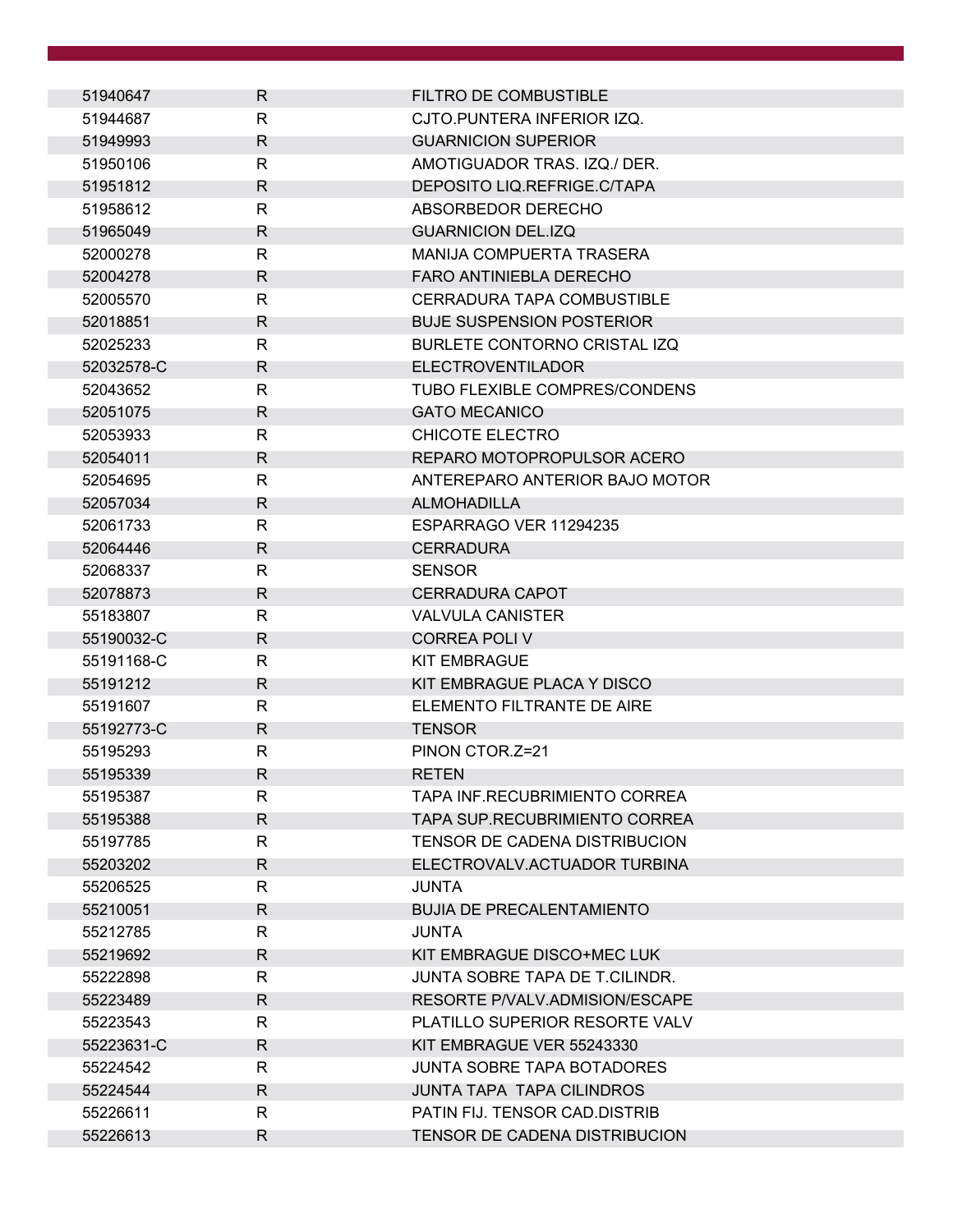| 55227396   | R            | CHICOTE DE IGNICION                |
|------------|--------------|------------------------------------|
| 55227895   | R            | <b>CORREA TRANSMISION AUXILIAR</b> |
| 55242459   | R            | <b>DRIVING GEAR</b>                |
| 55242460   | R            | ENGR.CONDUCIDO ARBOL VALVULAS      |
| 55245288   | R            | <b>JUNTA</b>                       |
| 55247856   | R            | CADENA COMANDO DISTRIBUCION        |
| 55248414   | R            | <b>CABLE FLEXIBLE EMBRAGUE</b>     |
| 55250346   | R            | PATIN MOVIL TENSOR CAD.DISTRIB     |
| 55251472   | R            | <b>ENGRANAJE CONDUCIDO Z=42</b>    |
| 55251837   | $\mathsf{R}$ | <b>BOMBA DE EMBRAGUE PEDALERA</b>  |
| 55254086   | R            | TUBO BOMBA DE AGUA                 |
| 55271703   | R            | SENSOR DE TEMPERATURA INTERME      |
| 55271704   | R            | SENSOR DE TEMPERATURA SUP          |
| 5801752779 | R            | <b>TENSOR</b>                      |
| 5951661-C  | R            | <b>FILTRO DE COMB</b>              |
| 60656296   | R            | DEPOSITO DE VACIO                  |
| 7081850    | $\mathsf{R}$ | KIT REPARO CAJA DIRECC.            |
| 7082587    | R            | BOTON COMANDO VENT.CALEFACCION     |
| 7083232    | R            | <b>JUNTA SOBRETAPA</b>             |
| 7083451    | $\mathsf{R}$ | <b>MANGUERA VENTILACION MOTOR</b>  |
| 7084164-C  | R            | <b>CUERPO MARIPOSA</b>             |
| 7085079    | R            | MANGUERA SISTEMA EVAPORACION       |
| 7086546-C  | R            | JGO ESCOBILLAS PUNTO VER 71805137  |
| 7086547    | R            | <b>GUARNICION FILTRO DE AIRE</b>   |
| 7086771    | $\mathsf{R}$ | DEPOSITO LIQUIDO DE FRENO          |
| 7086840    | R            | <b>PRESILLA</b>                    |
| 7087290    | R            | <b>GRILLE</b>                      |
| 7087567    | R            | <b>CROSSRAIL</b>                   |
| 7088005    | $\mathsf{R}$ | PRESILLA DER FIJ. BANDEJA LUNE     |
| 7088006    | $\mathsf{R}$ | PRESILLA IZQ.FIJ. BANDEJA LUNE     |
| 7088007    | R            | LLAVE CODE 2 P/TELECOMA. NEGRA     |
| 7088523    | R            | <b>TIRANTE DE DIRECCION</b>        |
| 7089985    | R.           | <b>JGO.PASTILLA FRENO</b>          |
| 7090217    | $\mathsf{R}$ | JGO.PASTILLAS GALFER 3294/106      |
| 7090226    | R            | LENTE RETROVISOR IZQ C/62Y         |
| 71714089   | R            | <b>BOMBILLA 2.3W</b>               |
| 71734906-C | R            | <b>KIT EMBRAGUE</b>                |
| 71736493   | R            | RODAMIENTO TENSOR FIJO             |
| 71740977-C | R            | <b>RODAMIENTO</b>                  |
| 71751114   | R            | <b>FILTERING ELEMENT</b>           |
| 71772919   | $\mathsf{R}$ | <b>SEGURO</b>                      |
| 73500063   | R            | <b>JUNTA TAPA ARBOL DE LEVAS</b>   |
| 73501138   | R            | <b>BALANCIN DE VALVULA</b>         |
| 735338754  | R            | <b>INTERRUPTOR</b>                 |
| 735362698  | R            | INTERR.ALZACRISTAL ELECT.IZQ.      |
| 735365031  | $\mathsf{R}$ | PARASOL DERECHO                    |
| 735366784  | R            | EMBELLECEDOR SUP. PORTAPATENTE     |
|            |              |                                    |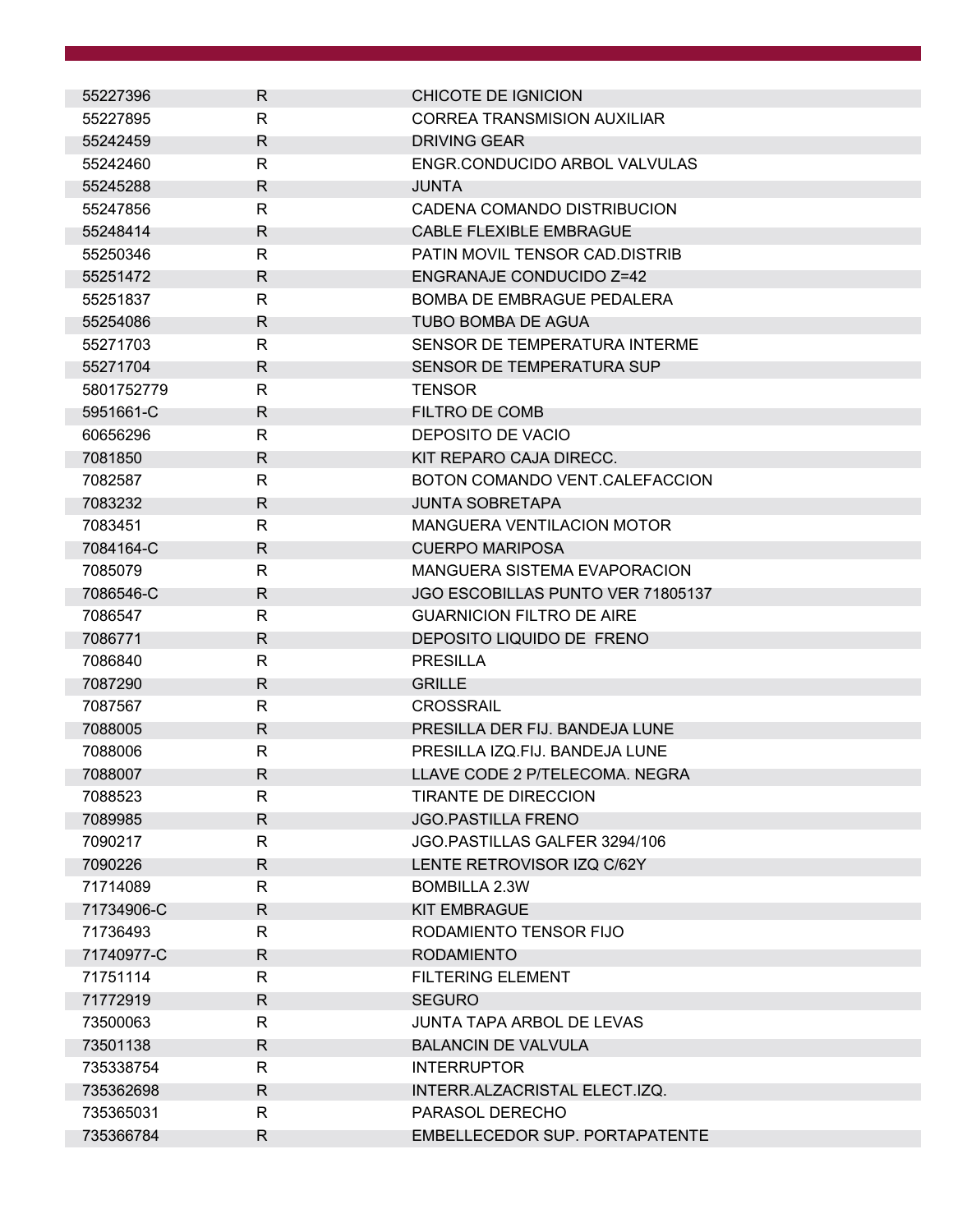| 735371638     | R.           | MANIJA EXT.PTA.ANT.DER.NEGRA         |  |
|---------------|--------------|--------------------------------------|--|
| 735372067-C   | R            | <b>MECANISMO INT</b>                 |  |
| 735372431     | R            | <b>SOPORTE</b>                       |  |
| 735399579     | R            | TAPA DE ESPEJO IZQ.                  |  |
| 735405439     | R            | <b>GRILLA FRONTAL RADIADOR</b>       |  |
| 735445497     | R            | DIRECT/INDIC.SWITCH                  |  |
| 735461282     | R            | INTERRUPTOR ALZACRISTAL DER.         |  |
| 735516619     | R            | <b>TAPON PARAGOLPE POSTERIOR</b>     |  |
| 735523357     | R.           | MANIJA INT.PTA.ANT.DR.GR.GUISA       |  |
| 735523359     | R            | MANIJA INT.PTA.ANT.IZ.GR.GUISA       |  |
| 735550929     | R            | <b>MANIJA INTERNA PUERTA DEL DER</b> |  |
| 7509153       | R            | <b>DEPOSITO LIQUIDO REFRIGERANTE</b> |  |
| 7524836       | R            | <b>TIRANTE DE RETEN-</b>             |  |
| 7584934       | R            | ANILLO DE APOYO                      |  |
| 7620730       | R            | PERNO FIJ.AMORT.PORTON POST.         |  |
| 7647596       | R            | <b>JUNTA CARTER DE ACEITE</b>        |  |
| 7754387       | R.           | <b>BUJE DE FIJACION</b>              |  |
| 7757947       | R            | ENGR.CDO 5ta VEL.Z=35 R=35/37        |  |
| 7770154       | R            | <b>VARILLA</b>                       |  |
| 7784728       | R            | JUNTA TAPA CILINDROS SUPERIOR        |  |
| 7786064       | R            | CASQUILLO ELASTICO                   |  |
| 9401206969    | $\mathsf{R}$ | <b>JUNTA BOMBA DE AGUA</b>           |  |
| 9631169188    | R            | <b>BOMBA DE AGUA</b>                 |  |
| 9635222580    | R            | <b>RULEMAN DE EMPUJE</b>             |  |
| 9640868280    | R.           | <b>BOQUILLA</b>                      |  |
| 9651255780    | R            | CORREA L=1564 / 025                  |  |
| 9790464580    | R            | <b>JUNTA</b>                         |  |
| 99456477-C    | R            | <b>CORREA DISTRIBUCION</b>           |  |
| ARF50039080   | R.           | "REMERA NEGRA MOPAR MC ""XL""        |  |
| ARF50039083   | R            | "REMERA BLANCA MOPAR MC ""M""        |  |
| K04892694AB   | R            | CORREA DENTADA DISTRIBUCION          |  |
| K04892695AB   | R            | TENSOR CORREA ALT./COMP.             |  |
| K04893467AA   | $\mathsf{R}$ | <b>CORREA</b>                        |  |
| K05269870AB   | $\mathsf{R}$ | SENSOR COOLANT TEMPERATURE           |  |
| K06509898AA   | R            | <b>NUT HEX FLANGE LOCK</b>           |  |
| K55112661AA   | R            | ELECT MOTOR WINDSHIELD WIPER         |  |
| K68102241AA-C | R            | <b>FILTRO DE ACEITE</b>              |  |
| K68174518AA-C | R            | <b>FILTRO ACEITE</b>                 |  |
| K68202153AA   | R            | <b>ELASTIC PAD NONE</b>              |  |
| 0004          | R            | PARAFLU 11 X 1LT                     |  |
| 0088          | $\mathsf{R}$ | LIMPIA INYECTOR NAFTERO              |  |
| 0089          | R            | <b>LIMPIA INYECTOR</b>               |  |
| 10000006      | R            | ESPUMA RESPALDO BCO.DEL.DE/IZ        |  |
| 100006000     | R            | PERNO P/FIJACION TAPA PORTAFUS       |  |
| 100021        | A            | CIERRE CENTRALIZ. 5 PTAS.            |  |
| 100150107     | R            | MOLDURA IZQ.ESPEJO MECANICO          |  |
| 100155159     | R            | REVEST.TAPA TRASERA PICK-UP          |  |
|               |              |                                      |  |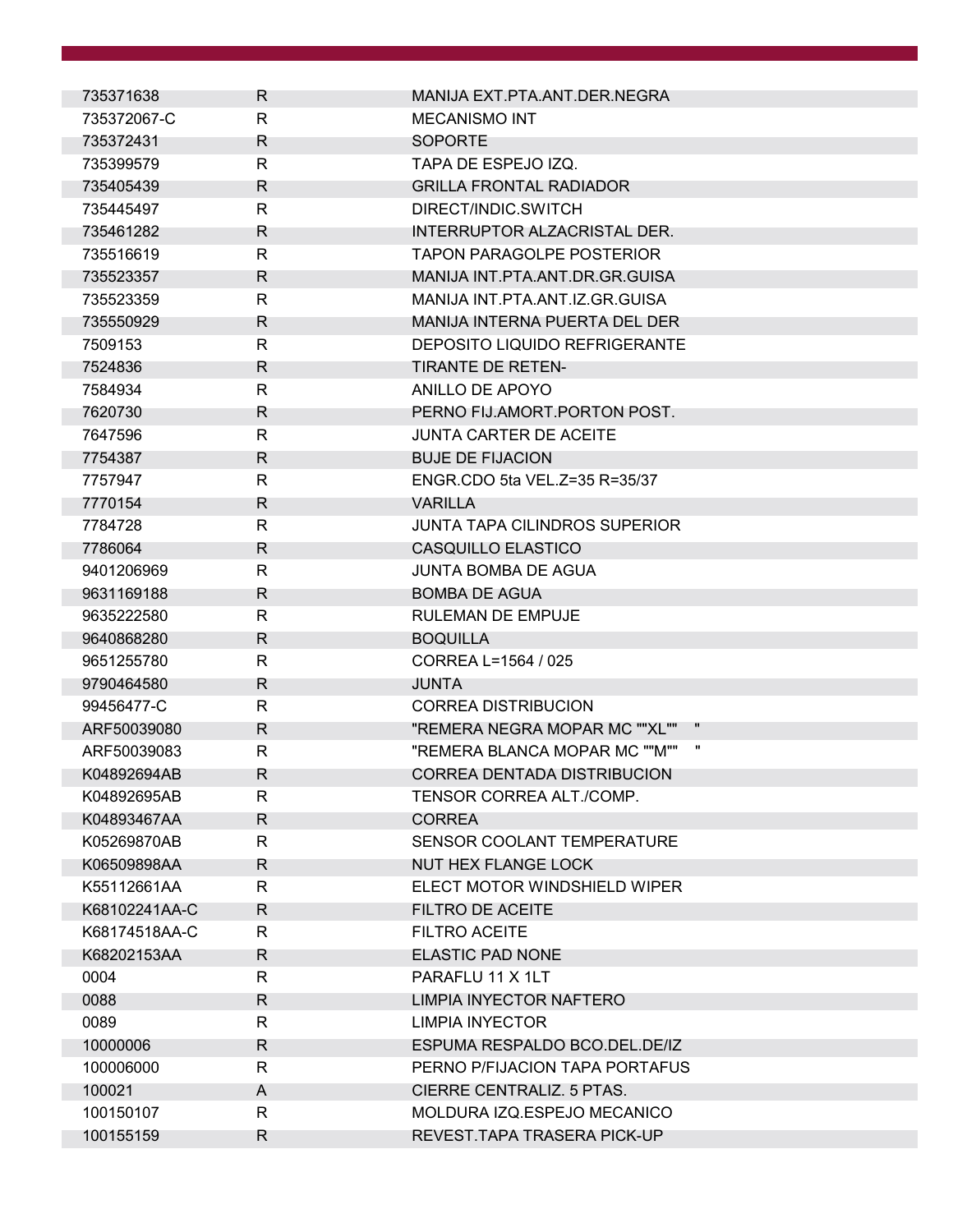| 100156718 | R. | MOLDURA CENTRAL A.ACOND/CALEF.     |
|-----------|----|------------------------------------|
| 100161243 | R  | INTERRUPTOR LEV.VID.DER.C/MOLD     |
| 100162371 | R  | POMO DENTADO                       |
| 100162378 | R  | ACOPLE CINT.SEG.ANT.IZQUIERDO      |
| 100162470 | R  | CINT.SEG.POST ARRO.IZ (CHRIS)      |
| 100162471 | R  | CINT.SEG.POST ARRO.DX (CHRIS)      |
| 100162473 | R  | CINTURON DE SEG.POST.DR.           |
| 100162660 | R  | RECUBRI.INV.CINTO SEG.GRIS 650     |
| 100163163 | R  | PARACHOQUES TRASERO IZQUIERDO      |
| 100163212 | R  | <b>MANECILLA EXTERNA</b>           |
| 100163251 | R  | <b>GRILLA RADIADOR</b>             |
| 100163545 | R  | REVESTIMENTO COLUMNA ANT DER       |
| 100163773 | R  | REVEST.COLUMNA DIRECCION SUP.      |
| 100164435 | R  | MANIJA ALZACRISTAL COMPLETA        |
| 100164602 | R  | PARAGOLPE POST.COMPL.C/PRIMER      |
| 100164938 | R  | VARILLA REGULACION APOYACABEZA     |
| 100166502 | R  | <b>GRILLA RADIADOR</b>             |
| 100167291 | R  | MANIJA EXT.PUERTA POST.DR          |
| 100168707 | R  | REV.ADHES.EXT.MONT.PTA.POST.IZ     |
| 100168708 | R  | REV.ADHES.EXT.MONT.PTA.POST.DR     |
| 100169091 | R  | SOPORTE IZQ.P/BANDEJA POST         |
| 100169369 | R  | MOLDURA ESTERNA PUERTA TRAS IZ     |
| 100169636 | R  | MOLDURA GUARDABARRO ANT IZQUID     |
| 100169648 | R  | MOLDURA PUERTA TRASERA DERECHA     |
| 100170032 | R  | LLANTA ALEACION ADVENTURE 14"      |
| 100170195 | R  | SOPORTE DER.P/BANDEJA POST(3P)     |
| 100170198 | R  | <b>MANIJA INTERNA TECHO DELANT</b> |
| 100170209 | R  | INTER.CONMUT.GRIS C/TRIP           |
| 100170328 | R  | <b>TAZA RUEDA 14"</b>              |
| 100170576 | R  | EMPUNADURA PALANCA CAMBIO          |
| 100170673 | R  | EMPU?ADURA PALANCA CAMBIO          |
| 100170723 | R  | EMPUNADURA COMANDO CAMBIO          |
| 100170783 | R  | REV.ADHES.EXT.MONT.CENT.DR 3P      |
| 100170790 | R  | EMPUNADURA COMANDO CAMBIO          |
| 100171015 | R  | SOPORTE IZQ.P/BANDEJA POST(3P)     |
| 100171028 | R  | RECUBR.MONT PUERTA POS.IZQ.        |
| 100171030 | R  | RECUBR.MONT PUERTA POS.DER.        |
| 100171345 | R  | ESPEJO RETROVISOR IZQ.C/CI FLP     |
| 100171355 | R  | PLACA PORTA INTERRUP.C/025/029     |
| 100171473 | R  | PROTECCION SUP. TRAS. DER.         |
| 100171474 | R  | PROTECCION SUP. TRAS. IZQ.         |
| 100171505 | R  | TAZA DE RUEDA 14"                  |
| 100171974 | R  | REV.ADHES.EXT.MONT.PTA.IZQ.3P      |
| 100171975 | R  | REV.ADHES.EXT.MONT.PTA.DER.3P      |
| 100172062 | R  | TAPON TRASER DER PORTAEQ TECHO     |
| 100173290 | R  | ACOPLE CINTO SEGURIDAD CENTRAL     |
| 100173293 |    | SPOILER TRAS.SW.FLP PRIMER         |
|           | R  |                                    |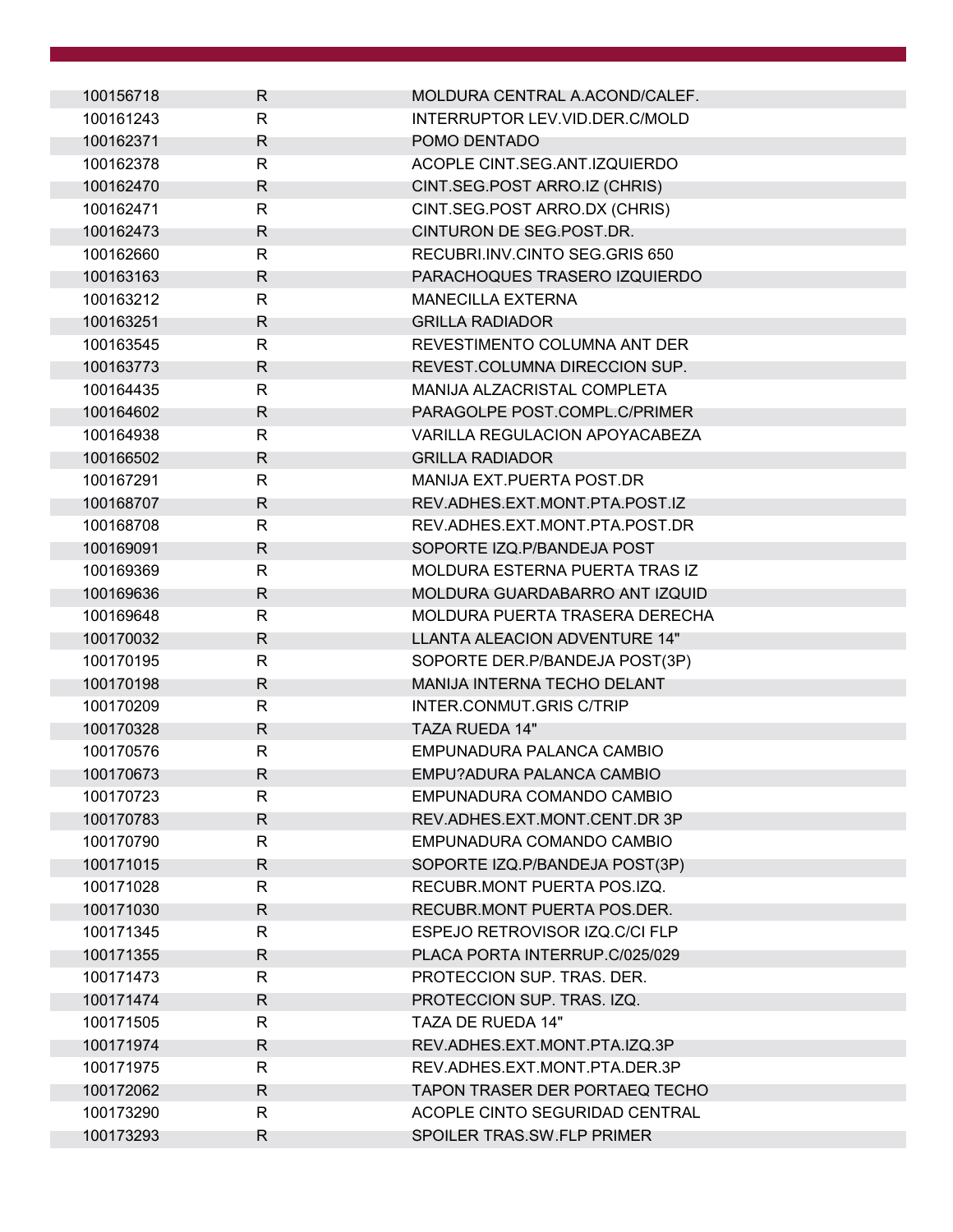| 100173763   | R            | ESTRUCTURA BUTACA ANTERIOR IZQ   |
|-------------|--------------|----------------------------------|
| 100174480   | $\mathsf{R}$ | CINTURON SEGURIDAD IZ.           |
| 100174481   | R            | CINTURON SEGURIDAD DR.           |
| 100174774   | R            | REVEST.PUER.DEL.PARTE ANT.IZQ    |
| 100174776   | R            | REVEST.PUER.DEL.PARTE POS.IZQ    |
| 100174778   | R            | REVEST.PUER.POS.PARTE ANT.IZQ.   |
| 100174788   | R            | TAPA LATERAL TRAS.IZQ.P/GATO     |
| 100175610   | R            | MOLDURA GUARDABARRO TRAS.DER.    |
| 100175615   | R.           | MOLDURA GUARDABARRO DEL.IZQ.     |
| 100175616   | $\mathsf{R}$ | MOLDURA GUARDABARRO DEL.IZQ.     |
| 100176015   | R            | SIGLA MARCA ROJA                 |
| 100176200   | R            | RECUBR.POST.PTA.POSTERIOR IZQ    |
| 100176207   | R            | MANIJA INT. PUERTA DEL/TRAS. DER |
| 100176221   | R            | MANIJA INT. PUERTA DEL/TRAS. IZQ |
| 100176278   | R            | PLAFONIERA LUZ TECHO INTERIOR    |
| 100176428   | R.           | TAZA RUEDA 13" WAY               |
| 100176481   | R.           | <b>TAPON GRIS</b>                |
| 100176556   | R            | TAZA DE RUEDA 14"                |
| 100176696-C | R            | <b>MOLDURA</b>                   |
| 100176697   | R            | MOLDURA CROM.GRILLA INF.RAD.     |
| 100176697-C | R            | <b>MOLDURA</b>                   |
| 100176699   | $\mathsf{R}$ | MOLDURA CROM.DR.PARAG.ANT.       |
| 100176703   | R            | <b>GRILLA SUP.RADIADOR</b>       |
| 100176704-C | R.           | <b>GRILLA INF</b>                |
| 100176783   | R.           | MOLDURA CROM.IZQ.PARAG.POST.     |
| 100176863   | R            | <b>KNOB</b>                      |
| 100176960   | R            | TAPON DERECHO FIJ.MANIJA.PUERT   |
| 100176961   | R            | TAPON IZQUIER.FIJ.MANIJA.PUERT   |
| 100177562   | R.           | LUZ INTERNA ANT. S/PACK LUJO     |
| 100177805   | $\mathsf{R}$ | PROTECCION SUP.ANGULAR IZQ.      |
| 100178047   | R            | PARAGOLPES POST.IZQUIER-PRIMER   |
| 100178118-C | R            | <b>PARAGOLPE DEL</b>             |
| 100178971   | $\mathsf{R}$ | MOLDURA PTA.TRAS.DER PT622       |
| 100178994   | $\mathsf{R}$ | MOLDURA GUARDABARRO TRAS.DER.C   |
| 100179286   | R            | GRILLA IZQ.PARAGOLPE TRAS.SW.A   |
| 100179362   | R            | <b>SPOILER PORTON POSTERIOR</b>  |
| 100179612   | R.           | PARAGOLPES POST.FIJO SW.TREKK    |
| 100182029-C | R            | PARAGOLPE ANT                    |
| 100184426   | R            | PALANCA FRENO MANO DARK SHADOW   |
| 100185114   | R            | TAZA DE RUEDA 15"                |
| 100185268   | $\mathsf{R}$ | TAPON AGUJERO IZQ.FIJ.PLANCHA    |
| 100185270   | R            | DIFUSOR AIRE LAT. PANEL PRINC.   |
| 100185553   | R            | CJ.PALANCA SEÑALZACION           |
| 100185567-C | R            | PARAGOLPE DEL                    |
| 100185570   | R.           | TAPA IZQ. AGUJERO FARO ANTIN.    |
| 100185729   | $\mathsf{R}$ | MANIJA PUERTA DER. P/PINTURA     |
| 100185742-C | R            | MANIJA PUERTA EXTERIOR P/P       |
|             |              |                                  |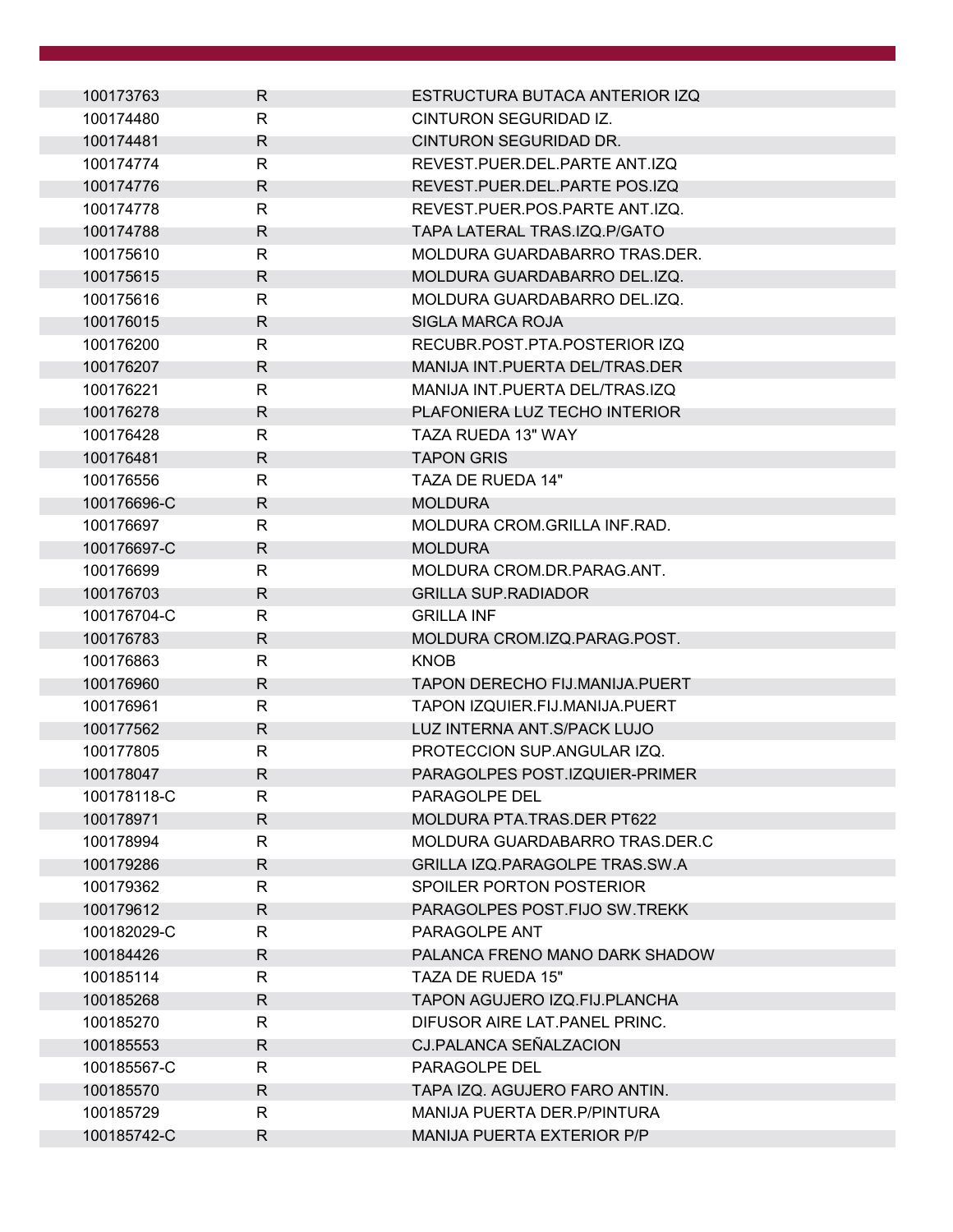| 100185743   | R.           | MANIJA INT.PTA.ANT.DER. PT808   |
|-------------|--------------|---------------------------------|
| 100186115   | R            | MANIJA PUERTA IZQ.PT-620        |
| 100186593   | R            | TAPON ANT. P/BARRA PORTAEQUI.DX |
| 100186710   | R            | MOLDURA IZQ. SOPORTE PATENTE    |
| 100186741   | R            | GRILLA DER PARAGOLPE DEL SW.    |
| 100186762   | R            | TAZA DE RUEDA 14" 327           |
| 100188368   | R            | MOLDURA PUERTA ANT.DER. 327     |
| 100188370   | R.           | MOLDURA PUERTA TRAS.IZQ. 327    |
| 100188371   | R            | MOLDURA PUER.TRAS.DER. 3P 327   |
| 100188372   | R            | MOLDURA PUERTA TRAS.DER. 327    |
| 100188388-C | R            | <b>GRILLA RADIADOR</b>          |
| 100188409   | R            | MOL.PORTON POS.NEGRA            |
| 100188855   | R            | TAPA PORTA-OBJ.INFERIOR VV-672  |
| 100189058   | R            | MOLDURA S/FARO ANTIN.IZQ.NEGRA  |
| 100189610   | R            | TAPA ESPEJO RETROV.IZQ.NEGRA    |
| 100189739   | R.           | TAZA RUEDA 14"                  |
| 100189785   | R.           | REJILLA.IZQ.PARAGOLPE C/ANTIN.  |
| 100189788   | R            | REJILLA LAT.DER.PARAG.S/ANTIN.  |
| 100190288   | R            | <b>TAPON PARAGOLPE</b>          |
| 100190294-C | R            | <b>GRILLA RAD CROMADA</b>       |
| 100190566   | R.           | MOLD.PORTA-INTERRUPT.C/097/092  |
| 100190611   | R            | GRILLA SUP.CTR.PARAG.DEL.NEGRA  |
| 100190782   | R            | INTER.CONMUT.LIMPIALUN.C/A.BAG  |
| 100191068   | R.           | ADHESIVO PORTON TRASERO SQUARE  |
| 100191085   | $\mathsf{R}$ | REVESTIMIENTO PUERTA DEL.IZQ.   |
| 100191591   | R            | DIFUSOR AIRE LAT. PANEL PRINC.  |
| 100191592   | R            | DIFUSOR AIRE CTR. PANEL PRINC.  |
| 100192360   | R            | PARAGOLPE ANTERIOR PK-UP TREKK  |
| 100192360-C | R.           | PARAGOLPE ANTERIOR PIK-UP TREKK |
| 100192635   | R            | ESPEJO RETRO.DER.C/COM.5 PUERT  |
| 100192947   | R            | TAPA DE ESPEJO DERECHA          |
| 100193187   | R            | ESPEJO RETRO.EXT.IZQ.           |
| 100193195   | $\mathsf{R}$ | ESPEJO RETRO.EXT.IZQ.           |
| 100193216   | R            | TAPA DE ESPEJO IZQUIERDA        |
| 100193274   | R            | ESPEJO RETROVISOR DER.C/ELECT.  |
| 100193421   | R            | ESPEJO RETROVISOR IZQ.C/ELECT.  |
| 100194339   | R.           | MOLDURA PUERTA DELAN.DER.       |
| 100194884-C | R            | PARAGOLPE ANTER                 |
| 100195009-C | R            | <b>REJILLA INFER NEGRA</b>      |
| 100195030   | R            | PARAGOLPE DELANTERO C/PRIMER    |
| 100195325-C | $\mathsf{R}$ | MOLDURA GUARDABARRO TRAS. IZQ   |
| 100195540   | R            | CINTUR.SEG.ANT.DX COMP.+RE.ALT  |
|             |              |                                 |
| 100195931   | R            | PANEL PTA.ANTE.DER. CI 350      |
| 100196604   | R            | TAZA DE RUEDA 14"               |
| 100196978   | R.           | DIFUSOR DER/IZQ GRIS/CROM       |
| 100197288   | R            | INTER.CONMUT.LIMPIALUN.S/A.BAG  |
| 100197317   | R            | REVESTIMIENTO PUERTA DEL.DER.   |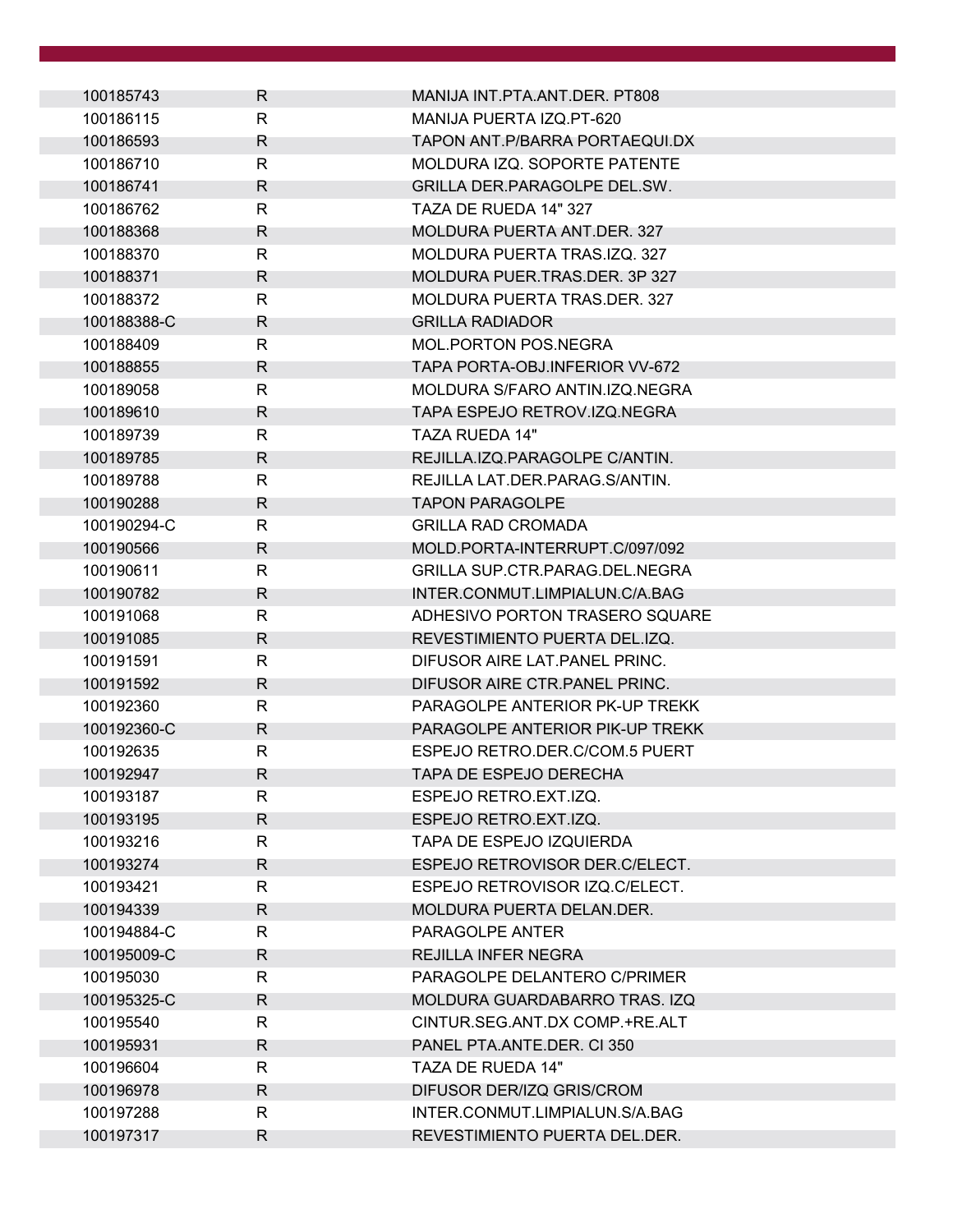| 100197320   | R            | REVESTIMIENTO PUERTA DEL.IZQ.         |
|-------------|--------------|---------------------------------------|
| 100197322   | R            | REVESTIMIENTO PUERTA TRAS.IZQ         |
| 100197941   | R            | REJILLA NEGRA DEL RADIADOR            |
| 100198248   | R            | MANIJA DE PUERTA DEL.IZQ.INT.         |
| 100198584   | R            | RECUBRI.COMPARTIMENTO EQUIPAJE        |
| 100198587   | R            | MOLDURA PTA.DEL.DER.ADV FLP           |
| 100198597   | R            | MOLDURA GUARDAB.ANTER.IZ.ADV          |
| 100198601   | $\mathsf{R}$ | MOLDURA PTA.POST IZQ.ADV FLP          |
| 100199006   | R            | MOLDURA GUARDABARRO TRAS.IZQ.         |
| 100199502   | $\mathsf{R}$ | MOLDURA FARO ANTIN.DER.GRIS           |
| 100199887   | R            | ESPEJO RETROV.IZQ.C/COM.327           |
| 100199984-C | R            | <b>LLANTA DE ALEACION</b>             |
| 100200192   | R            | PARAGOLPE DEL.C/PRIMER                |
| 100200210   | $\mathsf{R}$ | MOLDURA IZQ.FIJ.FARO ANTINIEBL        |
| 100200214   | R            | <b>GRILLA SUPERIOR PARAGOLPE DEL.</b> |
| 100200214-C | R            | <b>GRILLA SUPER</b>                   |
| 100200460   | $\mathsf{R}$ | <b>TAZA RUEDA 14"</b>                 |
| 100200462   | R            | TAZA RUEDA 14"                        |
| 100200779   | R            | <b>MOLDURA TAPA BAUL CROMADO</b>      |
| 100201494   | $\mathsf{R}$ | SIGLA "1.4" CROMADO BRILLANTE         |
| 100201558   | $\mathsf{R}$ | MOLDURA ANTINIEBLA DER. NEGRO         |
| 100201560   | $\mathsf{R}$ | MOLDURA ANTINIEBLA IZQ. NEGRO         |
| 100202751   | R            | BOLSA PARA MAPAS PUERT DEL IZQ        |
| 100202870   | R            | MOLDURA FRONT PORTA MARCA CROM        |
| 100203046   | $\mathsf{R}$ | MOLDURA GUARDABARRO POST.IZQ.         |
| 100203190   | R            | CACHA ESPEJO RETROV.EXT.IZQ.          |
| 100203769   | R            | CONJUNTO INTERRUPTORES                |
| 100203770   | R            | <b>INTERRUPTORES</b>                  |
| 100204017   | R            | DIRECT/INDIC.SWITCH                   |
| 100204021   | $\mathsf{R}$ | DIRECT/INDIC.SWITCH                   |
| 100204053   | R            | PANEL PUERTA DEL.IZQ.COLLINS          |
| 100204220   | R            | <b>VOLANTE C/500 NEGRO</b>            |
| 100204228   | $\mathsf{R}$ | AIR BAG VOLANTE                       |
| 100204340-C | $\mathsf{R}$ | PARAG ANT PRIMER                      |
| 100204452   | R            | REVEST.PUER.TRAS.PARTE POS.IZQ        |
| 100204612   | $\mathsf{R}$ | DIFUSOR IZQ.PAN.PRINC.GRAFITE         |
| 100205241   | $\mathsf{R}$ | TAZA RUEDA 14" GRIS                   |
| 100205525   | R            | <b>VOLANTE DIRECCION</b>              |
| 100205670   | R            | MANIJA EXT.PTA.ANT. IZQ               |
| 100206132   | R            | ADHESIVO PTA.ANT.IZQ.SPORTING         |
| 100207595   | $\mathsf{R}$ | SIGLA "GRAND" LATERAL DER/IZQ         |
| 100208180   | $\mathsf{R}$ | MOLDURA GUARDABARRO TRAS IZQ          |
| 100208699   | R            | MOLDURA FAROL NEBLINA IZQ.CROM        |
| 100208827   | R            | MOLDURA DE FARO DER.                  |
| 100209036   | R            | MOLDURA PANEL DE INSTRUMENTO          |
| 100210821   | $\mathsf{R}$ | MOLDURA GUARD.ANT.IZQ.GRIS            |
| 100212404   | R            | PARAGOLPE DELANTERO GRIS              |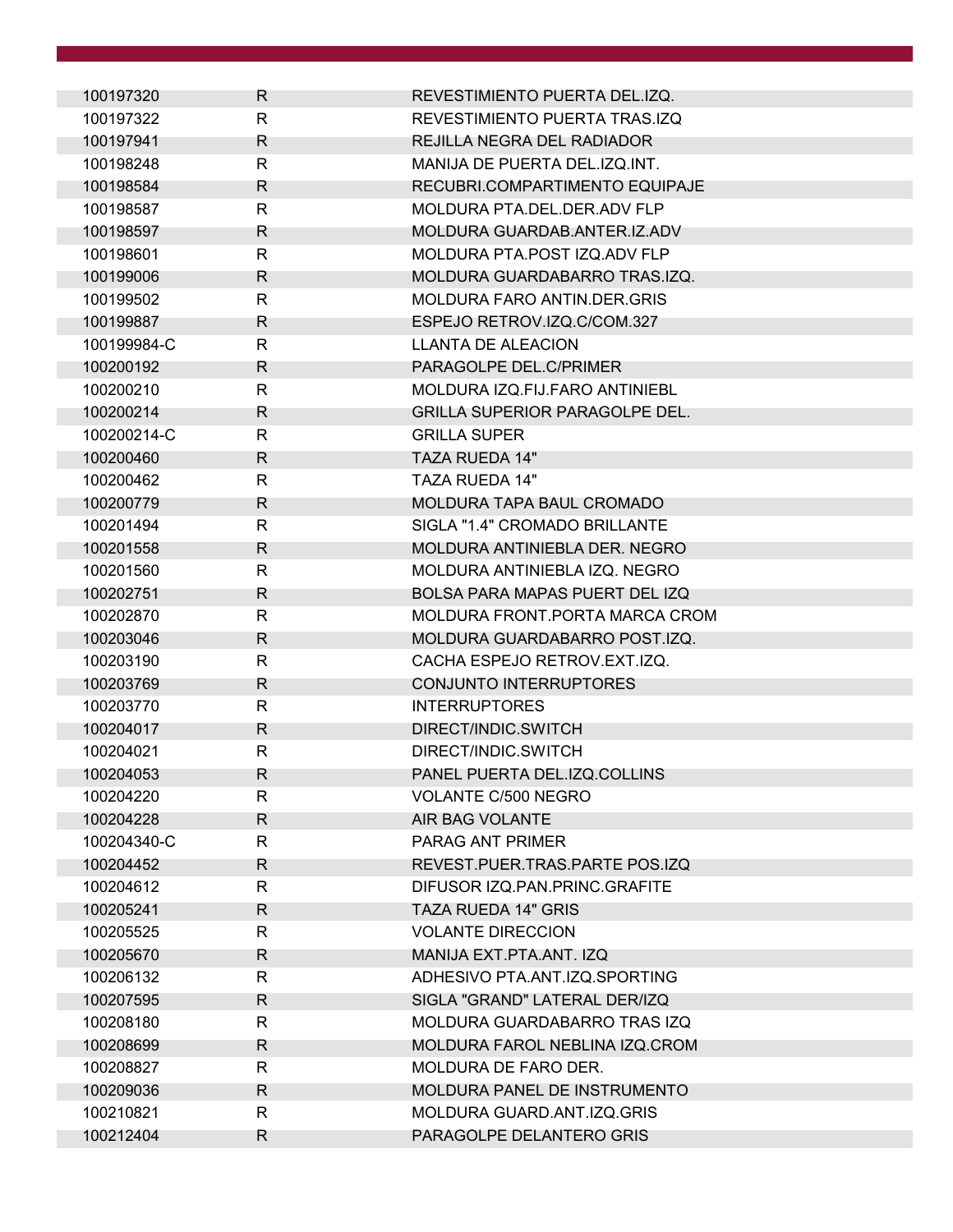| 100213017   | R            | MOLDURA PARAGOLPE DEL.IZQ.CROM    |
|-------------|--------------|-----------------------------------|
| 100214286   | R            | <b>CENTRO DE LLANTA 17"</b>       |
| 100215716   | R            | PANEL PUERTA TRAS, IZQ.           |
| 100216530   | R            | MOLDURA FARO ANTINIEBLA IZQ.      |
| 100217648   | R            | MANIJA INTERNA IZQ.               |
| 100220088   | R            | REC.PUERT.POST.PARTE POST.DER.    |
| 100221084   | R            | CINT.DE SEGUR.DEL.IZQ.OPT 500     |
| 100221089   | R            | CINT.DE SEGUR.DEL.DER.OPT 500     |
| 100230617-C | R            | PARAGOLPE DELANTERO               |
| 100230619   | R            | <b>SPOILER SIMPLE</b>             |
| 100232296   | R            | <b>CONTRAPANEL DERECHO</b>        |
| 100232977   | R            | MANIJA INTERNA DERECHA            |
| 100232982   | R            | <b>MANIJA INTERNA IZQUIERDA</b>   |
| 100232990   | R            | PANEL PTA TRASERA DERECHA         |
| 100233285   | R            | MOLDURA GUARDABARROS TRA IZQ      |
| 100234744   | R            | PANEL PUERTA DELANTERA DERECHA    |
| 100234746   | R            | CONTRAPANEL IZQUIERDO             |
| 100234750   | R            | PANEL PUERTA DELANTERA IZQUIER    |
| 100234972   | R            | EMBELLECEDOR IZQ PAR FIJO         |
| 100237598   | R            | <b>FRISO IZQ TECHO</b>            |
| 100240402-C | R            | <b>ARO MOLD</b>                   |
| 100240658   | R            | PARACHOQUE TRASERO IZQ            |
| 100241544   | R            | SIGLA MODELO PORTON TRAS "LOW"    |
| 100242212-C | R            | <b>GRILLA INFERIOR</b>            |
| 100242440   | R.           | TAPA BARRA TECHO DER.PLATA MIT    |
| 100243261   | R            | PLAFONERA C/SENSOR ALARMA         |
| 100248532   | R            | <b>LLANTA</b>                     |
| 100260      | R            | PORTA EQUIPAJES TORO PARA JAULA   |
| 10214114    | R            | VS MAX DIESEL (TAMBOR)            |
| 10269701    | $\mathsf{R}$ | TAPON ROSCADO CONICO M 18x1,5     |
| 10296160    | R            | JUNTA 12x18x1                     |
| 10318884    | R            | <b>JUNTA 1,6x8,1</b>              |
| 10319184    | $\mathsf R$  | JUNTA 1,6x13,1 AMARILLO/MARRON    |
| 10319984    | R            | JUNTA 1,6x16,1 AMARILLO/MARRON    |
| 10395890    | R            | <b>FUSIBLE 5A MINI</b>            |
| 10396180    | R            | <b>ANILLO AISLADOR</b>            |
| 10401290    | R            | <b>FUSIBLE 25A MINI</b>           |
| 1044568     | R            | FILTRO DE ACEITE                  |
| 1044568-C   | R            | <b>FILTRO DE ACEITE</b>           |
| 1044861-C   | R            | <b>FILTRO ACEITE</b>              |
| 10551983    | $\mathsf{R}$ | <b>JUNTA HERMETICA DIAM=7.25</b>  |
| 10552083    | R            | JUNTA HERMETICA DIAM=12.35MM      |
| 10552183    | R            | <b>JUNTA HERMETICA DIAM=15.15</b> |
| 10852283    | R            | <b>JUNTA HERMETICA DIAM= 6,6</b>  |
| 10852383    | R            | JUNTA HERMETICA DIAM= 13,87       |
| 10877980    | $\mathsf{R}$ | O'RING D.1/2"                     |
| 10977824    | R            | <b>TORNILLO</b>                   |
|             |              |                                   |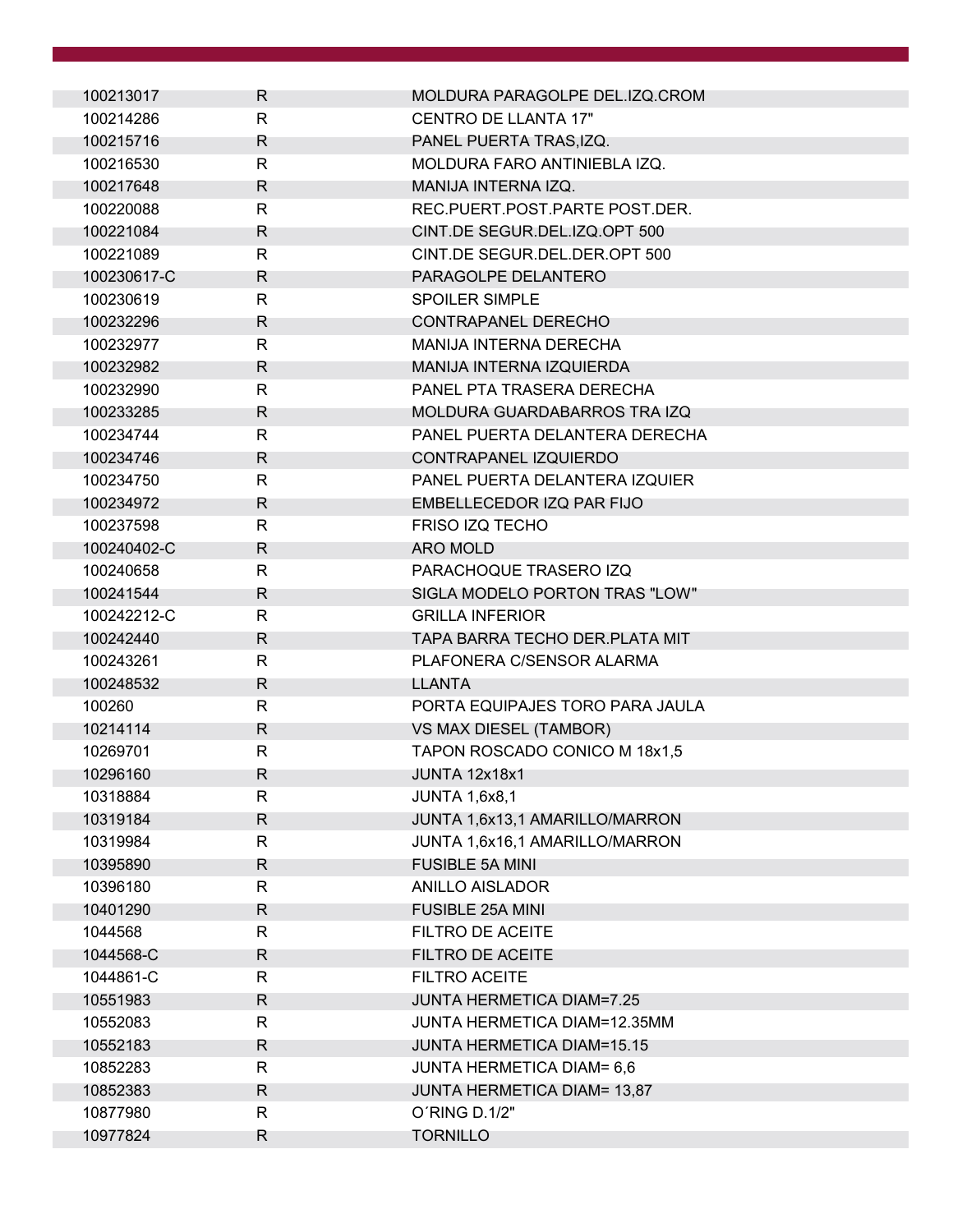| 11008790     | R            | LAMPARA PY24W                       |  |
|--------------|--------------|-------------------------------------|--|
| 11054890     | $\mathsf{R}$ | FUSIBLE 7,5 AMP.COLOR MARRON        |  |
| 11054990     | R            | FUSIBLE 10 AMP.COLOR ROJO           |  |
| 11055090     | $\mathsf{R}$ | <b>FUSIBLE 15 AMP.COLOR CELESTE</b> |  |
| 11055490     | R            | <b>FUSIBLE 40A MAXI</b>             |  |
| 11055690     | R            | <b>FUSIBLE 60A MAXI</b>             |  |
| 11055790     | R            | <b>FUSIBLE 70A MAXI</b>             |  |
| 11055990     | R            | <b>FUSIBLE 20A MAXI</b>             |  |
| 11066576     | R            | <b>ANILLO DE FRENO</b>              |  |
| 11084030     | $\mathsf{R}$ | GUARN.1.87X6.80 TUBO COND/EVAP      |  |
| 11087976     | R            | ANILLO DE FRENO                     |  |
| 11130088     | R            | RELE 12V-10A/20A                    |  |
| 11130885     | R            | MICRO-RELE 12V 30A                  |  |
| 11502359     | $\mathsf{R}$ | SELENIA ABARTH 10W-50               |  |
| 119002480    | R            | SOPORTE DER.P/BANDEJA POST(5P)      |  |
| 119002580    | R            | SOPORTE IZQ.P/BANDEJA POST(5P)      |  |
| 119054880    | R            | <b>MANECILLA</b>                    |  |
| 119142560    | R            | <b>DEVIOGUIDA BASE</b>              |  |
| 119142660    | R            | DEVIOGUIDA CON LIMPIA LUNETA        |  |
| 122194680    | $\mathsf{R}$ | PANEL POST.DER.NEGRO                |  |
| 123448633    | R            | REVESTIMIENTO ASIENTO ANT.IZQ.      |  |
| 123449633    | R            | REVESTIMIENTO ASIENTO ANT.DER       |  |
| 123482633    | R            | PALANCA DE ACCIONAMIENTO DER.       |  |
| 123506633    | R            | PALANCA DE ACCIONAMIENTO IZQ.       |  |
| 123506636    | R            | PALANCA DE ACCIONAMIENTO IZQ.       |  |
| 12378287     | $\mathsf{R}$ | <b>CONECTOR PORTA FUSIBLES</b>      |  |
| 129128633    | R            | REVESTIMIENTO ASIENTO ANT.IZQ.      |  |
| 129779633    | R            | PERILLA DE REGULACION ASI.ANT.      |  |
| 1300347080   | R            | <b>TUERCA</b>                       |  |
| 1302044080   | $\mathsf{R}$ | JUNTA                               |  |
| 1302402080   | R            | CASQUILLO ELASTICO                  |  |
| 1302552650   | R            | <b>DEFENSA</b>                      |  |
| 1303513604   | $\mathsf{R}$ | <b>TAPON</b>                        |  |
| 1303907080   | R            | CASQUILLO                           |  |
| 1304422636   | R            | CINTURON SEGURDAD ANT.DER/IZQ.      |  |
| 1304640080   | R            | CASQUILLO                           |  |
| 1304989080   | R            | <b>SUJETADOR</b>                    |  |
| 1305220080   | R.           | <b>CERRADERO</b>                    |  |
| 1308214080   | R            | <b>BISAGRA</b>                      |  |
| 1308290080   | R            | <b>TAPON</b>                        |  |
| 13097690     | R            | ABRAZADERA DIAM.55                  |  |
| 1310636080   | R            | FILTRO DE AIRE                      |  |
| 1310636080-C | R            | <b>FILTRO AIRE DUCATO</b>           |  |
| 1312257080   | R            | <b>MANGA</b>                        |  |
| 1313412080   | R            | <b>JUEGO DE CILINDROS</b>           |  |
| 13141987     | R            | TAPON OBTURACION 26X0,8             |  |
| 1317573080   | R            | <b>CATAFAROS</b>                    |  |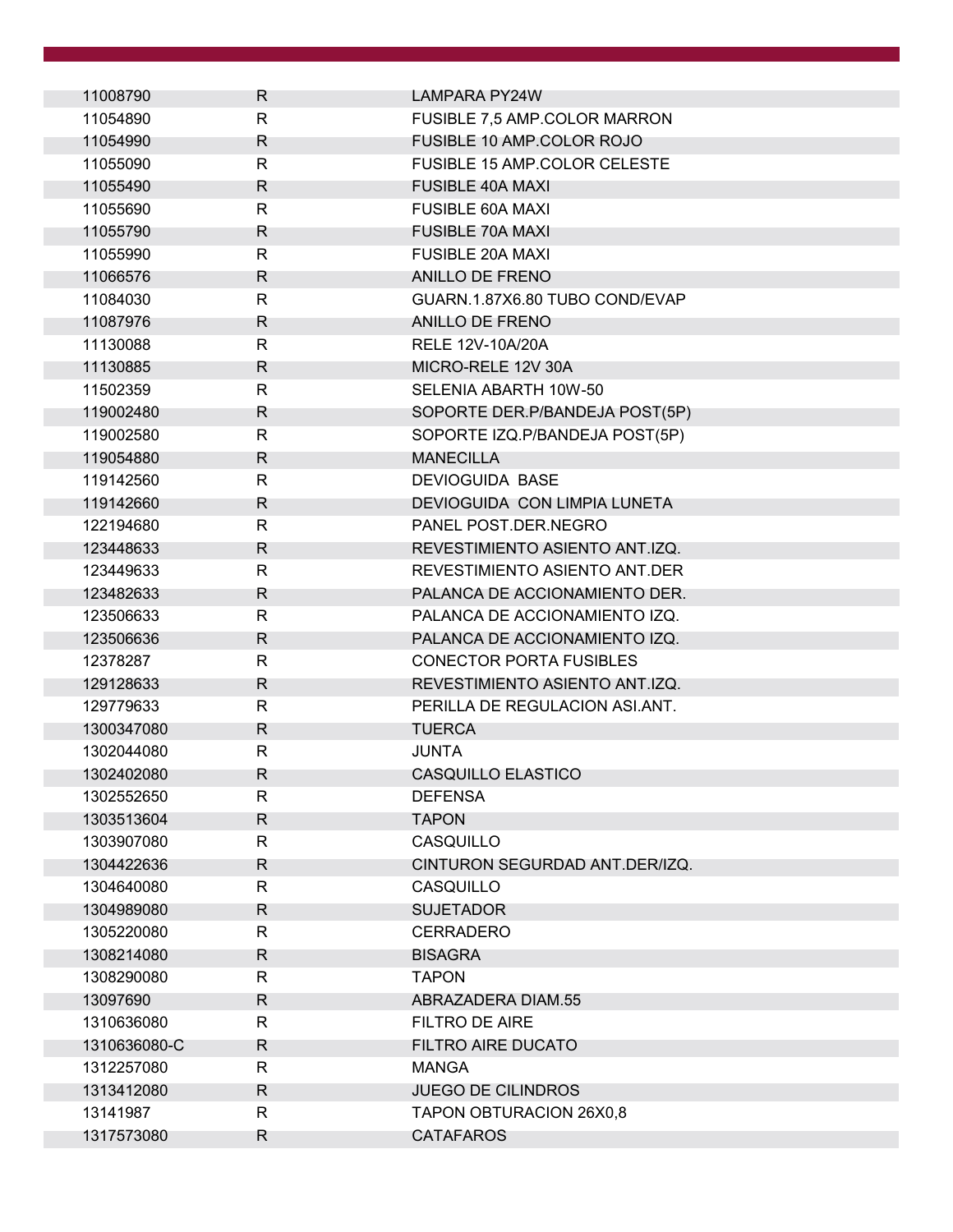| 1321001080 | R            | <b>SOPORTE</b>                   |
|------------|--------------|----------------------------------|
| 1323758080 | $\mathsf{R}$ | <b>BUJE CORREDERA</b>            |
| 1327095080 | R            | PERFIL DE GOMA                   |
| 1328197080 | $\mathsf{R}$ | <b>EJE</b>                       |
| 1328632080 | R            | <b>BRAZO LIMPIA PARABRISA</b>    |
| 1332743080 | $\mathsf{R}$ | SOPORTE REENVIO CERR. PUERTA IZ  |
| 1333546080 | R            | <b>CANALIZADOR</b>               |
| 1333704080 | $\mathsf{R}$ | <b>MANGUERA ENTRADA AGUA</b>     |
| 1334537080 | R            | <b>EMBLEMA</b>                   |
| 1336171080 | $\mathsf{R}$ | MANGUERA FLEX. TUBO RIG. A TURBI |
| 1339889080 | R            | MANG. ASPIR.COLECTOR/INTERCOOL   |
| 1339894080 | $\mathsf{R}$ | <b>EMBLEMA</b>                   |
| 1340979080 | R            | <b>SUJETADOR</b>                 |
| 1342035080 | $\mathsf{R}$ | <b>VARILLA</b>                   |
| 13434070   | R            | ABRAZADERA D56                   |
| 1346650080 | R            | RODAMIENTO P/RUEDA ANT. (18Q)    |
| 1346653080 | R            | <b>MASA DE RUEDA DELANTERA</b>   |
| 1347527080 | R            | RODAMIENTO A ESFERA              |
| 1348439080 | R            | PERFIL DE GOMA                   |
| 1349751080 | $\mathsf{R}$ | <b>TIRANTE DE RETEN-</b>         |
| 1352948080 | R            | <b>BISAGRA CAPOT DERECHA</b>     |
| 1354614080 | R            | BRAZO LIMPIAPARABRISAS POST.     |
| 1354869080 | R            | <b>TIRANTE</b>                   |
| 1356367080 | $\mathsf{R}$ | CERRAD PUERTA POST.              |
| 1358249080 | $\mathsf{R}$ | <b>FARO POSTERIOR DERECHO</b>    |
| 1358687080 | $\mathsf{R}$ | <b>CERRADERO</b>                 |
| 1362896080 | R            | <b>BRAZO LIMPIAPARABRISAS</b>    |
| 1365840080 | R            | FLEX.COM.APERT.PUERTA DER.INT.   |
| 1368669080 | R            | SUPORTE MOTOP.LD MOTOR C/COXIM   |
| 1371266080 | $\mathsf{R}$ | <b>ESCOBILLA DER.</b>            |
| 1383824080 | R            | <b>CENTRAL P/AIRBAG</b>          |
| 13942170   | R            | PINO ESPIRAL TIPO PESANTE 6X22   |
| 14115980   | $\mathsf{R}$ | <b>BUJE DE FIJACION</b>          |
| 14145020   | R            | <b>LAMPARA</b>                   |
| 14148090-C | R            | LAMPARA DE UN FILAMENTO          |
| 14191187   | R            | <b>BOTON DE FIJACION</b>         |
| 14329101   | R            | <b>TAPON DIAM.30</b>             |
| 14329901   | $\mathsf{R}$ | TAPON DIAM.40                    |
| 14368974   | R            | <b>SOPORTE</b>                   |
| 14450483   | R            | <b>JUNTA 1,7x6,7</b>             |
| 14450683   | $\mathsf{R}$ | JUNTA 2,4x10,8 VERDE             |
| 14450783   | $\mathsf{R}$ | <b>JUNTA 2,4x13,4</b>            |
| 14459281   | R            | JUNTA TUBO AIRE/SOBREALIMENTA    |
| 14459380   | R            | <b>JUNTA</b>                     |
| 14463580   | R            | <b>JUNTA</b>                     |
| 14481570   | R            | RODILLO DIAM. 7,5                |
| 14507587   | R            | TAPONO OBT.AGUJ.TIPO A10         |
|            |              |                                  |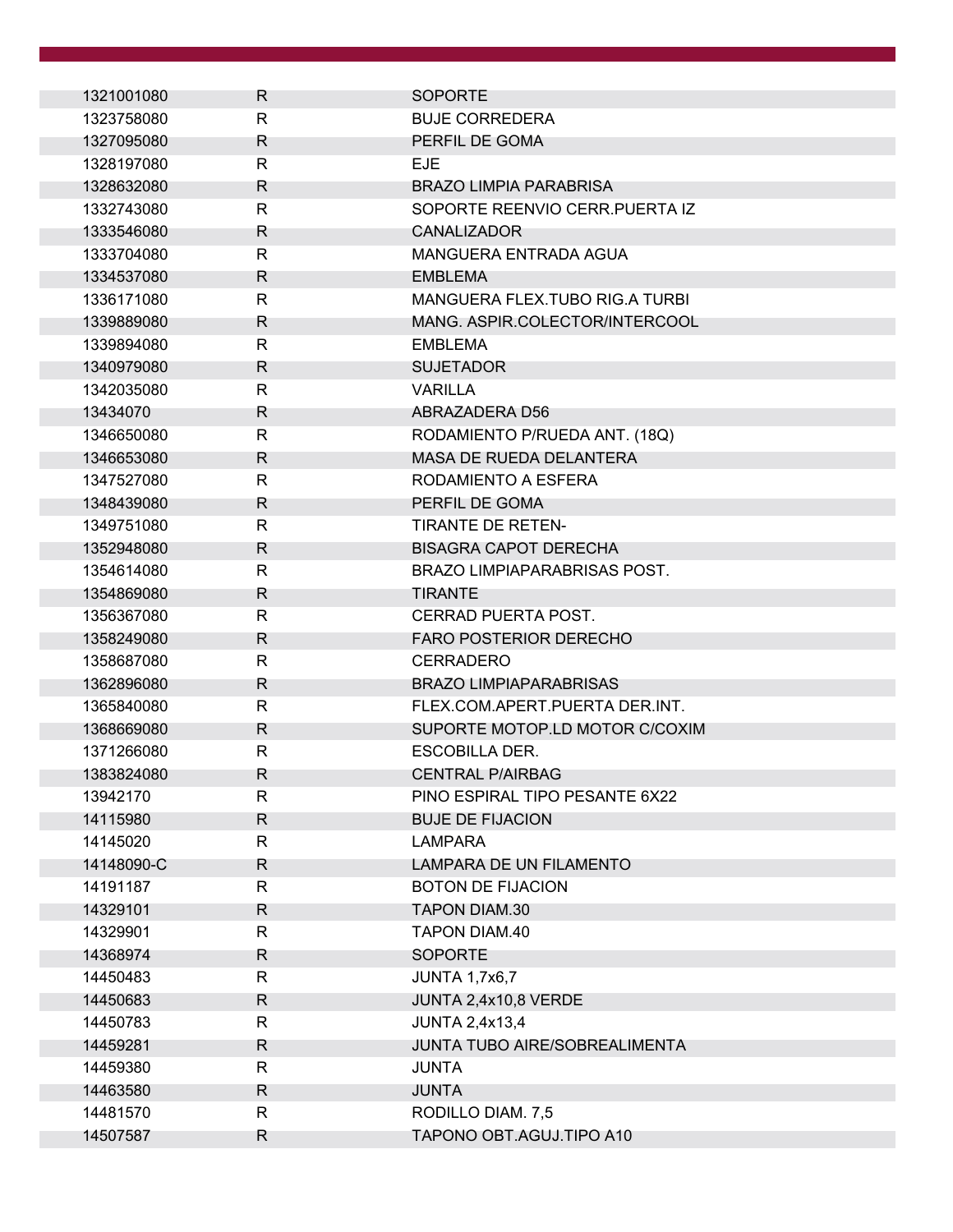| 14560287   | R            | ABRAZADERA                          |
|------------|--------------|-------------------------------------|
| 14567187   | $\mathsf{R}$ | <b>BROCHE DE FIJACION</b>           |
| 14572480   | $\mathsf{R}$ | <b>ELEMENTO DE FIJACION</b>         |
| 14573480   | $\mathsf{R}$ | ELEMENTO DE FIJACION                |
| 14591987   | R.           | BOTON FIJACION 6,5X12               |
| 14647690   | R            | <b>BUJE DE FIJACION</b>             |
| 14647790   | R.           | <b>TUERCA M5</b>                    |
| 15534507   | R            | <b>TORNILLO</b>                     |
| 15688507   | $\mathsf{R}$ | <b>TORNILLO N10x22</b>              |
| 15782707   | R            | <b>TORNILLO</b>                     |
| 15783407   | $\mathsf{R}$ | <b>TORNILLO N4x20</b>               |
| 16043224   | R            | TORNILLO M8 X 16                    |
| 16083507   | R            | <b>TORNILLO N4X12</b>               |
| 1608484280 | R            | SENSOR TEMP DE AGUA P/SERVICIO      |
| 1609417080 | $\mathsf{R}$ | <b>BOMBA DE AGUA</b>                |
| 1611266180 | R            | RODAMIENTO EMBRAGUE                 |
| 1611424580 | R            | <b>TENSOR DE CORREA REGULABLE</b>   |
| 16865773   | R            | ANILLO DE FRENO                     |
| 17236324   | $\mathsf{R}$ | CHAVETA 2.3 JTD                     |
| 17289681   | R            | <b>JUNTA</b>                        |
| 180392280  | $\mathsf{R}$ | <b>PALANCA</b>                      |
| 180569080  | R            | <b>PALANCA</b>                      |
| 180834680  | $\mathsf{R}$ | SOPORTE CENTRAL PARASOL             |
| 18088791   | R            | COLLAR P/MANIC.DIAM.42-52           |
| 181458980  | $\mathsf{R}$ | <b>SEPARADOR</b>                    |
| 181909380  | R            | PROTECCION DER.UMBRAL PTA.POST      |
| 182053080  | R.           | BOTON COMANDO RECIRCULACION AI      |
| 182053180  | $\mathsf{R}$ | BOTON COMANDO VELOC. VENTILADOR     |
| 182393460  | $\mathsf{R}$ | <b>TAPA FIJ.REVESTIMIENTO TECHO</b> |
| 183031780  | R            | <b>FORRO</b>                        |
| 1834673808 | $\mathsf{R}$ | MANOPLA REGULACION RESPL.ASIE.      |
| 1835114636 | R            | REVEST.DERECHO BUTACA ANT.DER.      |
| 1835115636 | $\mathsf{R}$ | REVEST.IZQ.BUTACA ANT.DERECHA       |
| 1835116636 | R            | REVEST.DERECHO BUTACA ANT.IZQ.      |
| 1835117636 | $\mathsf{R}$ | REVEST.LATERAL BUTACA ANT.IZQ.      |
| 1835118636 | R            | REVEST.LATERAL BUTACA ANT.DER.      |
| 1836365636 | $\mathsf{R}$ | REVEST.DER.BUTACA ANT.DER.R.AL      |
| 1840139636 | R            | BUJE ENGANCHE APOYA CAB.POST.       |
| 1850917696 | R.           | FUNDA ASIENTO DEL (CI 307)          |
| 1852206636 | R            | PALANCA DER.REBATIM.ASIENTO         |
| 1852206808 | $\mathsf{R}$ | PALANCA IZQ.REBATIM.ASIENTO         |
| 18750224   | R            | <b>TORNILLO M6x16</b>               |
| 18764324   | R.           | <b>TORNILLO</b>                     |
| 189790280  | R            | BOLSA PARA MAPAS PUERTA IZQ.        |
| 189909680  | $\mathsf{R}$ | PALANCA REVAT. ASIENTO DEL.         |
| 1903065134 | R            | <b>JUNTA</b>                        |
| 2851489657 | $\mathsf{R}$ | FUNDA RESPALDO ASIENTO DELAN.       |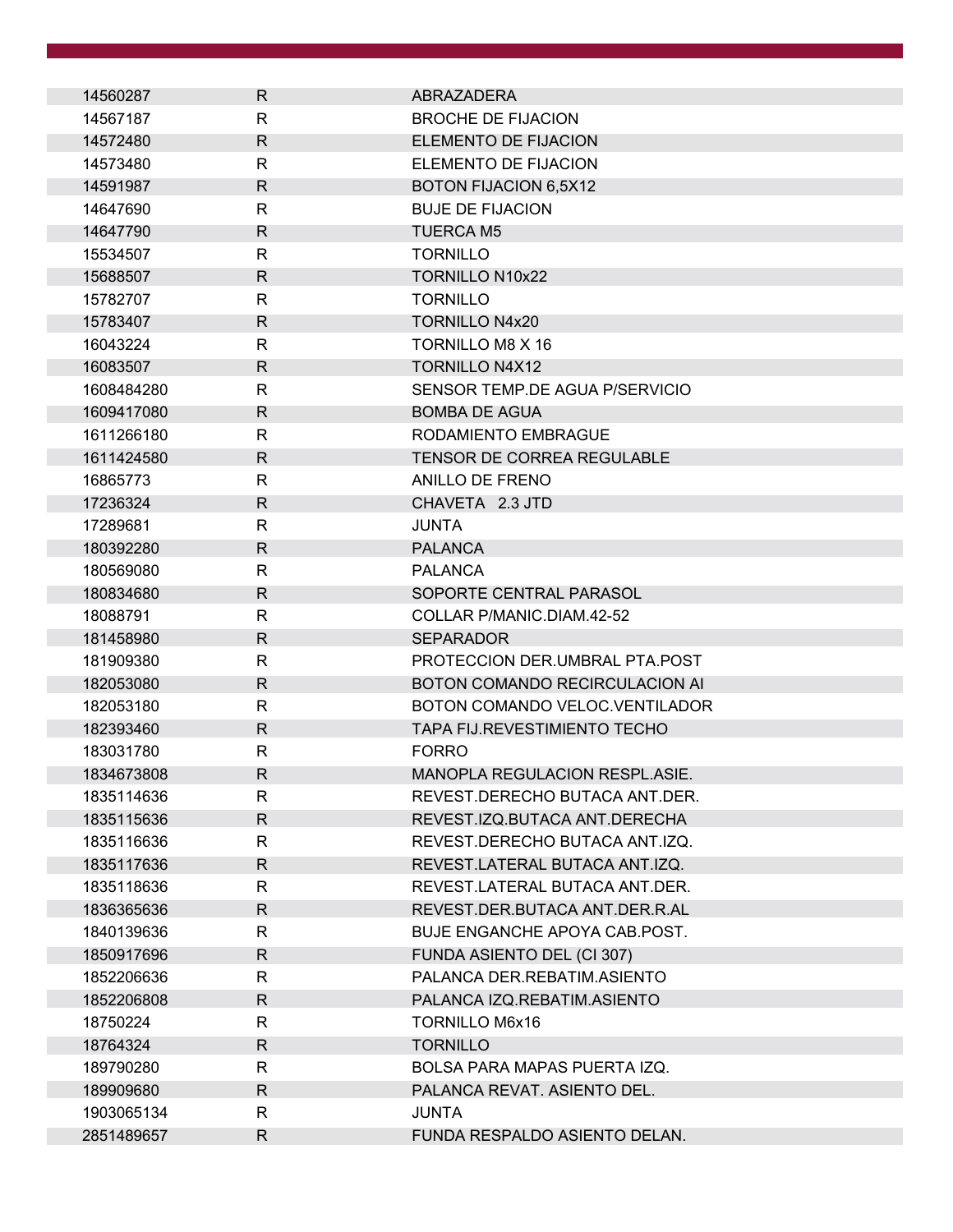| 40004300 | R            | RETEN 74x90x10                       |
|----------|--------------|--------------------------------------|
| 40004930 | R            | RETEN 30x52x7                        |
| 40004950 | R            | RETEN 40x56x7                        |
| 4102056  | R            | JUNTA                                |
| 4138439  | $\mathsf{R}$ | <b>SUJETADOR</b>                     |
| 4213235  | R            | <b>GUARNIC PEDAL</b>                 |
| 4297705  | R            | <b>JUNTA</b>                         |
| 4345643  | R            | <b>INTERRUPTOR LUZ DE FRENO</b>      |
| 4353429  | $\mathsf{R}$ | ABRAZADERA FIJ. ESCAPE               |
| 4372425  | R            | ELEMENTO MAGNETICO CAJA CBIO         |
| 4389939  | $\mathsf{R}$ | <b>SUJETADOR</b>                     |
| 4393742  | R            | <b>BUJE</b>                          |
| 4422885  | R            | ANILLO ELAST.SOPORTE ESCAPE          |
| 4432333  | R            | <b>TAPA RUEDA CHAPA</b>              |
| 4459482  | $\mathsf{R}$ | <b>BUJE</b>                          |
| 46307275 | R            | <b>COLLAR</b>                        |
| 46307644 | R            | FUELLE LADO CAJA COMPLETO            |
| 46307671 | $\mathsf{R}$ | ABAZADERA MAYOR FIJ.JUNTA HOMO       |
| 46308126 | R            | <b>TRICETA</b>                       |
| 46308685 | $\mathsf{R}$ | ABRAZADERA D90.5                     |
| 46308694 | R            | KIT GUARDAPOLVO JUNTA HOMOC.         |
| 46401452 | R            | PINON COMANDO CUENTAKILOMETRO        |
| 46401659 | $\mathsf{R}$ | <b>TORNILLO</b>                      |
| 46402375 | R            | <b>MOTOR LIMPIA PARABRISAS</b>       |
| 46405365 | R            | PANEL PUERTA DEL IZ SIENA/PALI       |
| 46409265 | R            | CERRADURA MECANICA IZQUIERDA         |
| 46409280 | R            | GUIA CRISTAL PTA ANT DERECHA         |
| 46410505 | R            | <b>JUNTA MULTIPLE ADMISION</b>       |
| 46410960 | R            | <b>JUNTA TAPA CILINDROS</b>          |
| 46411117 | R            | <b>TAPA ANTERIOR</b>                 |
| 46413166 | $\mathsf{R}$ | JUNTA CATALI./TUBO ESC.ANT.          |
| 46415116 | R            | ASTA ANTENA DESMONTABLE              |
| 46415186 | $\mathsf{R}$ | <b>BURLETE PUERTA POSTERIOR DER.</b> |
| 46415256 | R            | <b>PATIN</b>                         |
| 46415260 | $\mathsf{R}$ | TUERCA FIJACION ESPEJO EXTERNO       |
| 46415744 | R            | <b>SOPORTE</b>                       |
| 46416470 | $\mathsf{R}$ | TOPE DE GOMA                         |
| 46416588 | R            | TACO ELASTICO (4 HUECOS)             |
| 46416648 | $\mathsf{R}$ | REPARO SUP.CORREA DISTRIBUCION       |
| 46417170 | R            | DEPOSITO LIQ.REFR.S/ETIQ.PFLU.       |
| 46417172 | $\mathsf{R}$ | SOPORTE FIJACION RADIADOR            |
| 46417686 | R            | TAMBOR DE CERRADURA                  |
| 46417701 | R            | BURLETE INFERIOR VIDRIO IZQ.         |
| 46417708 | R            | FLEXIBLE COMANDO APERT. PORTON       |
| 46418313 | $\mathsf{R}$ | <b>CRISTAL PARABRISAS</b>            |
| 46418380 | R            | DEPOSITO DE ACEITE HIDRAULICO        |
| 46419062 | $\mathsf{R}$ | SIGLA "FIAT"                         |
|          |              |                                      |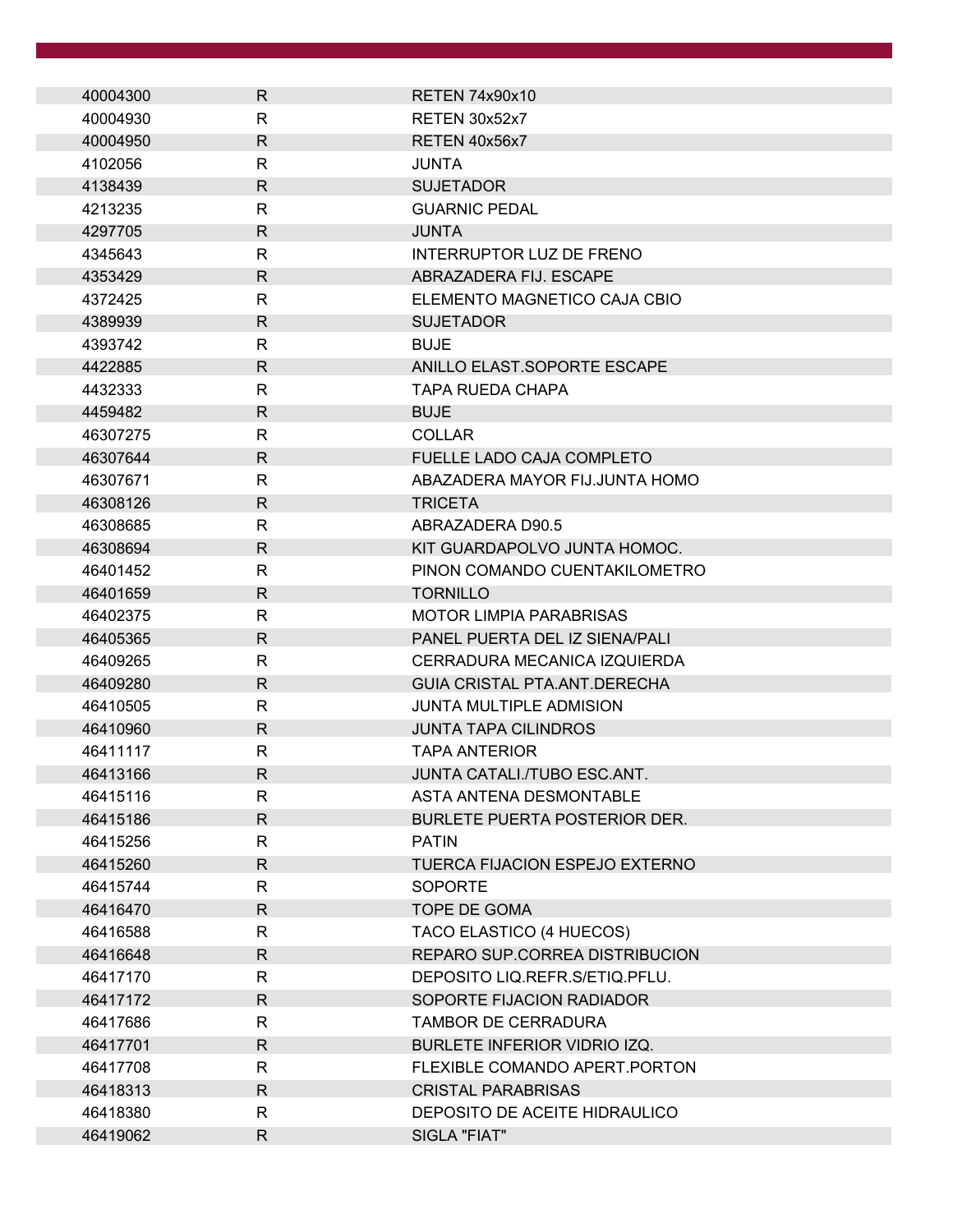| 46419108 | R.           | CABLE COMANDO ACELERADOR              |
|----------|--------------|---------------------------------------|
| 46420465 | R            | SUPLEMENTO BISAGRA PUERTAS            |
| 46421629 | R            | <b>TAPON LLENADO ACEITE</b>           |
| 46424716 | R            | RODAMIENTO TENSOR                     |
| 46425877 | $\mathsf{R}$ | <b>TAPA BOCA COMBUSTIBLE C/PRIMER</b> |
| 46426568 | R            | TAPA                                  |
| 46428157 | R.           | <b>TUERCA ESPECIAL AUTOBLOCANTE</b>   |
| 46428330 | R            | <b>BISAGRA PORTON POSTERIOR</b>       |
| 46428484 | R            | <b>TAMBOR DE CERRADURA</b>            |
| 46428497 | R            | CABLE COMANDO APERTURA BAUL           |
| 46428822 | R            | <b>REPARO CALOR POSTERIOR</b>         |
| 46429797 | R            | <b>BUJE FIJACION FARO POSTERIOR</b>   |
| 46430981 | R.           | <b>SOPORTE</b>                        |
| 46431643 | R            | ENGRANAJE DISTRIB.(ARB.LEVAS)         |
| 46433243 | $\mathsf{R}$ | <b>INTERRUPTOR PULSANTE</b>           |
| 46434611 | R            | JUNTA                                 |
| 46435171 | $\mathsf{R}$ | TRAV.FIJ.SUP.PARAGOLPES TR.           |
| 46435756 | R            | JUNTA                                 |
| 46437632 | $\mathsf{R}$ | TANQUE DE COMBUTIBLE CAPAC.47L        |
| 46438596 | R            | CAJA CAMBIO "CARTER ALUMINIO"         |
| 46439454 | R            | RODAMIENTO TENSOR 80-20               |
| 46439600 | R            | <b>TACO ELASTICO LADO MOTOR</b>       |
| 46440130 | R            | PLATILLO DIAM.46                      |
| 46440558 | R            | CABLE COMANDO ACELERADOR              |
| 46442892 | R.           | SOPORTE UNION CAMBIO(CARTER)          |
| 46444565 | R            | <b>TOPE GOMA CAPOT</b>                |
| 46446125 | R            | <b>CERRADURA CAPOT</b>                |
| 46446311 | R            | JUNTA SALIDA COLECTOR ESCAPE          |
| 46446789 | $\mathsf{R}$ | <b>INYECTOR</b>                       |
| 46447470 | R            | TACO DE GOMA                          |
| 46447703 | R            | TAPA IZOUIFRDA                        |
| 46447704 | R            | <b>TAPA DERECHA</b>                   |
| 46448459 | R            | <b>BUJE DE FIJACION</b>               |
| 46451050 | R            | SOPORTE DERECHO ESCAPE ANT.           |
| 46451051 | R.           | SOPORTE IZQUIERDO ESCAPE ANT.         |
| 46451831 | R            | <b>CERRADURA</b>                      |
| 46452051 | R            | SOPORTE VALVULA                       |
| 46452442 | R            | PERNO CERRADURA                       |
| 46452960 | R            | <b>SIGLA MODELO</b>                   |
| 46453393 | R            | SOPORTE RADIADOR                      |
| 46455500 | R.           | TORNILLO ESPECIAL M 11x1,25x27        |
| 46455775 | R            | BISAGRA SUP. ISQ. COMPLETA            |
| 46456562 | R            | TOPE GOMA TAPA BAUL                   |
| 46457753 | R            | CONTAC FIJO C/LAVALUN PALIO EL        |
| 46458703 | R            | ELEMENTO DE FIJACION                  |
| 46461540 | R            | TACO ELASTICO (3 AGUJEROS)            |
| 46462184 | R            | <b>BUJE FIJACION PANEL</b>            |
|          |              |                                       |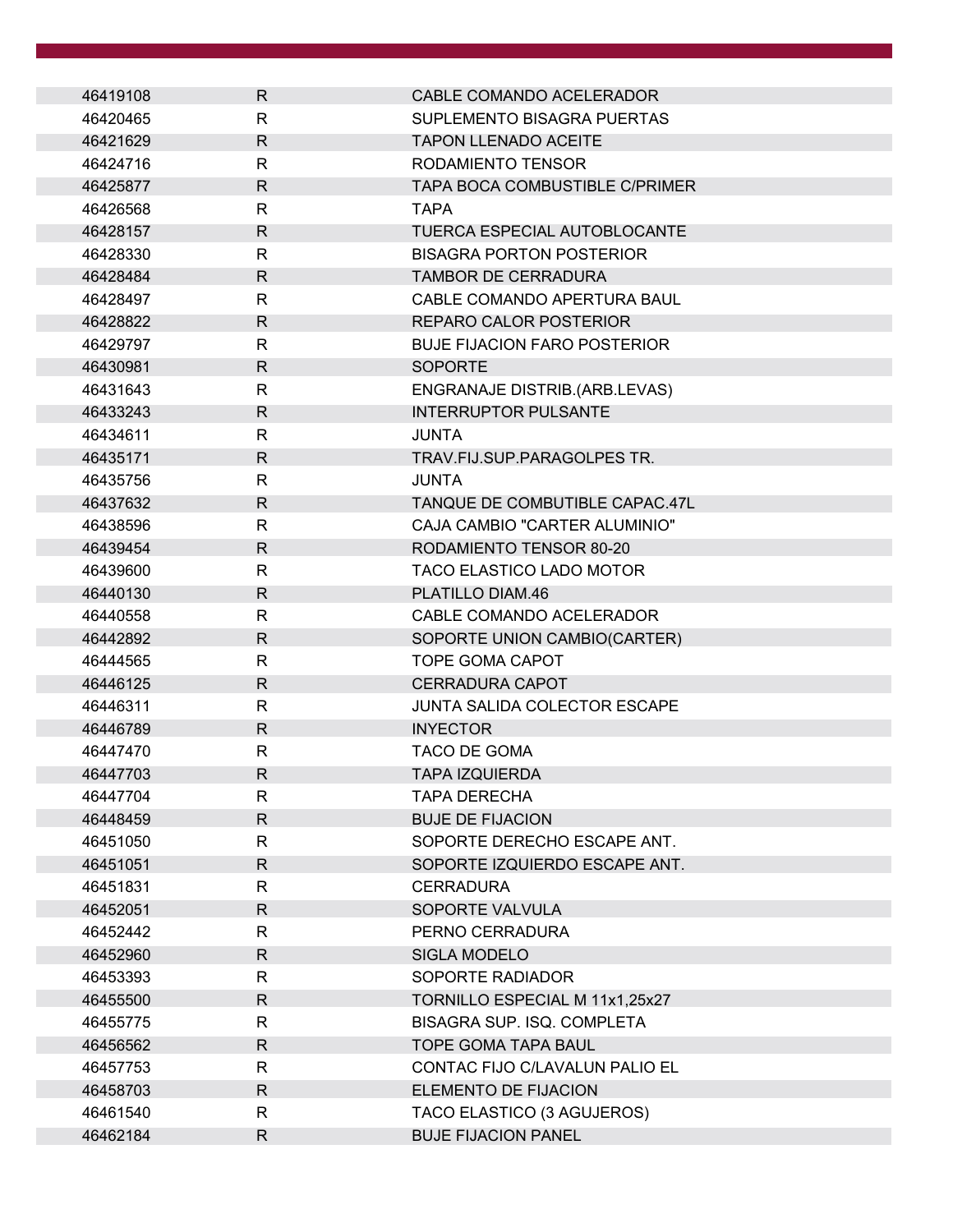| 46464265   | R            | PEDAL EMBRAGUE                        |
|------------|--------------|---------------------------------------|
| 46464550   | R            | <b>CRISTAL ESPEJO IZQUIERDO</b>       |
| 46465166   | R            | ARO CENTRAJE BOCA INTROD.COMB.        |
| 46465357   | R            | <b>GUARNICION INFERIOR</b>            |
| 46465729   | R            | <b>TORNILLO M14x54</b>                |
| 46466001   | R            | <b>HORQUILLA ELASTICA</b>             |
| 46466617   | R            | <b>TACO ELASTICO LARGO 88</b>         |
| 46468650-C | $\mathsf{R}$ | CORREA 4 CANALES                      |
| 46469318   | R            | <b>TAPA FILTRO DE AIRE</b>            |
| 46470776   | R            | <b>ALMOHADILLA</b>                    |
| 46472021-C | $\mathsf{R}$ | <b>BUJIA</b>                          |
| 46472027   | R            | <b>BULBO PRESION ACEITE 1.3MPI.</b>   |
| 46473054   | R            | <b>TOPE GOMA</b>                      |
| 46475214   | R            | SOPORTE FIJ. PARAG. TR. LAT.          |
| 46475925   | R            | <b>EMPUJADOR HIDRAULICO</b>           |
| 46476438   | R            | PRESOSTATO 4 NIVELES 5 CONECT.        |
| 46477717   | $\mathsf{R}$ | <b>INTERRUPTOR TERMOMETRICO</b>       |
| 46478610   | R            | CORREA DENTADA P=8 138P L=1104        |
| 46480309-C | R            | <b>BUJIAS</b>                         |
| 46480451   | $\mathsf{R}$ | INTERRUPTOR DESACTIV.AIR BAG          |
| 46515588   | R            | <b>BOCINA COMPLETA BITONAL</b>        |
| 46517450   | R            | ENCAUZADOR DE AIRE                    |
| 46517504   | R            | CERRADURA ELECT.POST.DERECHA          |
| 46517778   | $\mathsf{R}$ | SIGLA PALIO "S"                       |
| 46519303   | R            | REPARO SUP.CORREA                     |
| 46519517   | R            | <b>SONDA LAMBDA</b>                   |
| 46520502-C | R            | <b>CORREA</b>                         |
| 46521724   | R            | <b>GUARNICION ANTIZUMBIDO POST.IZ</b> |
| 46522729   | R            | SIGLA EXTERIOR "FIAT" CIRCULAR        |
| 46523142   | $\mathsf{R}$ | CABLE COMANDO ACELERADOR              |
| 46523152   | R            | CORREA TRAPEZ 8x10 LONG 687 MM        |
| 46523405   | R            | ARO CENTRAJE BOCA INTROD.COMB.        |
| 46523406   | R            | JUNTA COMANDO INDICADOR COMB.         |
| 46524692   | $\mathsf{R}$ | <b>TENSOR DE CORREA</b>               |
| 46524820   | R            | RODAMIENTO TENSOR CORREA              |
| 46532705   | $\mathsf{R}$ | VALVULA BY-PASS CALEFACCION           |
| 46535628   | R            | TUBO FLEXIBLE (FILTRO-MOTOR)          |
| 46536732   | R            | CANALINO GUIA CRISTAL DERECHO         |
| 46539430   | R            | <b>TUBO FLEXIBLE</b>                  |
| 46539451   | R            | <b>MANGUERA FLXIBLE</b>               |
| 46542138   | $\mathsf{R}$ | CORREA POLY-V 5K L=938 (HUTCHI        |
| 46542138-C | $\mathsf{R}$ | <b>CORREA POLI V 5</b>                |
| 46542303   | $\mathsf{R}$ | CORREA 4 CANALES LONG 854 MM          |
| 46543161   | R            | ELEMENTO DE FIJACION                  |
| 46546256   | R            | CORREA DENTADA P=8 134P L=1072        |
| 46546256-C | R            | <b>CORREA DISTRIB</b>                 |
| 46546602   | R            | MANGUERA SEPARAD. VAPOR ACEITE        |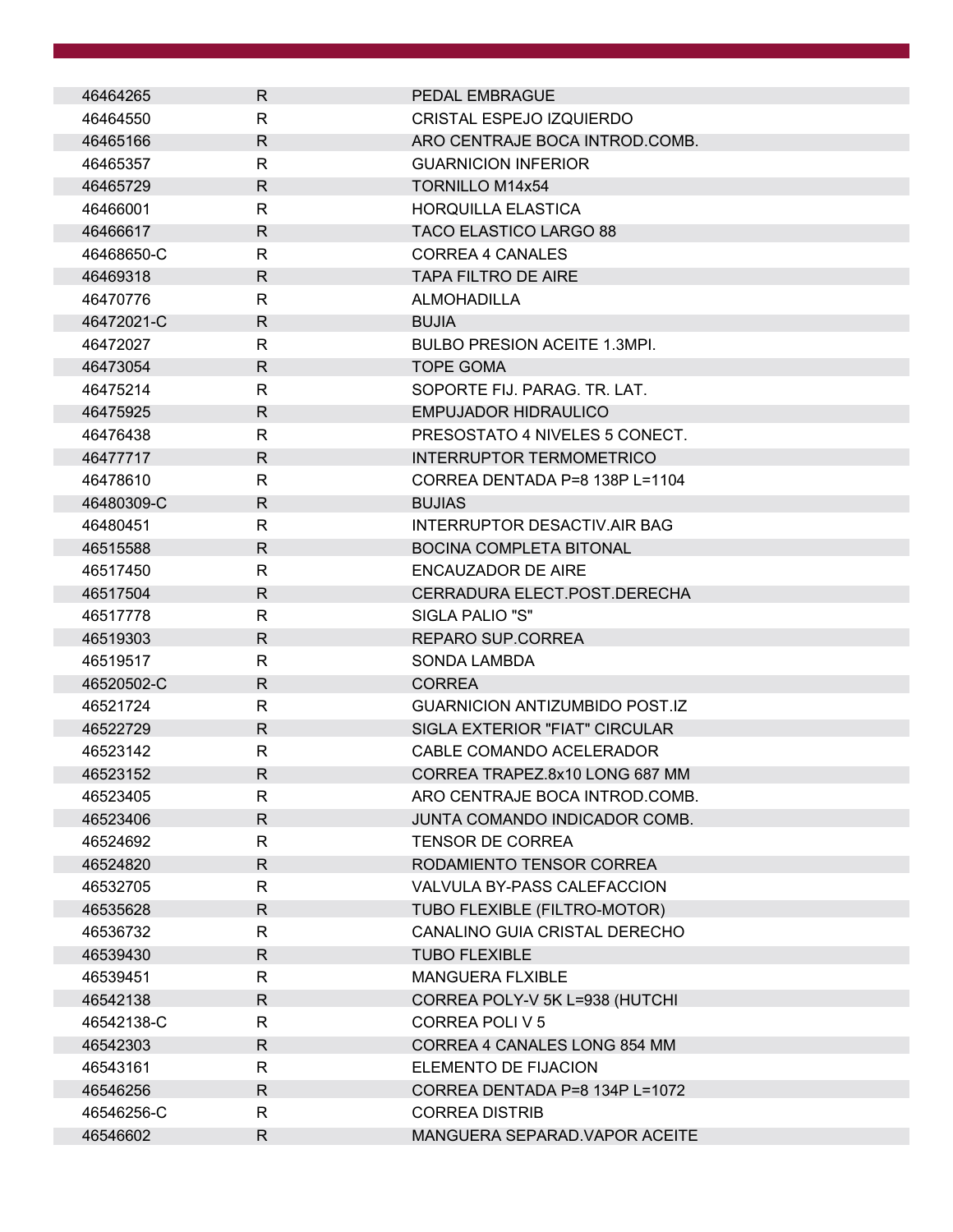| 46548662   | $\mathsf{R}$ | <b>VARILLA LIMITADOR APERT.PUERTA</b> |
|------------|--------------|---------------------------------------|
| 46549624   | R            | CORREA POLY-V 5K L=1190               |
| 46549864   | $\mathsf{R}$ | ENGR.CONDUCIDO ARBOL LEVAS ESC        |
| 46550166   | R            | SOPORTE BISAGRA IZQUIERDA             |
| 46555416   | $\mathsf{R}$ | EJE SECUNDARIO R=15/56                |
| 46556546   | R            | REPARO SOP.UNIDAD PRECALENTAM.        |
| 46556738   | $\mathsf{R}$ | <b>TAPON</b>                          |
| 46592119   | R            | <b>GUARNICION CRISTAL FIJO IZQ.</b>   |
| 46593751   | $\mathsf{R}$ | ELEMENTO FILTRO DE AIRE 1400          |
| 46593788   | R            | CORREA 4 CANALES LONG.975 cm.         |
| 46736663   | $\mathsf{R}$ | MEMBRANA DE PROTEC.ESQUINERO          |
| 46736816   | R.           | CABLE APERTURA CAPOT                  |
| 46737368   | $\mathsf{R}$ | PERNO PARA TIRANTE LIMITADOR          |
| 46738225   | R            | APOYO RESORTE SUSPENSION              |
| 46738450   | $\mathsf{R}$ | AMORTIGUADOR ANTERIOR                 |
| 46738807   | R.           | TACO ELASTICO BARRA ESTAB.            |
| 46740726   | $\mathsf{R}$ | RODAMIENTO TENSOR CORREA FIJO         |
| 46740727   | R            | RODAMIENTO TENSOR CORREA DENT.        |
| 46740889   | $\mathsf{R}$ | CABLE FLEX.COMANDO EMBRAGUE           |
| 46742918   | R            | <b>BUJE ARB.LEVAS S/RETEN L/DISTR</b> |
| 46743079   | $\mathsf{R}$ | INTERR.LUZ PUERTA(ALT 46441458        |
| 46743085   | R.           | CONJUNTO CABLE ENCENDIDO              |
| 46743086   | R.           | CONJUNTO CABLE ENCENDIDO              |
| 46743133   | R            | TERCERA LUZ DE STOP                   |
| 46744951   | $\mathsf{R}$ | REPARO CORR DENT (ALT 7787576         |
| 46746586   | R            | CENTRO P/LLANTA ALEACION AZUL         |
| 46746921   | $\mathsf{R}$ | ELECTROVENTILADOR CON A/ACOND         |
| 46749664   | R            | <b>CORREA</b>                         |
| 46750545   | $\mathsf{R}$ | <b>BUJIA ENCENDIDO NGK DCPR8E-N</b>   |
| 46750545-C | R            | <b>BUJIA</b>                          |
| 46751174   | $\mathsf{R}$ | TAPA CIGUE?AL LADO VOLANTE            |
| 46751187   | R.           | CORREA DENTADA P=8 124P L=992         |
| 46751961   | $\mathsf{R}$ | JUNTA P/TAPA TRASERA DISTRIB.         |
| 46755230   | $\mathsf{R}$ | ENCAJONAMIENTO LARGUERO DER.          |
| 46758631   | $\mathsf{R}$ | REPARO PASARUEDA DLT.IZQ.S/097        |
| 46760024   | R.           | TAZA DE RUEDA 15"                     |
| 46760674   | $\mathsf{R}$ | <b>TACO ELASTICO AMORTIGUADOR</b>     |
| 46761125   | R            | <b>BUJE DE FIJACION</b>               |
| 46762182   | R            | <b>SONDA LAMBDA</b>                   |
| 46762331   | R            | TIRANTE BANDEJA POSTERIOR             |
| 46763263   | $\mathsf{R}$ | <b>ELEMENTO DE FIJACION</b>           |
| 46765587   | R            | INDICADOR DE COMBUSTIBLE              |
| 46767058   | $\mathsf{R}$ | ENGR.CTOR 3ra VEL.Z=27 R=39/27        |
| 46768065   | R.           | FIJ.SPOILER PARAGOLPE ANT.            |
| 46768927   | R.           | ANILLO SINCRONIZADOR 5ta VEL          |
| 46770210   | R.           | CORREA POLY V K=4 L=675               |
| 46770218   | $\mathsf{R}$ | CORREA 3 CANALES LONG.=719            |
|            |              |                                       |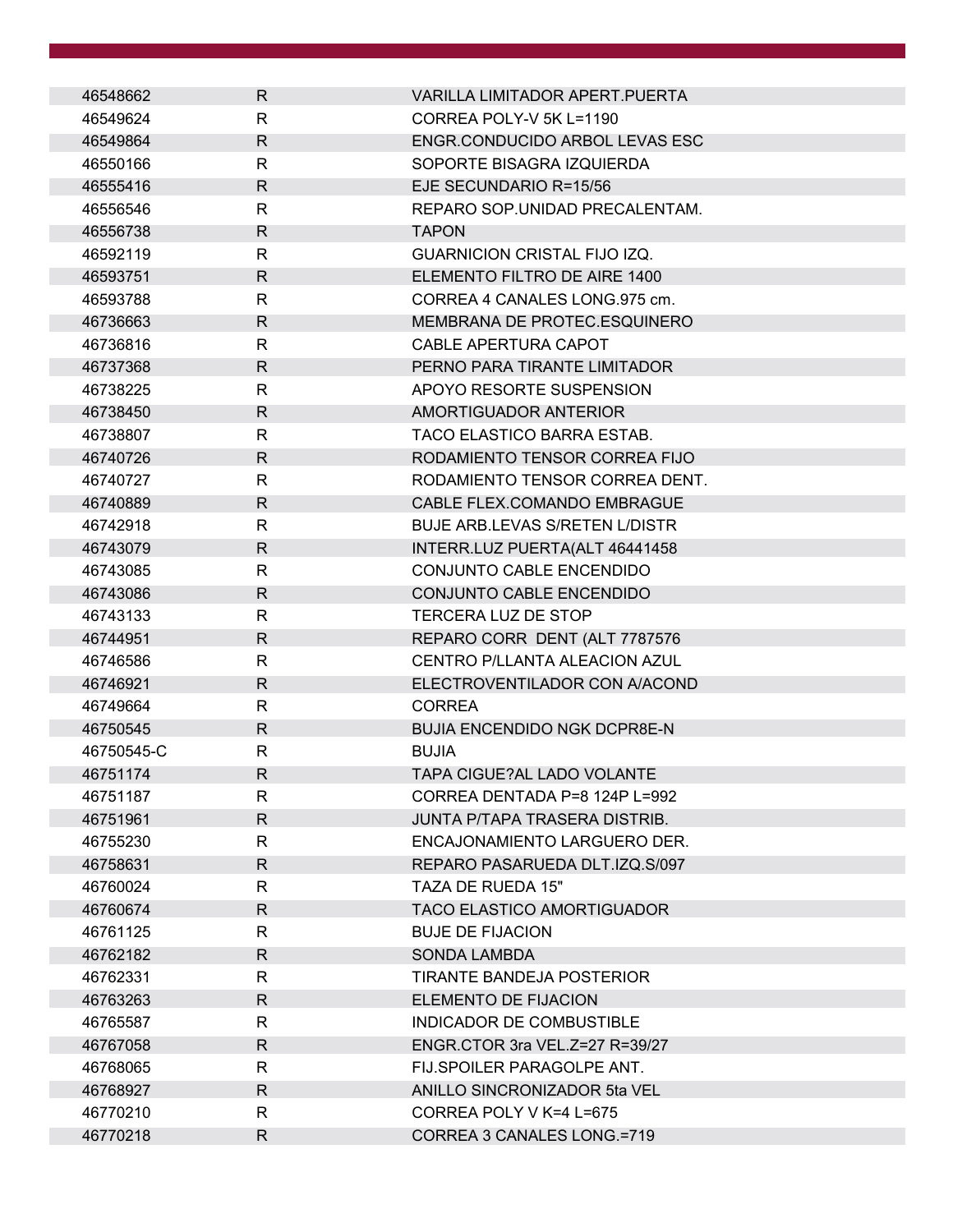| 46770219   | $\mathsf{R}$ | CORREA 4 CANALES LONG.= 907         |
|------------|--------------|-------------------------------------|
| 46770219-C | $\mathsf{R}$ | <b>CORREA</b>                       |
| 46770220   | $\mathsf{R}$ | <b>CORREA 5 CANALES LONG.884</b>    |
| 46770220-C | $\mathsf{R}$ | CORREA 5 CANALES                    |
| 46770221-C | R            | <b>CORREA VER 71749429</b>          |
| 46771357   | $\mathsf{R}$ | <b>RESORTE SUSPENSION POSTERIOR</b> |
| 46772008   | R            | MECANISMO EMBRAGUE TD 1.7           |
| 46772009   | $\mathsf{R}$ | <b>DISCO EMBRAGUE TD 1,7</b>        |
| 46772048   | $\mathsf{R}$ | <b>TORNILLO M6X25</b>               |
| 46772160   | $\mathsf{R}$ | CAJA/TAPA DIFERENCIAL               |
| 46773202   | $\mathsf{R}$ | <b>BRAZO LIMPIALUNETA</b>           |
| 46773331   | R            | BRAZO LIMPIAPARABRISAS IZQ.         |
| 46773333   | $\mathsf{R}$ | <b>BRAZO LIMPIAPARABRISAS DER.</b>  |
| 46775121   | R            | SOPORTE P/CENTR DERIV VANO MOT      |
| 46776099   | $\mathsf{R}$ | <b>GUARNICION PUERTA TRASERA</b>    |
| 46776783   | $\mathsf{R}$ | <b>INTERRUPTOR ALARMA</b>           |
| 46777392   | $\mathsf{R}$ | REPARO LATERAL CORREA               |
| 46779387   | $\mathsf{R}$ | ELEMENTO DE FIJACION                |
| 46782013   | R            | CENTRALITA SENSOR DE ACERCAMIE      |
| 46783183   | $\mathsf{R}$ | SENSOR ABS ACTIVO ANT.IZQ(BOST      |
| 46783546   | $\mathsf{R}$ | ELEMENTO FILTRANTE DE AIRE          |
| 46785491   | $\mathsf{R}$ | <b>TAPA CUBRE CUBO</b>              |
| 46788087   | R            | SIGLA "FIAT"                        |
| 46788089   | $\mathsf{R}$ | SIGLA "SIENA"                       |
| 46789387-C | $\mathsf{R}$ | <b>CORREA POLY-V</b>                |
| 46789809   | R            | <b>SUJETADOR VARILLA CAPOT</b>      |
| 46790715   | $\mathsf{R}$ | SOPORTE FIJACION SUP.PARAGOLPE      |
| 46791187   | $\mathsf{R}$ | <b>CORREA DE DISTRIBUCION</b>       |
| 46791235   | $\mathsf{R}$ | REENVIO DE PALANCA DER.             |
| 46791236   | $\mathsf{R}$ | REENVIO DE PALANCA IZQ.             |
| 46792184   | R            | ROCIADOR DE AGUA LIMPIA LUNETA      |
| 46792655   | R            | SIGLA "ADVENTURE"                   |
| 46792656   | $\mathsf{R}$ | <b>SIGLA FIRE</b>                   |
| 46792660   | $\mathsf{R}$ | <b>ANTENA</b>                       |
| 46796977   | $\mathsf{R}$ | SUJETADOR SUPERIOR RADIADOR         |
| 46797119   | $\mathsf{R}$ | <b>SUJETADO</b>                     |
| 46798894   | $\mathsf{R}$ | RESORTE VALVULA ADM/ESC             |
| 46803108   | R            | SUJETADOR(PRECINTO-BOTON)           |
| 46803403-C | $\mathsf{R}$ | <b>CONDENSADOR AIRE</b>             |
| 46803586   | $\mathsf{R}$ | <b>RESORTE SUSPENSION ANTERIOR</b>  |
| 46804101   | R.           | <b>BRAZO LIMPIA LUNETA</b>          |
| 46804234   | R            | <b>DEFENSA</b>                      |
| 46804433   | $\mathsf{R}$ | ELEMENTO DE FIJACION                |
| 46805830-C | $\mathsf{R}$ | <b>FILTRO ACEITE</b>                |
| 46805831   | R            | <b>FILTRO DE ACEITE</b>             |
| 46805831-C | $\mathsf{R}$ | FILTRO ACEITE                       |
| 46807345   | $\mathsf{R}$ | LLAVE EMERGENCIA TECHO SOLAR        |
|            |              |                                     |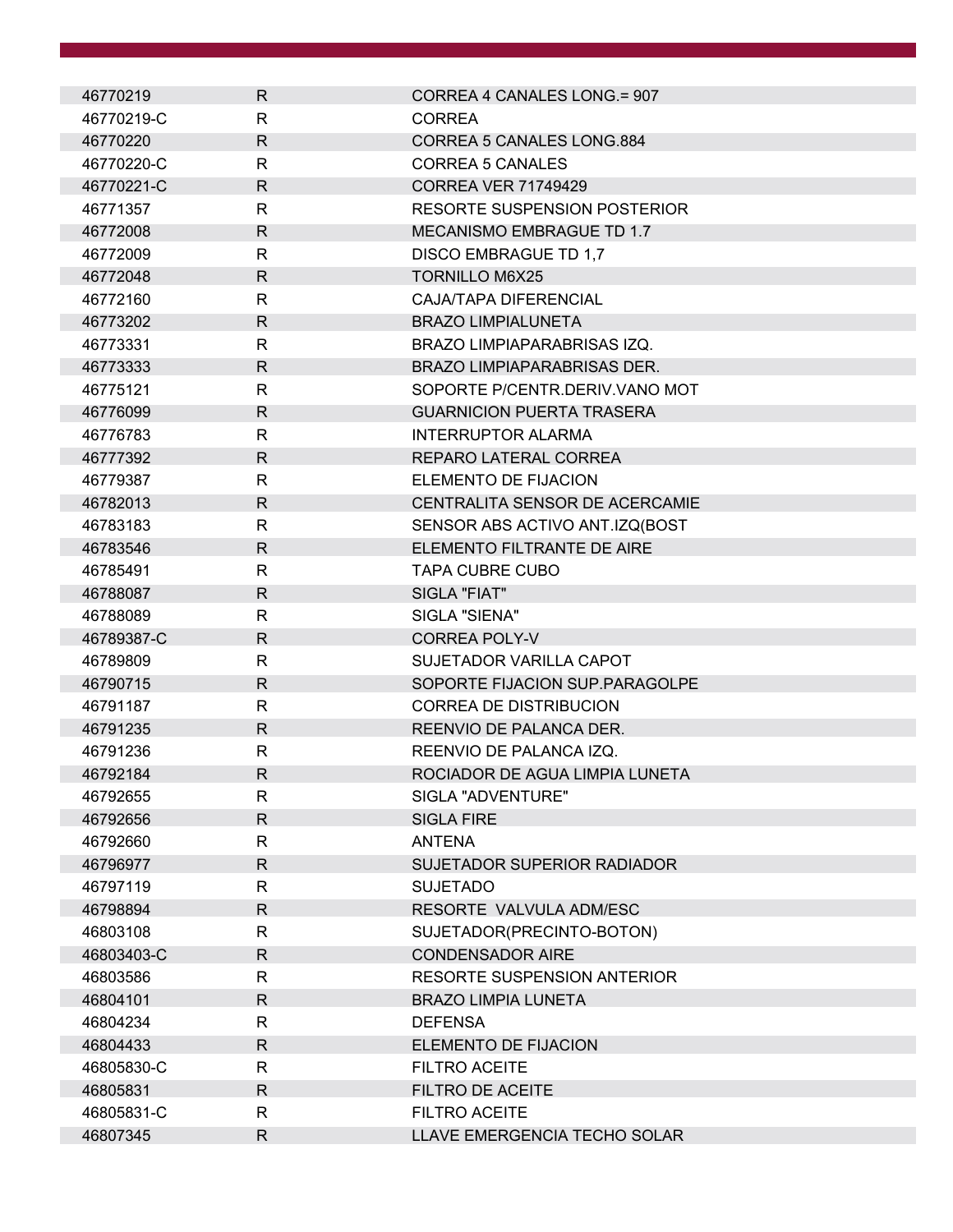| 46808398   | R            | <b>FILTRO DE ACEITE</b>               |
|------------|--------------|---------------------------------------|
| 46808447   | R            | ENGRANAJE RM COMPLETO                 |
| 46815887-C | R            | RADIADOR AGUA                         |
| 46816374   | R            | <b>BISAGRA INF.DER.COMPLETA</b>       |
| 46816377   | $\mathsf{R}$ | BISAGRA MOVIL SUP.PTA LAT.IZQ.        |
| 46816450   | R            | VALVULA DESCARGA DE AGUA DX           |
| 46816451   | $\mathsf{R}$ | VALVULA DESCARGA DE AGUA SX           |
| 46816800   | R            | <b>GUARNICION COLECTOR ESCAPE</b>     |
| 46817202   | $\mathsf{R}$ | SIGLA "FIAT" (CIRCULAR)               |
| 46819770   | R            | <b>GUIA DE RETENCION SEN./EST.</b>    |
| 46820741   | $\mathsf{R}$ | BISAGRA MOVIL INF PTA LAT.IZQ.        |
| 46823509   | $\mathsf{R}$ | <b>TAPON CARTER</b>                   |
| 46826295   | R            | GUARDABARRO ANT.DER.C/AGUJERO         |
| 46826683   | R            | CONDENSADOR AIRE ACOND.               |
| 46826683-C | $\mathsf{R}$ | <b>CONDENSADOR AIRE</b>               |
| 46830149   | R            | DISPOSITIVO ABRIR-CERRAR BAUL         |
| 46832366   | $\mathsf{R}$ | <b>SIGLA FIAT CIRCULAR</b>            |
| 46836020   | R            | <b>GRAMPA FIJACION VARILLA CAPOT</b>  |
| 46838156-C | $\mathsf{R}$ | <b>CAPOT</b>                          |
| 46839039   | $\mathsf{R}$ | AMORTIGUADOR POSTERIOR                |
| 46840411   | $\mathsf{R}$ | <b>CABLE ASSY</b>                     |
| 46840430   | $\mathsf{R}$ | TUBO RETORNO AGUA CALEFACTOR          |
| 46840511   | R            | <b>INTERRUPTOR PULSANTE EMBRAGUE</b>  |
| 46843978   | $\mathsf{R}$ | TAZA DE RUEDA 14"                     |
| 46844592   | $\mathsf{R}$ | GUARDABARRO DELANTERO DERECHO         |
| 46845296   | $\mathsf{R}$ | <b>GUARNICION CRISTAL PTA.ANT.DER</b> |
| 46845305   | R            | <b>GUARNICION INT.PUERTA ANT .DER</b> |
| 46845392   | R            | GUARN.EXT.VIDRIO PTA.ANT.IZ.3P        |
| 46845658   | $\mathsf{R}$ | LLANTA DE ALEACION 14"x5.5"           |
| 46845736   | R            | PORTA LAMPARA PATENTE                 |
| 46846091   | $\mathsf R$  | <b>FARO TRASERO DERECHO</b>           |
| 46846092   | R            | LAMPARA POSTERIOR                     |
| 46846698   | $\mathsf{R}$ | OPTICA IZQ + GIRO                     |
| 46846698-C | $\mathsf{R}$ | OPTICA IZQ VER 7084697-C              |
| 46846704   | R            | FARO POST.FIJO DER SIENA II           |
| 46846868-C | R            | <b>BRAZO ESCOBILLA</b>                |
| 46847074   | $\mathsf{R}$ | <b>GRILLA INFERIOR PARABRISAS</b>     |
| 46847141-C | $\mathsf{R}$ | REPARO PASARUEDA                      |
| 46847142   | R            | REPARO PASARUEDA ANTER.IZQ.           |
| 46848790   | R            | REPARO VANO RUEDA ANT.IZQ.            |
| 4702044    | $\mathsf{R}$ | <b>ANILLO</b>                         |
| 50000161   | R            | TAPON OBTURADOR 30 x 50               |
| 50002719   | $\mathsf{R}$ | ELEMENTO DE FIJACION                  |
| 50002944   | $\mathsf{R}$ | <b>ESFERA</b>                         |
| 50003043   | $\mathsf{R}$ | TACO ELASTICO FIJ. AMORTIG.           |
| 50003176   | R            | EMPU%ADURA                            |
| 50003285   | $\mathsf{R}$ | BISAGRA PUERTA LATERAL INFST.         |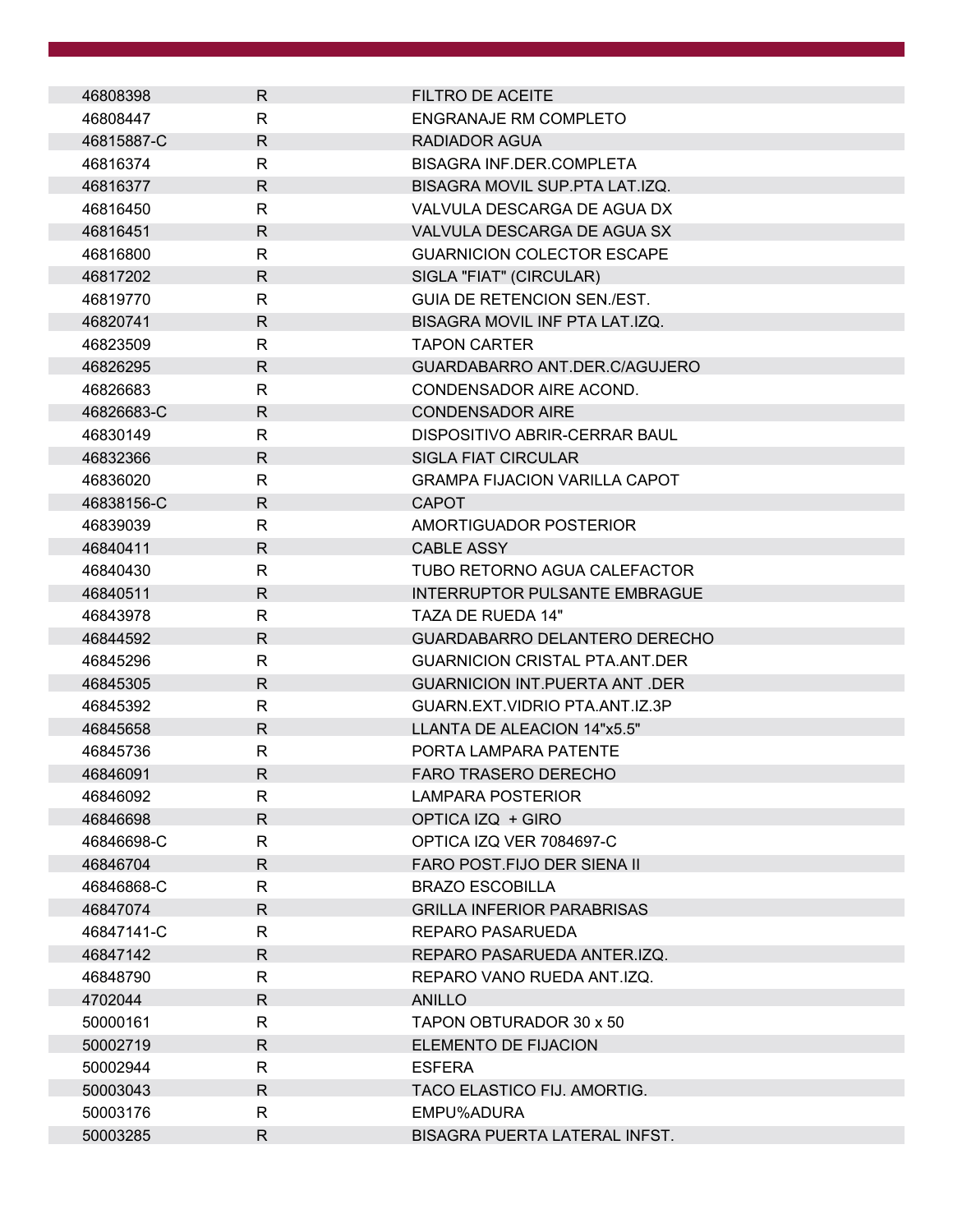| 50003669   | $\mathsf{R}$ | ELEVADOR CRISTAL PTA.POST.IZQ.   |
|------------|--------------|----------------------------------|
| 50004660   | R            | TIRANTE SOSTEN BANDEJA POST.     |
| 50004963   | $\mathsf{R}$ | AMPLIFICADOR DE SENAL (ANTENA)   |
| 50005585   | R            | <b>JUNTA</b>                     |
| 50005874   | $\mathsf{R}$ | <b>INTERRUPTOR</b>               |
| 50006274   | R            | <b>CERROJO</b>                   |
| 50006808   | $\mathsf{R}$ | CRISTAL DE PTA. ANT. IZQ. U/D    |
| 50008108   | R            | <b>BUJE</b>                      |
| 50008743   | R            | TUBO FRENO FLEX.RUEDA DELANTER   |
| 50012067   | $\mathsf{R}$ | REPARO INT.PASARUEDA ANT.IZQ.    |
| 50012531   | $\mathsf{R}$ | ELEMENTO DE FIJACION             |
| 50013572-C | R            | AMORTIGUADOR ANT                 |
| 50017104   | $\mathsf{R}$ | TUBO RETORNO AGUA RADIADOR       |
| 50017348   | R            | CABLE COMANDO ACELERADOR         |
| 50017596   | $\mathsf{R}$ | SOPORTE FIJACION SOP CENT INYC   |
| 50017651   | R            | PALANCA APERTURA CAPOT           |
| 50018001   | $\mathsf{R}$ | TUBO DE GOMA PREFORMADO COMPL.   |
| 50018004   | $\mathsf{R}$ | TUBO ENVIO AGUA RADIADOR         |
| 50018191   | $\mathsf{R}$ | SOPORTE DE RADIADOR              |
| 50018394   | R            | TUBO RETORNO AGUA RADIADOR       |
| 50018489   | R            | <b>JUEGO DE CILINDROS</b>        |
| 500301568  | $\mathsf{R}$ | <b>TAPON DE LLENADO</b>          |
| 500336538  | R            | <b>MANGA</b>                     |
| 500347040  | $\mathsf{R}$ | TORNILLO M11X1.5X133             |
| 500347046  | $\mathsf{R}$ | TORNILLO M12X42.5                |
| 500350417  | R            | MANGUERA RESPIRO MOTOR           |
| 500351992  | R            | <b>BUJIA DE ENCENDIDO</b>        |
| 50036777   | R            | LAMPARA AUX.P21/5W 12V 21/5W     |
| 50036932-C | $\mathsf{R}$ | <b>BUJIA PRECALENTADORA</b>      |
| 50037063   | $\mathsf{R}$ | TERMOST.U/D PAL/SIE.1.6/1.4SPI   |
| 50037066   | $\mathsf{R}$ | <b>TERMOSTATO UNO/DUNA 1.6</b>   |
| 50037068   | R            | TERMOST.P/1.7 TD S/AA (USA'83)   |
| 50037071-C | $\mathsf{R}$ | TERMOSTATO 1.7 TD C/AA           |
| 50037572   | R            | JUNTA TAPA CIL.FI.S/M 01-240NE   |
| 50037573   | R            | JUNTA TAPA CIL.FIA.1M 01-240NM   |
| 50037574   | $\mathsf{R}$ | JUNTA TAPA CIL.FIA.2M 01-240NG   |
| 50037575   | $\mathsf{R}$ | JUNTA TAPA CIL.FIA.3M 01-240NF   |
| 50037576   | R            | JUNTA TAPA CIL.FI.S/M 01-246NE   |
| 50037580   | $\mathsf{R}$ | JUNTA TAPA CIL.FIAT 01-245NA     |
| 50037743-C | R            | <b>BOMBA DEPRESORA 1.7 TD</b>    |
| 50037891   | $\mathsf{R}$ | FILTRO GAS OIL PAL/SIE 1.7D/TD   |
| 50038004   | R            | <b>CUBRE ALFOMBRA BAUL PALIO</b> |
| 50038005   | $\mathsf{R}$ | ALFOMBRA CAJA DUCATO LARGA       |
| 50038006   | R            | ALFOMBRA CAJA DUCATO CORTA       |
| 50038011-C | R            | KIT BOMBA COMBUSTI. 1 BAR (SPI)  |
| 50038018   | R            | FILM POLIETILENO x 5 ROLLOS      |
| 50038336-C | $\mathsf{R}$ | REPARO MOTOR/CAMBIO PAL/SIE      |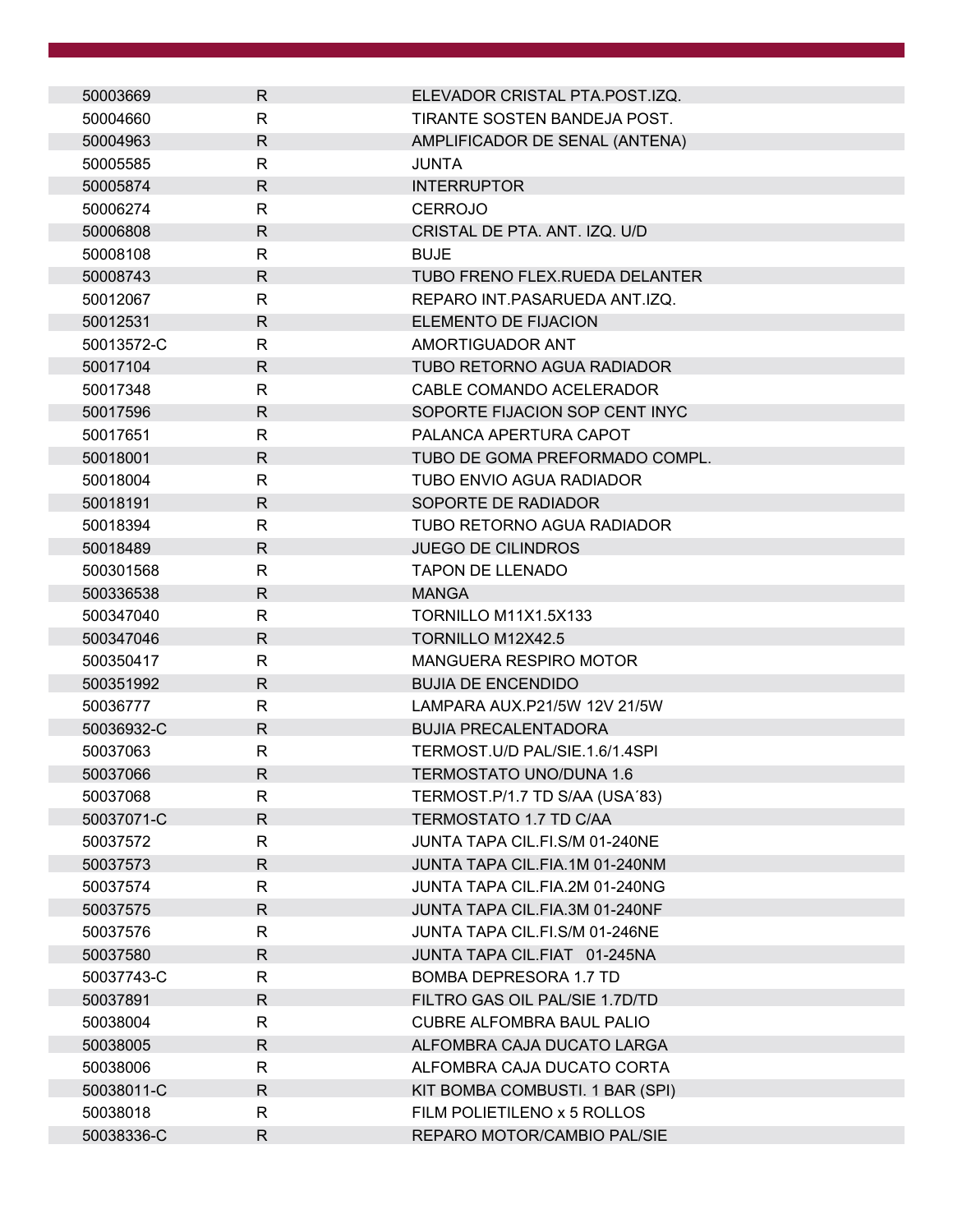| 50038401    | $\mathsf{R}$ | KIT MANOS LIBRES PARROT CK3000        |
|-------------|--------------|---------------------------------------|
| 50038411    | $\mathsf{R}$ | <b>U.P.T. TAPIZADOS</b>               |
| 50038518    | $\mathsf{R}$ | CUBRE RUEDA AUXI.IDEA ADVENTU.        |
| 500387068   | R            | JUNTA TAPA DE CILD. ESP.1.2MM         |
| 50038707    | R            | CAMISA ALG.BLANCA M/C.T 38/40         |
| 50038799    | R            | ELEMENTO DE PROMOCION C               |
| 50038803    | $\mathsf{R}$ | JG.CUBRE ALFOM.PUNTO PVC/BOUCL        |
| 50038806    | $\mathsf{R}$ | JG.CUBRE ALFOM.IDEA PVC/BOUCLE        |
| 50038812    | $\mathsf{R}$ | JGO CUBRE ALFOM.STRADA C.D            |
| 500388381   | R            | <b>JUNTA TAPA DE VALVULAS Ducato</b>  |
| 50038922    | $\mathsf{R}$ | RADIO C/CD SONY CDX-GT45              |
| 50038940    | R            | <b>JGO.CUBRE ALFOMBRA QUBO</b>        |
| 50038941    | $\mathsf{R}$ | JGO.CUBRE ALFOMB.FIORINO QUBO         |
| 50038953    | $\mathsf{R}$ | CUBREALFOMBR CAJA FIORINO QUBO        |
| 50038971    | $\mathsf{R}$ | CONVERT. OXIDO CERTI ETCH 1 LT        |
|             | R            | PROTECTOR AEROSOL DRYLUBE 312g        |
| 50038972    |              |                                       |
| 50038973    | $\mathsf{R}$ | PINTURA ALUMINIO SPRAY KRILON         |
| 50038978    | $\mathsf{R}$ | MOCHILA PREF. NUEVO UNO AMARIL        |
| 50038989    | R            | KIT FIX AND GO FIAT 500 MX            |
| 50038993    | $\mathsf{R}$ | JGO.CUBRE ALFOMB.GRAND SIENA          |
| 50039026    | $\mathsf{R}$ | <b>CUBRE ALFOMBRA NUEVO PUNTO</b>     |
| 50039027    | $\mathsf{R}$ | REPARO MOTOR 1.4 QUBO                 |
| 50039056-C  | $\mathsf{R}$ | REPARO MOTOR 1.6 (326)                |
| 50039057    | R            | REPARO MOTOR DOBLÓ                    |
| 50039058    | $\mathsf{R}$ | <b>CUBRE ALFOMBRA DOBLO</b>           |
| 50039073    | R            | CAMPERA NEGRA FIAT MOPAR TAL.M        |
| 50039108    | $\mathsf{R}$ | PACK ANOTADOR MOPAR X 10              |
| 50039123    | R            | FUTBOL N°5 MOPAR                      |
| 50039129    | $\mathsf{R}$ | <b>BOLSA ECOLOGICA MOPAR</b>          |
| 50039191    | R            | FILTRO DE ACEITE                      |
| 50039276    | R            | <b>FLY BANNERS</b>                    |
| 50039329    | R            | CHALECO GRIS/ROJO T."S"               |
| 50039332    | $\mathsf{R}$ | CHALECO GRIS/ROJO T. "XL"             |
| 50039378    | R            | SUPLEMENTO FE ERRATAS TORO            |
| 500395378   | R            | <b>RETEN VALVULAS 2.3 JTD</b>         |
| 50294463    | R            | POMO PALANCA DE CAMBIOS               |
| 504000412-C | R            | <b>TENSOR CORREA</b>                  |
| 504015971   | R            | VALVULA DE PRESION 2.3 JTD            |
| 504019978   | $\mathsf{R}$ | CORREA POLY V 6K L=950                |
| 504049360   | R            | <b>JUEGO DE JUNTAS MOTOR</b>          |
| 504052598   | $\mathsf{R}$ | <b>SENSOR DE FASE</b>                 |
| 504063931   | R            | VALVULA TERMOSTATICA                  |
| 504076915-C | R            | <b>CORREA DISTR 2.3 JTD</b>           |
| 504086751-C | R            | <b>TENSOR CORREA A</b>                |
| 504087648   | R            | GUARNICION ANT. ARBOL 50X80X11        |
| 504106751   | $\mathsf{R}$ | <b>TENSOR CORREA MANDOS AUXILIARS</b> |
| 504183759-C | R            | <b>TENSOR DE CORREA</b>               |
|             |              |                                       |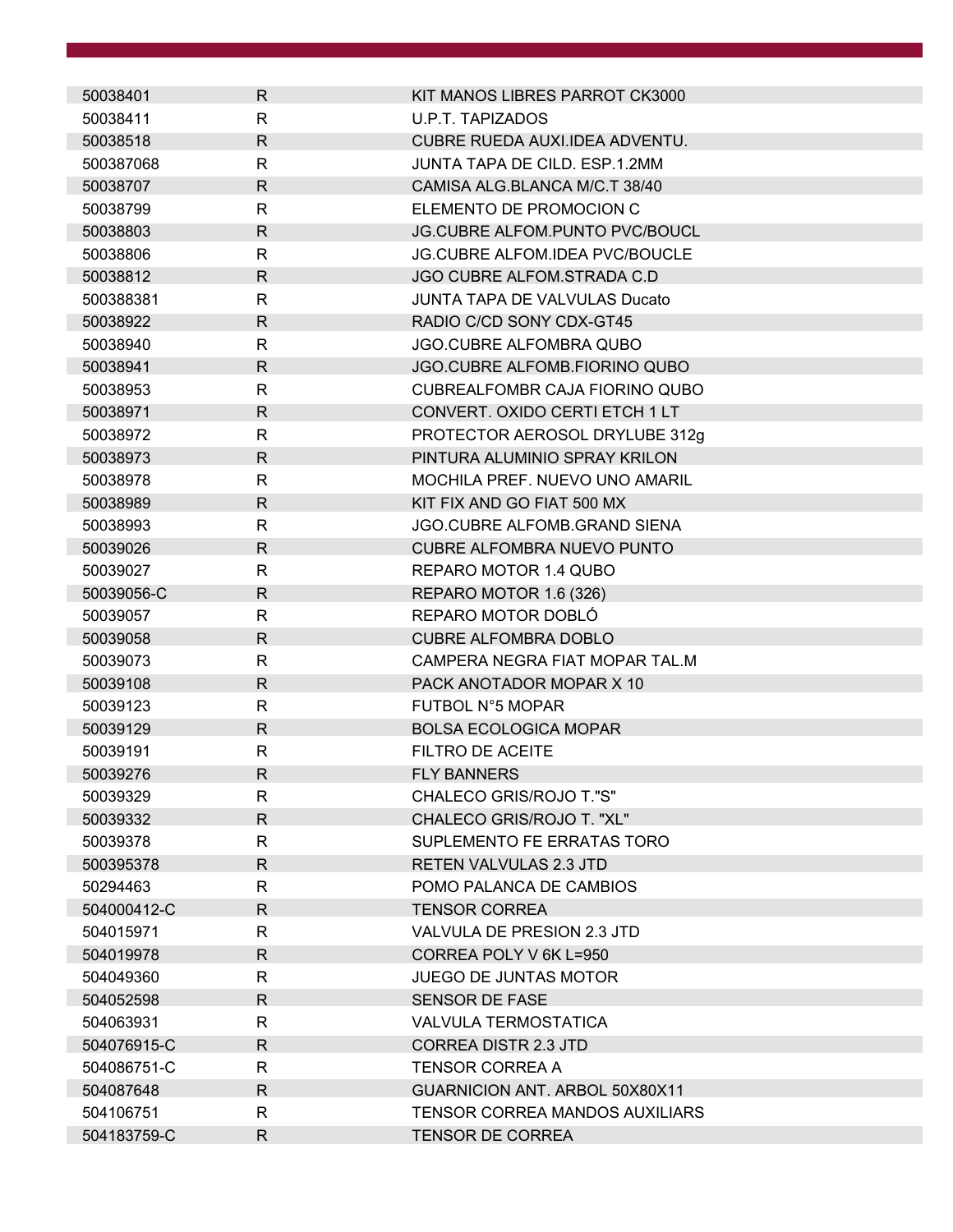| 504369148  | R            | <b>SENSOR TEMPERATURA 2.3 JTD</b>  |
|------------|--------------|------------------------------------|
| 504386291  | R            | <b>CONEXION FILTRO</b>             |
| 504386305  | R            | <b>TUBO DE AGUA</b>                |
| 50504884   | R            | <b>TUERCA</b>                      |
| 50515148   | R            | <b>INTERRUPTOR</b>                 |
| 50525347   | R            | <b>BISAGRA SUPERIOR IZQ.</b>       |
| 50525348   | R            | <b>BISAGRA INFERIOR IZQ.</b>       |
| 50901161   | R            | KIT BULONES SEGURIDAD              |
| 50901816   | R            | <b>ALARMA QUBO</b>                 |
| 50901907   | R            | SPOILER PORTON POST. P/PINTAR      |
| 50902038   | R            | ALARMA AF 2600T                    |
| 50902062   | R            | KIT COBERTURA DEPORTIVA PEDALS     |
| 50902099   | R            | PROTECTOR ZOCALOS LINEA            |
| 50902105-C | R            | ALARMA FIAT AF1                    |
| 50902106-C | $\mathsf{R}$ | <b>ALARMA FIAT</b>                 |
| 50902108   | R            | ALARMA FIAT AF1501                 |
| 50902108-C | R            | <b>ALARMA FIAT</b>                 |
| 50902109-C | R            | <b>ALARMA FIAT</b>                 |
| 50902151   | R            | RED PORTAOBJETOS PISO DE CARGA     |
| 50902215   | R            | <b>RED PORTA OBJETO BAUL</b>       |
| 50902365   | R.           | ALARMA AF 2200T                    |
| 50902498   | R            | <b>BARRAS TRANSVERSALES</b>        |
| 50902500-C | R            | ALARMA AF 1700T                    |
| 50902701   | R            | ALARMA FIAT AF 1900T(326)          |
| 50902781   | $\mathsf{R}$ | <b>ALARMA DOBLO</b>                |
| 50902790   | R            | RED PORTA OBJETO ASIENTO DEL.      |
| 50902832   | $\mathsf{R}$ | KIT PROTECTOR SOCALO 4 PUERTAS     |
| 50902875   | R            | <b>SPOILER TRASERO</b>             |
| 50902880   | R            | KIT MINIFALDAS LATERALES           |
| 50926082   | R            | ADHES. DECOR. PORTON TRASER. WWW   |
| 50926109   | R            | ADHES.LIBRE WWW NEGRO:) PAR        |
| 50926111   | R            | ADHES.LIBRE WWW NEGRO; D PAR       |
| 50926117   | R            | FAJA DECORAT.TECHO WWW NEGRO       |
| 50926174   | R            | CONJ.MOLDURA ESPEJO CROMADA        |
| 50926216-C | R            | ALARMA AF1700 S/CIERREVER 50927788 |
| 50927217   | R            | SENSOR ESTACIONAMIENTO PF300       |
| 50927341   | $\mathsf{R}$ | KIT FAROS ANTINIEB.NUEVO PALIO     |
| 50927435   | R            | ALARMA AF11300 SIN PREDISP.        |
| 50927869   | R            | KIT PROTECTOR DE ZOCALOS           |
| 50927908   | R            | <b>BURLETE PUERTA DEL IZQ</b>      |
| 51700812-C | R            | <b>REFUERSO INT</b>                |
| 51700813-C | R            | REFUERSO INT IZQ                   |
| 51701526   | R            | SIGLA "1.8"                        |
| 51701564   | R            | REFLECTANTE DERECHO                |
| 51701567   | R            | REFLECTANTE IZ.PARAG.POST.ADVE     |
| 51703145   | R            | REJILLA LAT.IZQ.PARAG.S/ANTIN.     |
| 51703146   | R            | REJILLA LAT.DER.PARAG.C/ANTIN.     |
|            |              |                                    |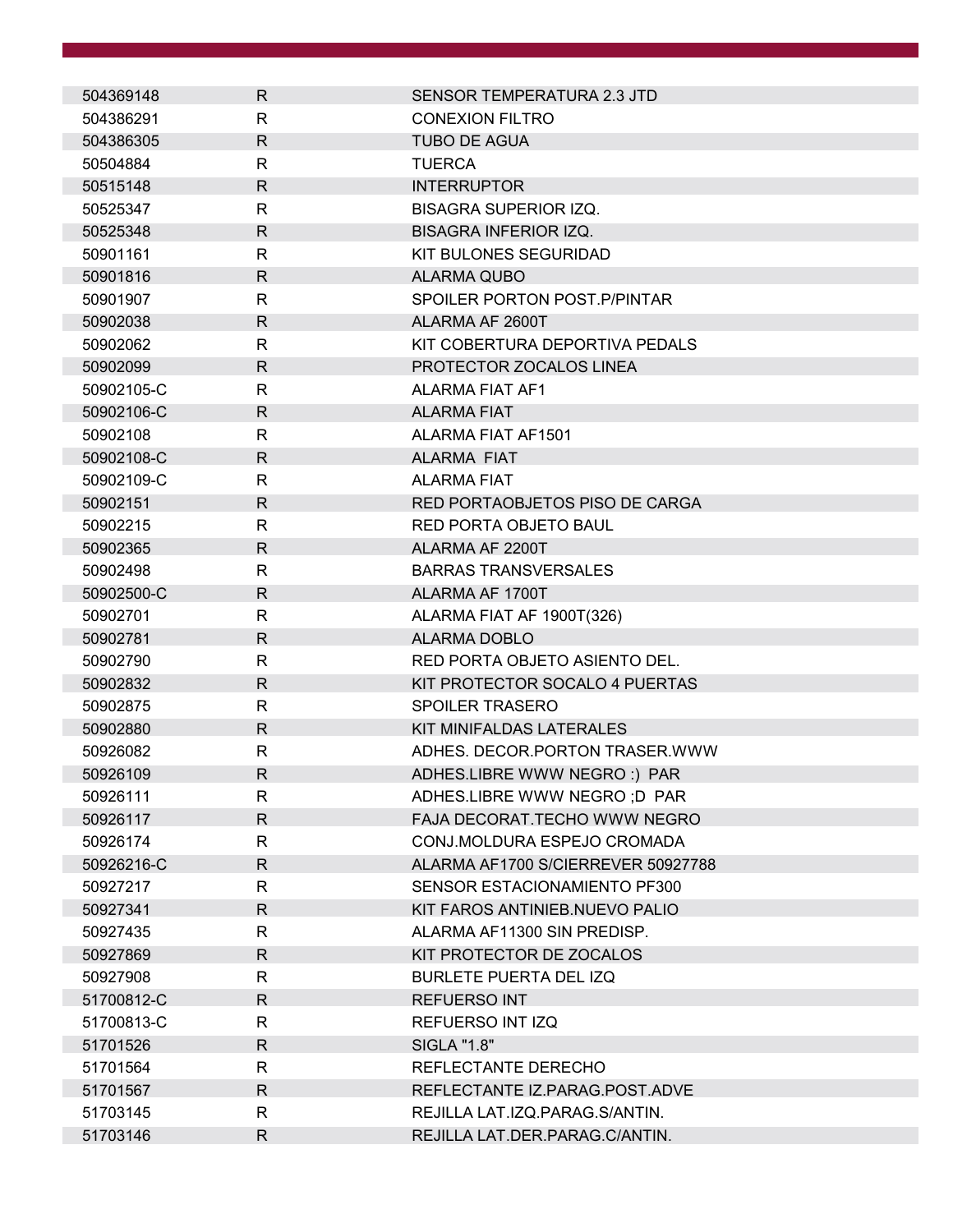| 51703148   | R.           | REJILLA CENTRAL PARAGOLPE             |
|------------|--------------|---------------------------------------|
| 51705146   | R            | SOPORTE PEDALERA                      |
| 51705574   | R            | <b>TUBO FLEXIBLE</b>                  |
| 51708152   | R            | <b>TACO ELASTICO FIJACION ESCAPE</b>  |
| 51708887   | R            | TACO ELASTIC.CENTRAL PARAG.POS        |
| 51708890   | R            | <b>TRAVERSA SUPERIOR ESTRUCT FRON</b> |
| 51708892   | R            | <b>ESTRUCTURA ANTERIOR</b>            |
| 51708893   | R            | MONTANTE CENTRAL ALOJAM.FARO          |
| 51708918   | R            | MONTANTE DER.ALOJAMIENTO FARO         |
| 51708919   | R            | MONTANTE IZQ.ALOJAMIENTO FARO         |
| 51708922-C | R.           | <b>TACO ELASTICO</b>                  |
| 51708923-C | R            | <b>TACO ELATICO</b>                   |
| 51709051   | R.           | TACO ELASTICO LADO CAMBIO             |
| 51709070-C | R            | <b>TACO ELASTICO</b>                  |
| 51709749   | R            | AMORTIGUADOR PORTON TRAS.C/101        |
| 51712311   | R            | <b>TUBO FLEXIBLE RETORNO AGUA</b>     |
| 51712319   | R.           | TUBO FLEX.ENV.DIR.HIDRAULICA          |
| 51712493   | R            | COMANDO ABERTURA TAPA BAUL            |
| 51713167   | R            | MANGUERA DEPOSITO DE AGUA             |
| 51713170   | R            | <b>MANGUERA INFERIOR RADIADOR</b>     |
| 51713181   | R            | SOPORTE SUPERIOR RADIADOR             |
| 51714006   | R            | SIGLA "1.4"                           |
| 51714322   | R.           | <b>GUARNICION TECHO DERECHO</b>       |
| 51714323   | R            | <b>GUARNICION TECHO IZQUIERDA</b>     |
| 51714498   | R            | ALMOHADILLA TUBO DE ESCAPE            |
| 51714633   | R            | <b>TORNILLO N4X25</b>                 |
| 51714650   | R            | FLEXIBLE CABLE FRENO MANO IZQ.        |
| 51715551   | R            | FLEXIBLE CABLE FRENO MANO DER.        |
| 51715992   | R.           | REJILLA LAT.DER.PARAG.C/ANTIN.        |
| 51715993   | R            | REJILLA LAT.IZQ.PARAG.C/ANTIN.        |
| 51716308   | $\mathsf{R}$ | ALZACRISTAL MECANICO DERECHO          |
| 51717399   | R            | ALOJAMIENTO TAMBOR CERRAD.DER.        |
| 51717402   | $\mathsf{R}$ | <b>HORQUILLA ELASTICA</b>             |
| 51718648   | R            | SIGLA DELANTERA "FIAT"                |
| 51718665   | R.           | SOPORTE ELASTICO LADO CAMBIO          |
| 51720080   | R            | TAPA PLAS.CARGA DE COMB.              |
| 51720083   | R            | <b>TAPA COMBUSTIBLE S/LLAVE</b>       |
| 51722732   | R            | <b>BRAZO LIMPIA LUNETA</b>            |
| 51722816   | R.           | CONDENSADOR AIRE CONDICIONADO         |
| 51725452   | R            | TUBO DEPRESOR SERVOFRENO              |
| 51725456   | R.           | MANGUERA RETORNO AGUA RADIADOR        |
| 51725622   | R            | CASQUILLO                             |
| 51726285   | R.           | TUBO FLEX.COMPRESOR/CONEXION          |
| 51727398   | R            | <b>GUARNICION P/TIRANTE PUERTA</b>    |
| 51727755   | R.           | <b>TOPE GOMA TAPA BAUL</b>            |
| 51731810   | R            | CENTRO DE LLANTA                      |
| 51731930   | R            | <b>FARO POSTERIOR DERECHO</b>         |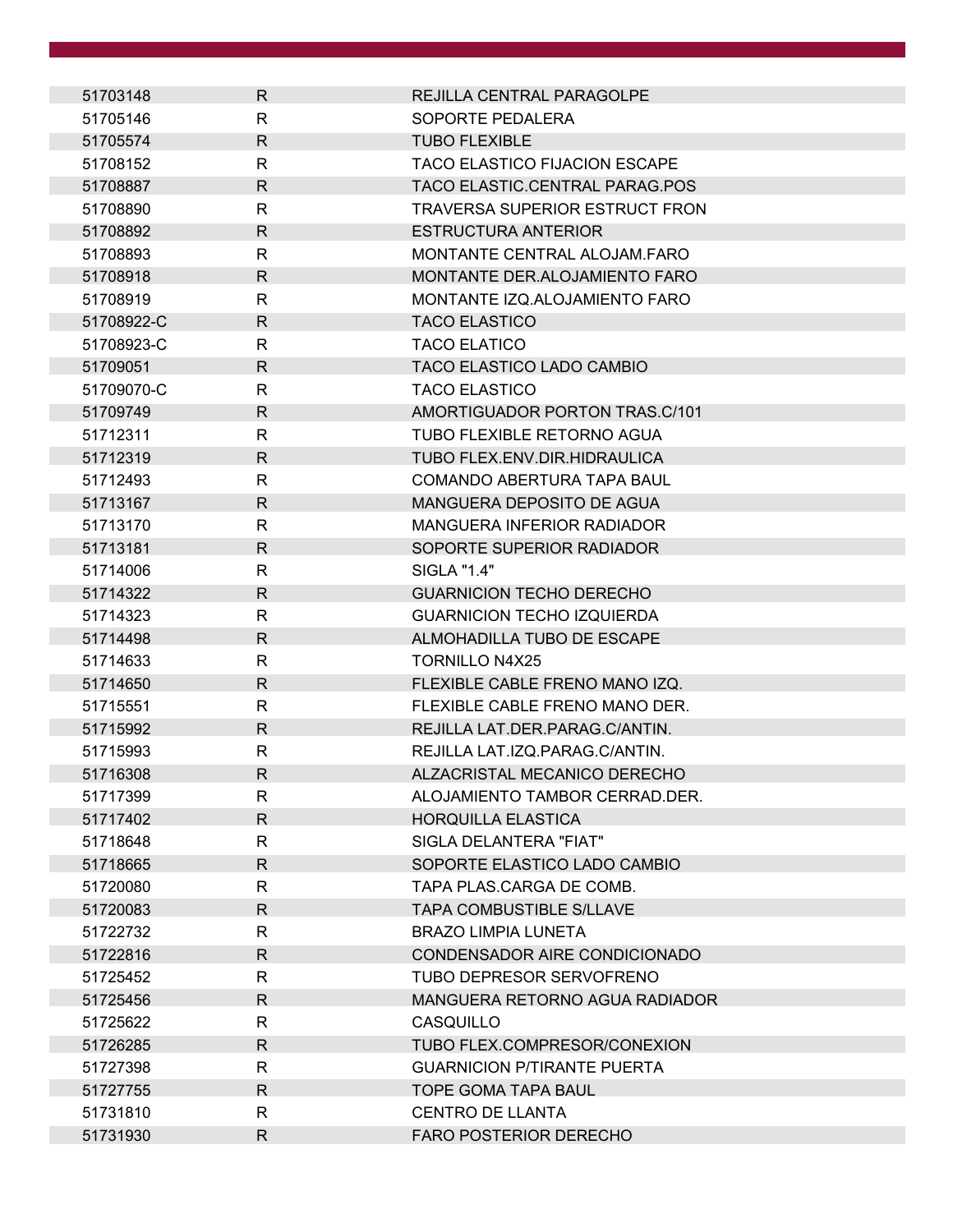| 51731981   | R.           | <b>GUARNICION TECHO IZQUIERDO</b>   |  |
|------------|--------------|-------------------------------------|--|
| 51732661   | R            | ELEMENTO DE FIJACION                |  |
| 51732930   | R            | PRESILLA FIJA                       |  |
| 51734519-C | R            | <b>FARO ANTER DER</b>               |  |
| 51734520-C | R.           | <b>FARO ANTE IZQ</b>                |  |
| 51736529-C | R            | <b>TACO ELASTICO</b>                |  |
| 51737170   | R.           | FARO POSTERIOR DERECHO FIOR         |  |
| 51737236   | $\mathsf{R}$ | TAPA RESERV LIMPIA PAR SIN FIL      |  |
| 51739550   | R            | SOPORTE FIJ. LIMPIADOR PARABRI      |  |
| 51745787   | R            | ELEMENTO DE FIJACION                |  |
| 51745868-C | R.           | <b>MANGA FLEXIBLE</b>               |  |
| 51746054   | $\mathsf{R}$ | <b>TIRANTE INTERIOR</b>             |  |
| 51748337   | R.           | SIGLA "FIAT"                        |  |
| 51749124   | R            | DISCO FRENO DIAM.257 E=20           |  |
| 51749601   | R.           | CDO.INDI.NIVEL DE COMB.C/BOMB.      |  |
| 51750280   | $\mathsf{R}$ | ENGANCHE CERRAD.PORTA OBJ.INF.      |  |
| 51752604   | R.           | <b>RESORTE SUSPENSION POSTERIOR</b> |  |
| 51753791   | R            | RODAMIENTO MAZA RUEDA ABS SKF       |  |
| 51754851   | R.           | REJILLA LAT.IZ.PARAG.TD S/097       |  |
| 51754852   | R            | REJILLA LAT.DR.PARAG.TD C/097       |  |
| 51754853   | R.           | REJILLA LAT.IZ.PARAG.TD C/097       |  |
| 51755608   | R            | MANGUERA ENTRADA AGUA RADIADOR      |  |
| 51755633   | R.           | MANGUERA DEPOSITO DE AGUA           |  |
| 51756194   | R            | GUARN.APOYO BOCA ENTRADA COMB.      |  |
| 51758269   | R.           | PERNO FIJACION PANEL                |  |
| 51760888   | R            | ESTRUCTURA BUTACA ANTERIOR DER      |  |
| 51761607   | R            | SOPORTE ELAST.MOTOPROP.LD.CAMB      |  |
| 51761659   | R            | CRISTAL PUERTA POST.IZQ.LAMINA      |  |
| 51761733   | $\mathsf{R}$ | C-TUBO ESCAPE CENT SILENC BZ.       |  |
| 51762349   | R            | LONA COBERTURA CAJA COMPLETA        |  |
| 51762595   | R            | VARILLA LAT.ASIENTO ANTERIOR        |  |
| 51764872   | R            | VIDRO LAT DIANT ESQ FIXO - VD       |  |
| 51766112-C | $\mathsf{R}$ | <b>CAPOT</b>                        |  |
| 51766286-C | R            | <b>REPARO PASS</b>                  |  |
| 51766358   | R.           | TAZA DE RUEDA 14"                   |  |
| 51766447   | R            | CABLE APERTURA CAPOT                |  |
| 51766508   | R.           | PORTA LAMPARA PATENTE               |  |
| 51766534-C | R            | <b>FARO POSTER IZQ</b>              |  |
| 51766594   | R.           | <b>RESORTE SUSPENSION ANTERIOR</b>  |  |
| 51766826   | R            | SOPORTE SUPER.RADIADOR              |  |
| 51766829   | $\mathsf{R}$ | SOPORTE SUPERIOR RADIADOR           |  |
| 51767579   | $\mathsf{R}$ | MANGUERA SALIDA AGUA RADIADOR       |  |
| 51769814   | R.           | MONTANTE SUSP.ANT.IZQ.              |  |
| 51769991   | R            | ARANDELA 14x24                      |  |
| 51771247   | R.           | TORNILLO FIJA.RECUB.INF.PARACH      |  |
| 51771861   | R            | AMORTIGUADOR POSTERIOR              |  |
| 51773404   | R            | ELEMENTO FILTRANTE DE AIRE 500      |  |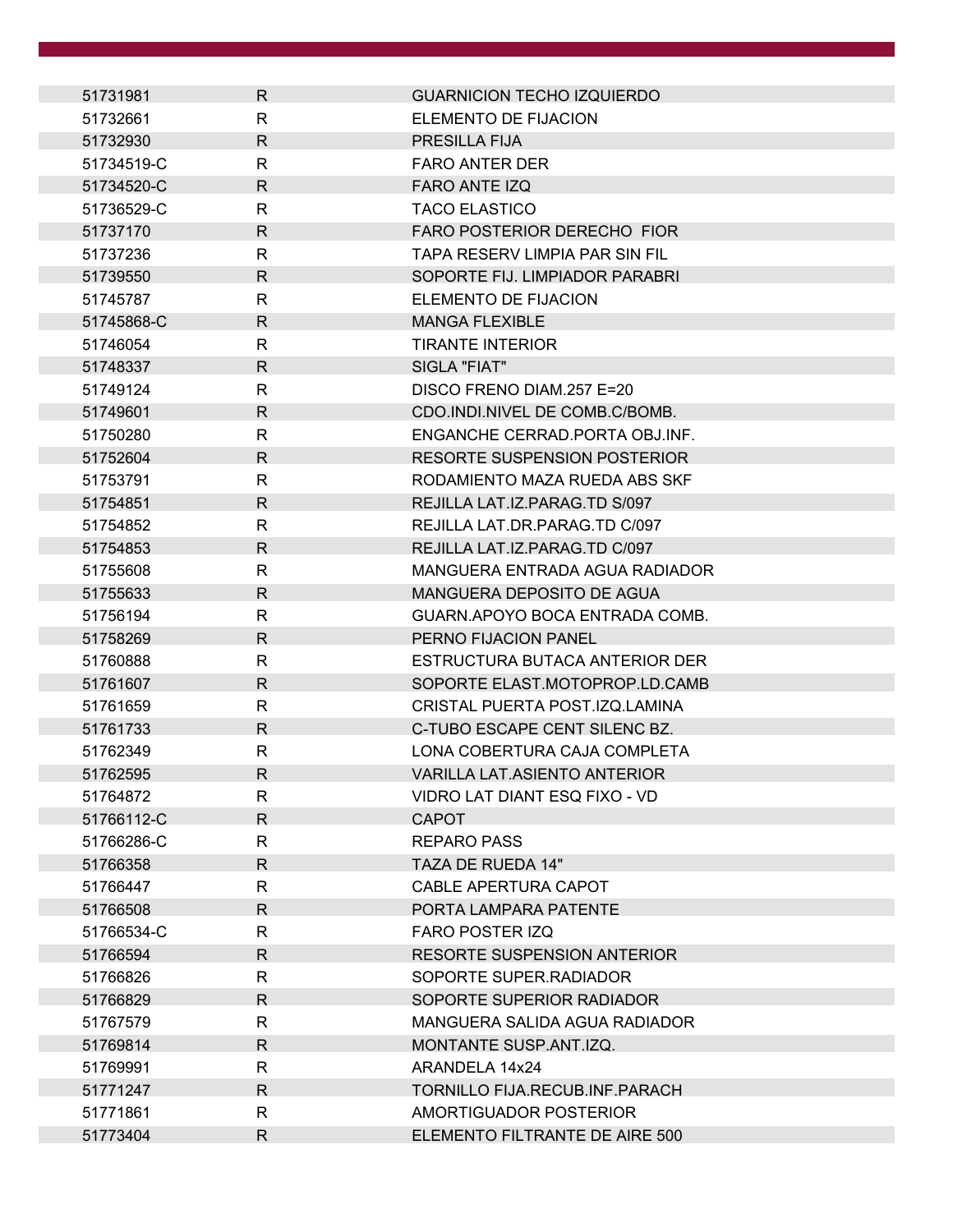| 51774010   | R            | CASQUILLO ELASTICO                   |
|------------|--------------|--------------------------------------|
| 51775611   | $\mathsf{R}$ | <b>CROSSRAIL</b>                     |
| 51777257-C | $\mathsf{R}$ | <b>CERRADURA CAPOT</b>               |
| 51777397   | $\mathsf{R}$ | <b>TAPON</b>                         |
| 51778057   | $\mathsf{R}$ | <b>TAPA PEDAL FRENO/EMBRAGUE</b>     |
| 51779636-C | $\mathsf{R}$ | OPTICA DER                           |
| 51780825   | $\mathsf{R}$ | <b>MOL.CROMADA TAPA BAUL SIENA</b>   |
| 51781098   | $\mathsf{R}$ | DEFENSA DERECHA                      |
| 51781489   | $\mathsf{R}$ | TUBO FLEXIBLE 85 mm                  |
| 51782425   | $\mathsf{R}$ | <b>JUNTA BOMBA DE COMBUSTIBLE</b>    |
| 51783779   | $\mathsf{R}$ | SOPORTE FARO ANTINEBLA IZQ.          |
| 51784091   | $\mathsf{R}$ | ALZACRISTAL ELECTRICO DEL.IZQ        |
| 51785577   | $\mathsf{R}$ | CABLE APERTURA CAPOT                 |
| 51787094   | $\mathsf{R}$ | VIDRIO LAMINADO LAT.DELANT.IZQ       |
| 51787345   | R            | RADIADOR AGUA MOTOR 1.4              |
| 51788722   | $\mathsf{R}$ | <b>DEPOSITO LIQUIDO REFRIGERANTE</b> |
| 51788723   | $\mathsf{R}$ | DEPOSITO LIQ.REFRIGERANTE            |
| 51788761-C | $\mathsf{R}$ | <b>ESTRUCT FRONT</b>                 |
| 51788864   | $\mathsf{R}$ | SIGLA MODELO "FIORINO"               |
| 51789146   | $\mathsf{R}$ | <b>TUBO FLEXIBLE SUP.RADIADOR</b>    |
| 51789163   | $\mathsf{R}$ | MANGUERA SALIDA AGUA RADIADOR        |
| 51789637   | $\mathsf{R}$ | AMORTIGUADOR POST.PALIO"R"           |
| 51789660   | $\mathsf{R}$ | ALZACRISTAL ELECTRICO POS.IZQ        |
| 51789755-C | R            | <b>FARO TRASERO</b>                  |
| 51789759   | $\mathsf{R}$ | OPTICA IZ.C/LAMP.BIPARABOLA          |
| 51789761-C | R            | FARO POST IZQ                        |
| 51789762   | R            | FARO.POST.DR.MOVIL                   |
| 51789891   | R            | TUBO ENVIO AGUA CALEF. A/A           |
| 51789988   | $\mathsf{R}$ | TACO ELAST.DR.PARAG.ANT.             |
| 51789991   | R            | CERRADURA PTA.TRASERA DER            |
| 51790211   | $\mathsf{R}$ | <b>GUARNIC.ANTIZUMB.PUERTAS DER.</b> |
| 51790647   | R            | MOTOR ELECTRICO LIMPIA LUNETA        |
| 51791055   | $\mathsf{R}$ | AMORTIGUADOR ANTERIOR S/ABS          |
| 51791062   | R            | AMORTIGUADOR ANTERIOR C/ABS          |
| 51791703   | $\mathsf{R}$ | AMORTIGUADOR PORTON TRAS.C/101       |
| 51792084   | $\mathsf{R}$ | <b>CERRADURA CAPOT</b>               |
| 51792234   | $\mathsf{R}$ | SIGLA "JTD"                          |
| 51792239   | $\mathsf{R}$ | SIGLA "1.8"                          |
| 51792614   | R            | TUBO FLEXIBLE CONDENS/COMPRES.       |
| 51793222   | $\mathsf{R}$ | FLEXIBLE COMANDO APERT. PORTON       |
| 51793539   | $\mathsf{R}$ | PEDAL ACELERADOR ELECT.(PLAST)       |
| 51795206   | R            | TAPON ELASTICO PARAGOLP ANT DR       |
| 51795403   | $\mathsf{R}$ | REPARO POLEA MOTOR                   |
| 51795776   | R            | REPARO POST.IZ.PASARRUEDA POST       |
| 51795822   | $\mathsf{R}$ | REPARO PASARUEDA ANTER.DER.          |
| 51795915-C | R            | OPTICA IZQU                          |
| 51796434   | $\mathsf{R}$ | BRAZO OSCILANTE POST.DER.            |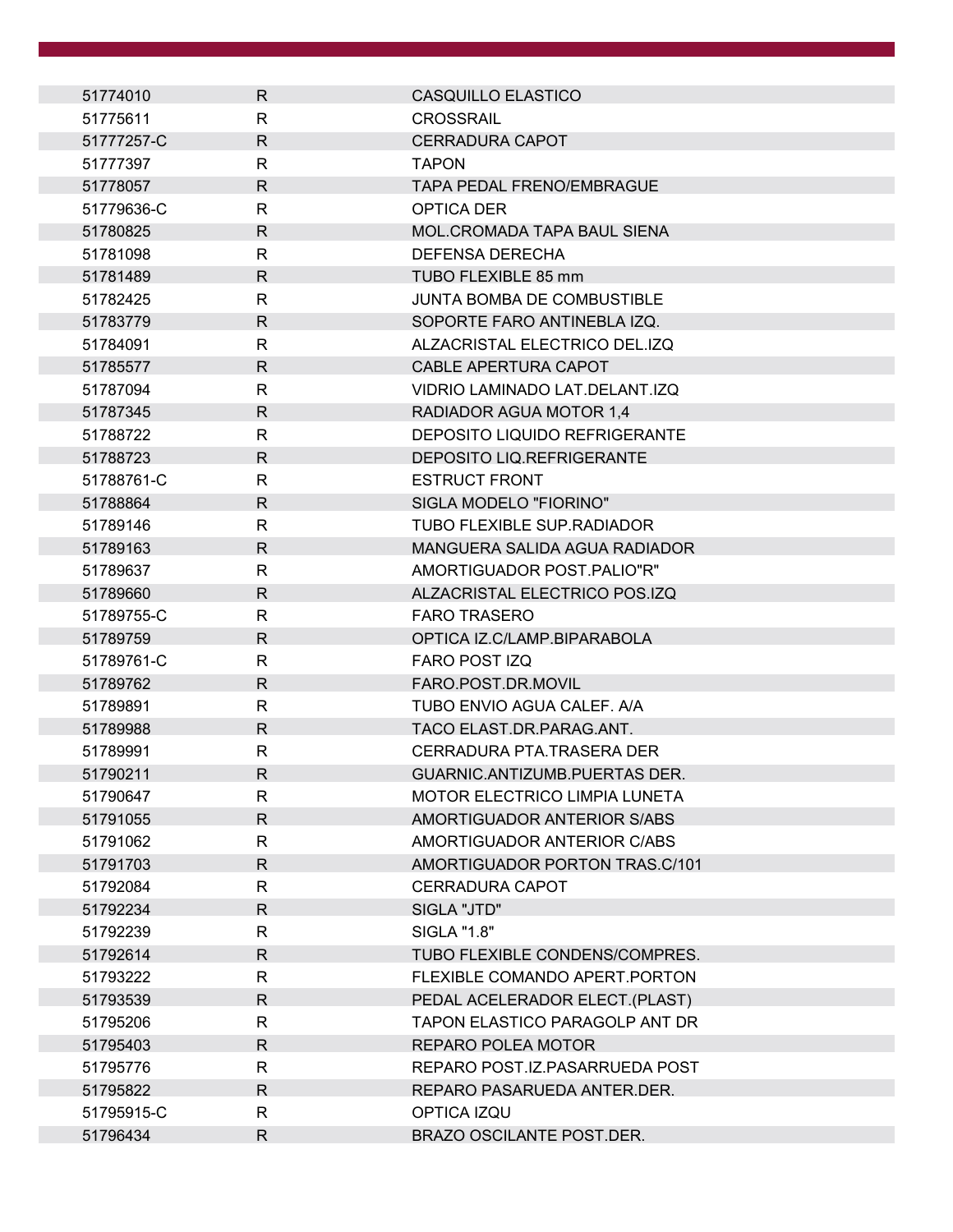| 51797100   | R            | DISPOSITIVO APERT.TAPA COMBUST        |
|------------|--------------|---------------------------------------|
| 51797165   | R            | FARO POST.FIJO IZQ. STRADA FLP        |
| 51797166   | $\mathsf{R}$ | OPTICA DR.C/LAMP.1.8R ILUM.AUT        |
| 51797223   | R            | RADIADOR MOTOR                        |
| 51798256-C | $\mathsf{R}$ | <b>FAROL POSTER</b>                   |
| 51798630   | R            | <b>INTERRUPTOR</b>                    |
| 51798868   | $\mathsf{R}$ | MANGUERA SALIDA AGUA RADIADOR         |
| 51798870   | R            | SIGLA POSTERIOR"1.8R"                 |
| 51799628-C | R            | <b>FARO ANTE DER</b>                  |
| 51799782   | R.           | AMORTIGUADOR DEL.DER.C/014            |
| 51799783   | R            | AMORTIGUADOR DEL.DER.C/014/009        |
| 51799789   | R            | AMORTIGUADOR DELANT.IZQ C/014         |
| 51799790   | R            | AMORTIGUADOR DEL.IZQ C/014/009        |
| 51799795   | R            | REPARO POLVO AMORTIGUADOR             |
| 51800302   | R            | <b>BRAZO Y ESCOBILLA LAVALUNETA</b>   |
| 51800407   | R            | REPARO AGUA PUERTA ANT.DER.5P         |
| 51800499   | $\mathsf{R}$ | CAJA RUEDA TRAS.IZQ.SW.FLP            |
| 51801295   | R            | REPARO VANO RUEDA ANTE.IZQ.           |
| 51801772   | R            | <b>BRAZO LIMPIA LUNETA TRAS.C/PAL</b> |
| 51802016   | R            | <b>BISAGRA DERECHA CAPOT</b>          |
| 51802017   | R            | <b>BISAGRA IZQUIERDA CAPOT</b>        |
| 51802227   | R            | <b>CANALIZADOR DE AIRE</b>            |
| 51802542   | R            | TELECOMANDO ALARMA AZUL               |
| 51804366   | R            | SIGLA FIAT ROJA GRILLA RADIAD.        |
| 51804455   | $\mathsf{R}$ | CERRADURA RESPALDO AS. TRAS.BI        |
| 51804563-C | R            | SOPORTE FARO ANTINIEBLA               |
| 51804809   | R            | DISPOSITIVO APERT.TAPA COMBUST        |
| 51808390   | R            | <b>FARO POST</b>                      |
| 51808964   | $\mathsf{R}$ | TUBO FLEX.RESERV.EXPAN.AL RADR        |
| 51810123   | R            | <b>TIRANTE SUSPENSION TRASERA</b>     |
| 51810378   | R            | <b>CAPOT SIN BISAGRAS</b>             |
| 51810378-C | R            | <b>CAPOT</b>                          |
| 51810469   | $\mathsf{R}$ | <b>JUNTA DER.</b>                     |
| 51810671   | R            | OPTICA DEL.DER.                       |
| 51810671-C | R.           | <b>OPTICA DEL DER</b>                 |
| 51810672   | R            | OPTICA DEL.IZQ.                       |
| 51810672-C | $\mathsf{R}$ | OPTICA DEL IZQ                        |
| 51811210   | R            | REPARO PASARUEDA ANTER.IZQ.           |
| 51812524   | R            | <b>CERRADURA TAPA BAUL</b>            |
| 51812555   | R            | <b>SIGLA FIAT TRASERA</b>             |
| 51815077   | $\mathsf{R}$ | <b>DEFENSA</b>                        |
| 51817332   | R            | ELETROB.UNIDIR.P/LAVA PARABRI.        |
| 51818178   | $\mathsf{R}$ | REPARO VANO RUEDA ANT.IZQ.            |
| 51819758   | R            | ELECTROVENT.C/A.ACOND.(VALEO)         |
| 51819759   | $\mathsf{R}$ | ELECTROVENT.C/A.ACOND.(VALEO)         |
| 51820306   | R            | <b>GRAMPA FIJACION VARILLA CAPOT</b>  |
| 51821652-C | R            | RODAMIENTO TENSOR                     |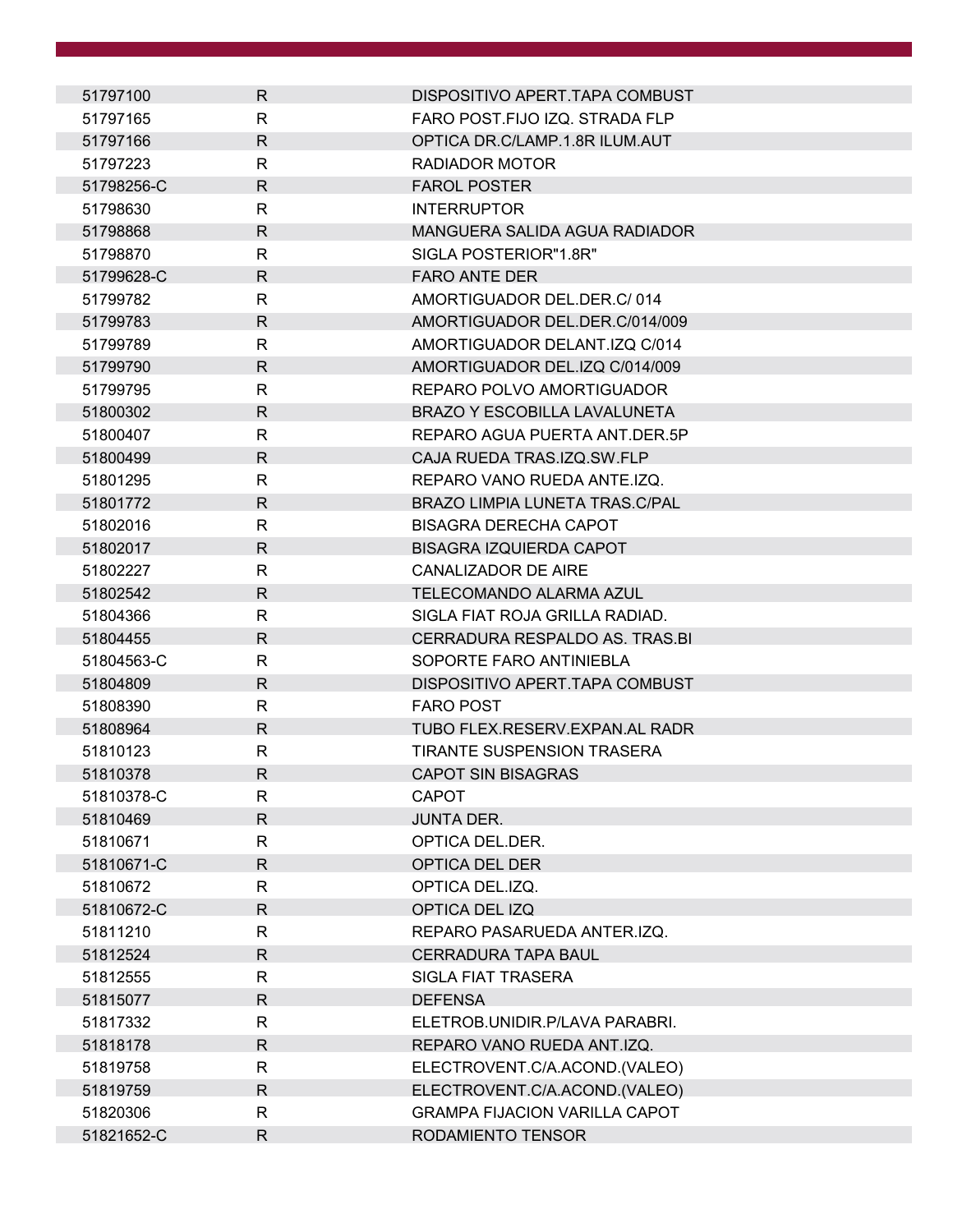| 51822255   | R            | GUARDABARRO DELANTERO IZQ.         |
|------------|--------------|------------------------------------|
| 51822751   | R            | <b>BRACKET</b>                     |
| 51822958   | R            | SOPORTE CONDENSADOR                |
| 51824727   | R            | <b>INTERRUPTOR EMBRAGUE</b>        |
| 51824914   | $\mathsf{R}$ | <b>CENTRAL AIR BAG</b>             |
| 51825956   | R.           | SIGLA "LOCKER"                     |
| 51826437   | $\mathsf{R}$ | PRESILLA PARA TIRANTE APERTUR      |
| 51826502   | R            | CAJA DE DIR HIDRAULICA             |
| 51827178   | R            | <b>MAZA RUEDA TRASERA</b>          |
| 51827937   | R            | FARO POSTERIOR DER 327 ATTRACT     |
| 51830230   | $\mathsf{R}$ | ALTO-PARLANTE MID-WOOFER           |
| 51830634   | R.           | TUBO RETORNO AGUA RADIADOR         |
| 51832814   | R            | AMORTIGUADOR ANTERIOR C/ABS        |
| 51832817   | R            | AMORTIGUADOR POSTERIOR             |
| 51833113   | $\mathsf{R}$ | <b>BRAZO LIMPIAPARABRISAS DER.</b> |
| 51833114   | R            | BRAZO LIMPIAPARABRISAS IZQ.        |
| 51833137   | $\mathsf{R}$ | <b>BOCINA COMPLETA MONOTONAL</b>   |
| 51833954   | R            | AMORTIGUADOR POST, 327             |
| 51833957   | $\mathsf{R}$ | PUNTA DE EJE TRASERA IZQ.          |
| 51833984   | R            | REPARO MOTOR Y CAMBIO              |
| 51834364   | $\mathsf{R}$ | MANGUERA DEPOSITO DE AGUA          |
| 51834853   | R            | SOPORTE INT.IZQ.PARAGOLPE ANT      |
| 51834860   | R.           | REFLECTANTE IZQ.PAR.TRASERO        |
| 51834861   | R            | <b>MECANISMO LIMP+ MOTOR</b>       |
| 51834867   | $\mathsf{R}$ | <b>BRAZO LIMPIA LUNETA</b>         |
| 51834975-C | R            | <b>CONDENSADOR AA</b>              |
| 51835055   | R            | <b>TIRANTE SUSPENSION TRASERA</b>  |
| 51836085   | R            | TIRANTE LIMITADOR PUER.LAT.DEL     |
| 51836108   | $\mathsf{R}$ | <b>TIRANTE LIMITADOR POSTERIOR</b> |
| 51836132   | R            | <b>VARILLA SOSTEN CAPOT</b>        |
| 51836137   | R            | CABLE COMAN.ABERTURA TAPA COMB     |
| 51836596-C | R            | <b>CAPOT IDEA</b>                  |
| 51836819   | $\mathsf{R}$ | CRISTAL LAT.POST.IZQ C/GUARNIC     |
| 51837252   | R            | ENGANCHE CERRADURA PORT. POST.     |
| 51837960   | R.           | <b>TENSOR DE CORREA FIJO</b>       |
| 51840488   | R.           | <b>CUBRE CARTER BRAVO</b>          |
| 51841270   | $\mathsf{R}$ | RELE 12VOL X 30AMP                 |
| 51842312   | R            | TAPA DEPOSITO LIMPIAPARABRISAS     |
| 51842322   | R            | <b>TUBO CENTRAL DE ESCAPE</b>      |
| 51842670   | R            | FARO ANT.IZQ.MOLD.CROM.            |
| 51842671   | $\mathsf{R}$ | FARO ANT.IZQ.FONDO NEGRO           |
| 51843050   | R            | <b>CUERPO DE ENCENDEDOR</b>        |
| 51843257   | $\mathsf{R}$ | AMORTIGUADOR TRASERO               |
| 51843462   | R            | SIGLA MODELO QUBO                  |
| 51844231   | $\mathsf{R}$ | MANGUERA ENTRADA AGUA RADIAD       |
| 51844452   | R            | SOPORTE MOTOP.LADO CAMBIO          |
| 51844495   | R            | SEMIEJE SUSPENSION DERECHO         |
|            |              |                                    |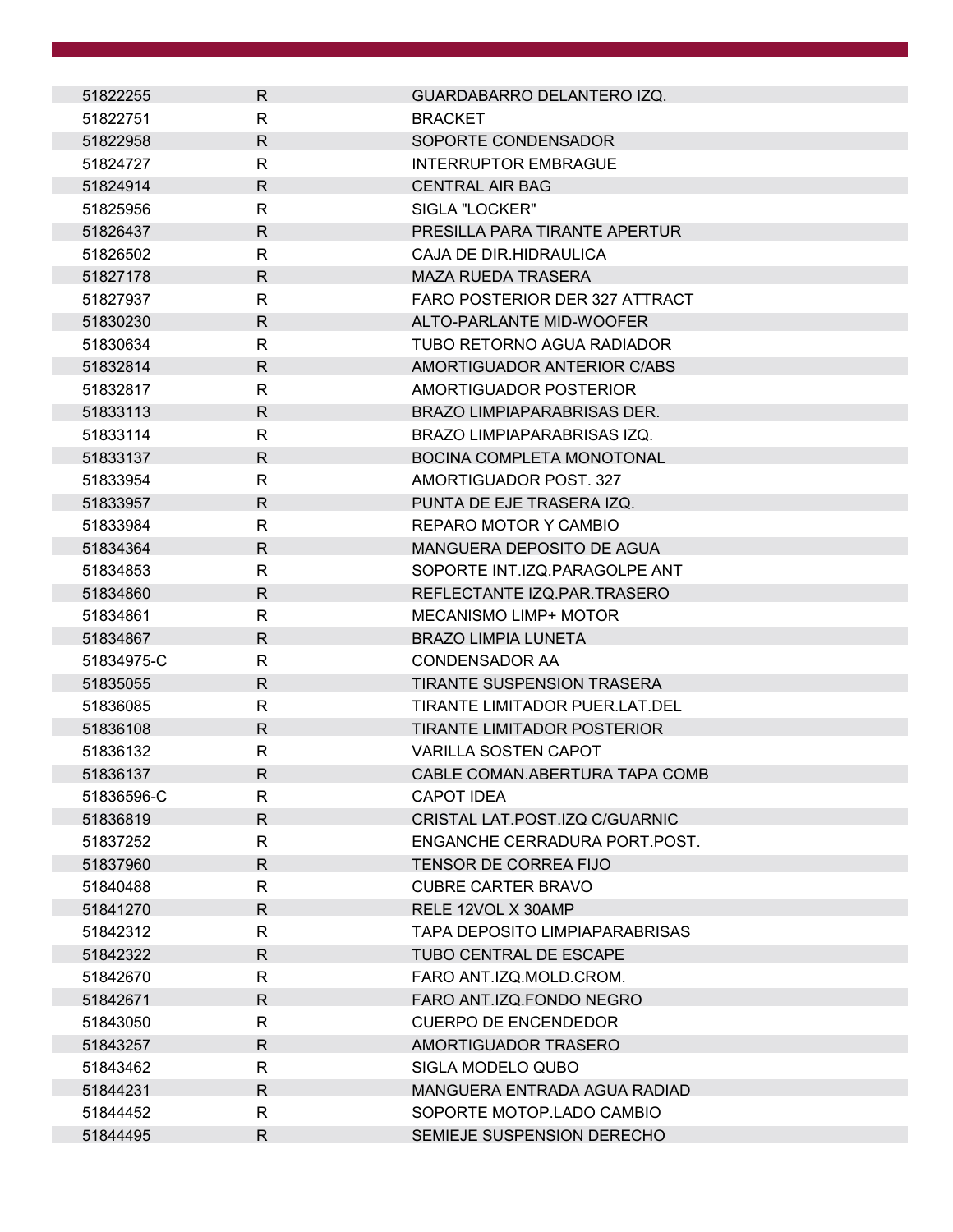| 51844860   | R            | TUBO FLEX, COMPR/CONDENS.            |
|------------|--------------|--------------------------------------|
| 51844994   | R            | TUBO FLEX.COMPRESOR/CONEXION         |
| 51845002   | $\mathsf{R}$ | TUBO FLEX.CONDENSADOR/CONEXION       |
| 51845064   | $\mathsf{R}$ | MANGUERA FLEX.ENVIO AGUA             |
| 51845065   | $\mathsf{R}$ | TUBO FLEX.RETORNO DE AGUA            |
| 51845201   | R            | CENTRAL ELECT.ALZACRIST.(+023)       |
| 51846314   | $\mathsf{R}$ | <b>RESISTOR 2 VELOCIDADES</b>        |
| 51847191   | R            | <b>BOCA INTRODUC.COMBUSTIBLE</b>     |
| 51847825   | R            | <b>ANTENA</b>                        |
| 51847852   | $\mathsf{R}$ | DISPOSITIVO APERT. TAPA COMBUST      |
| 51848658-C | $\mathsf{R}$ | <b>FARO ANTER DER</b>                |
| 51848881   | R            | CAMPANA DE FRENO                     |
| 51848894   | R            | <b>GRILLA INFERIOR PARABRISAS</b>    |
| 51848897   | R            | <b>GUARNICION GRILLA INF. PARAB.</b> |
| 51849097   | $\mathsf{R}$ | ALZACRISTAL ELECTR.DEL.DERECHO       |
| 51849207   | $\mathsf{R}$ | <b>GUARNICION PUERTA TRAS.IZQ.</b>   |
| 51849543   | $\mathsf{R}$ | AMORT.DEL.DER.S/ABS 327 WAY          |
| 51849544   | R            | AMORT.DEL.DER.C/ABS 327 WAY          |
| 51849545   | $\mathsf{R}$ | AMORT.DEL.IZQ.S/ABS 327 WAY          |
| 51849998   | R            | GUARDABARRO DELANTERO IZQ.           |
| 51850123   | R            | <b>JUNTA MULDURA L=1725MM</b>        |
| 51850134   | $\mathsf{R}$ | <b>CABLE PLANCHA BASE</b>            |
| 51850226   | $\mathsf{R}$ | SOPORTE REFUERZO MOTOR CAMBIO        |
| 51850242-C | R            | <b>CAPOT</b>                         |
| 51850284-C | $\mathsf{R}$ | <b>CAPOT</b>                         |
| 51851567   | R            | TUBO DE GOMA FLEX.COMPR/CONDEN       |
| 51851645-C | R            | ELECTROVENT. BEHR C/AIRE ACOND.      |
| 51852784   | R            | CROSSRAIL                            |
| 51853026-C | $\mathsf{R}$ | <b>RADIADOR</b>                      |
| 51854694   | $\mathsf{R}$ | LUZ DE RETROCESO DERECHA             |
| 51855207   | $\mathsf{R}$ | TUBO FLEX.EVAO/COMPRES.              |
| 51855782   | R            | VISAGRA TAPA GUANTERA SUPERIOR       |
| 51856100   | $\mathsf{R}$ | REPARO VANO RUEDA ANT DER            |
| 51856588   | R            | <b>CANALIZADOR DE AIRE</b>           |
| 51857316   | $\mathsf{R}$ | ELECTRO VENTILADOR C/A.A.            |
| 51857318   | $\mathsf{R}$ | <b>CANALIZADOR DE AIRE</b>           |
| 51857946   | R            | CDO. INDICADOR NIVEL DE COMB.        |
| 51858625-C | R            | <b>CORREA COMPRESOR</b>              |
| 51860700   | R.           | COMANDO REGULAC.BUTACA ANT.DER       |
| 51861133   | R            | CHAPA FIJACION RUEDA AUX.            |
| 51861435   | $\mathsf{R}$ | COMPRESOR AIRE ACOND.                |
| 51861678   | R            | DEPOSITO LIQUIDO REF. C/TAPA         |
| 51863701   | $\mathsf{R}$ | DEFENSA ANT IZQUIERD C/GOMA          |
| 51864586   | R            | SOPORTE FIJ. FARO ANTINIEB.DER       |
| 51864802   | R            | CERRADURA MECAN PUERTA DEL IZQ       |
| 51865346   | R            | CENTRAL DERIVACION NVM               |
| 51868174   | R            | AUTOADESIVO ZOCALO ADVENTURE         |
|            |              |                                      |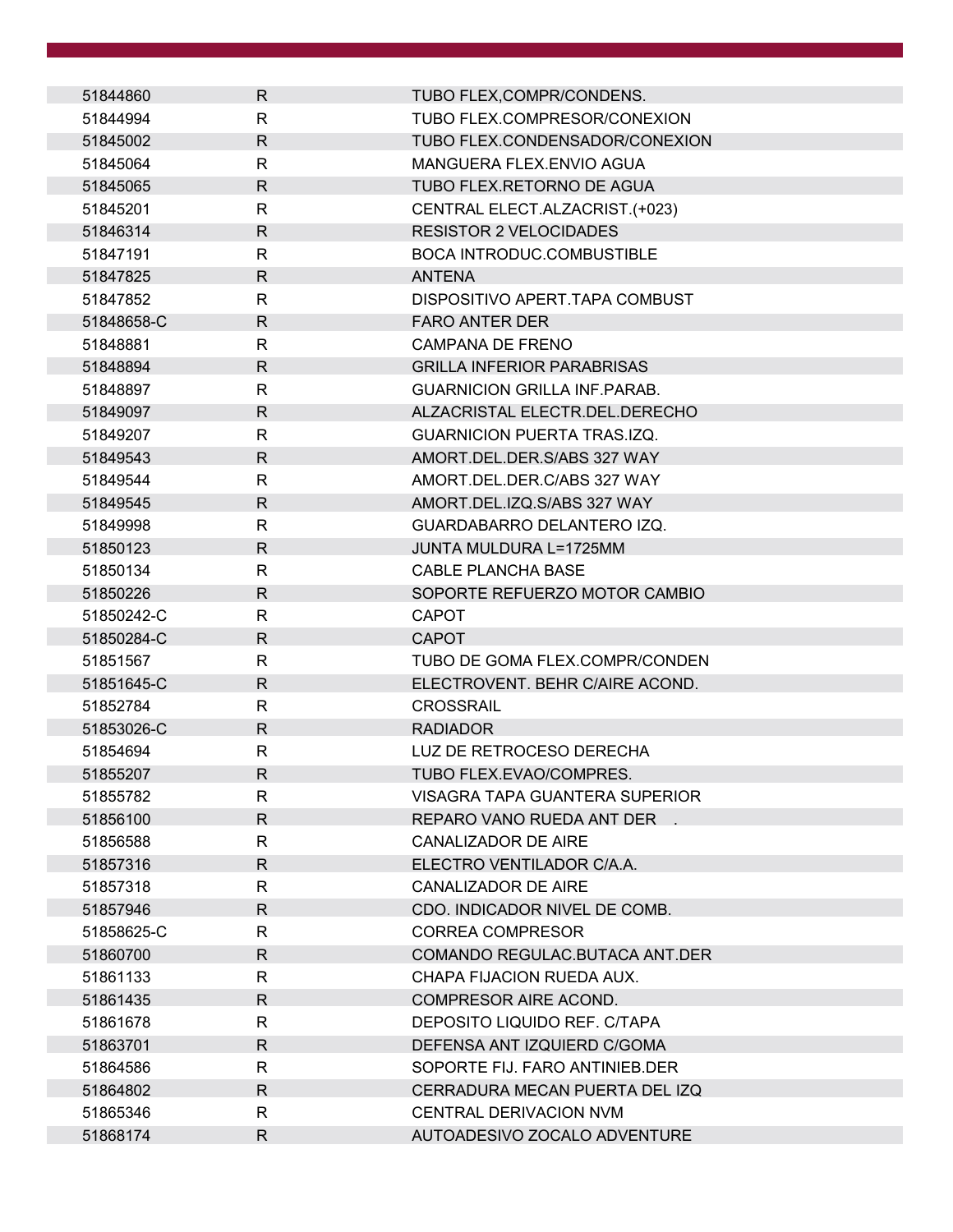| 51871517   | R            | <b>CONJUNTO EJE POSTERIOR</b>          |
|------------|--------------|----------------------------------------|
| 51872082   | R            | SOPORTE FIJACION PATENTE               |
| 51873436   | $\mathsf{R}$ | <b>CERRADURA BAUL</b>                  |
| 51873735   | R            | LONA COBERTURA COMPLETA                |
| 51875586   | $\mathsf{R}$ | GUARDABARRO DEL.DER.C/AGU.SPOR         |
| 51876389   | R            | REPARO PROTECCION LADO POLEA M         |
| 51876423   | $\mathsf{R}$ | ALTERNADOR DENSO 14V/75A               |
| 51877883   | R            | OPTICA DERECHA COMPLETA                |
| 51878410-C | $\mathsf{R}$ | <b>OPTICA DER</b>                      |
| 51878411-C | R            | OPTICA IZQ                             |
| 51878521-C | $\mathsf{R}$ | REPARO VANO RUEDA                      |
| 51878572   | $\mathsf{R}$ | TUBO FLEX.CONEXION/EVAPORADOR          |
| 51879455   | $\mathsf{R}$ | <b>BRAZO LIMPIALUNETA</b>              |
| 51879761   | R            | RELE 12V-30A (CLIPTECH)                |
| 51879762   | $\mathsf{R}$ | MANGUERA CONECC. TOMA AIRE FILT        |
| 51880591   | R            | ANTEREPARO DER. VANO RUEDA ANT.        |
| 51880796   | $\mathsf{R}$ | PLAFON LUZ GUANTERA                    |
| 51883307   | R            | SIGLA "1.6"                            |
| 51883309   | $\mathsf{R}$ | <b>SIGLA "16 V"</b>                    |
| 51883390   | R            | BOMBA COMBUST.FIRE C/IND.NIV           |
| 51884171   | $\mathsf{R}$ | CABLE ALIMENTACION CENTRAL NVM         |
| 51884561   | R            | TACO ELASTICO IZQ.PARAGOL.DEL.         |
| 51885881   | R.           | TAPA RESERV LIMPIA PAR SIN FIL         |
| 51888840   | R            | ELECTROVENT.C/A.ACOND.(BEHR)           |
| 51889223   | $\mathsf{R}$ | CONMUTADOR DE ARRANQUE                 |
| 51891932   | R            | TACO ELAST.FIJAC.FIL/A D28.5MM         |
| 51892614   | R            | CS. REPARO MOTOR/CAMBIO                |
| 51896265   | R            | <b>CONMUTADOR ENCENDIDO</b>            |
| 51897940   | $\mathsf{R}$ | SEMIEJE IZQ.                           |
| 51898493   | R            | PINO TORRE P/FIJ.FILTRO DE AIR         |
| 51900238   | $\mathsf{R}$ | ESCOBILLA IZQUIERDA DOBLO              |
| 51900240   | R            | ESCOBILLA DERECHA DOBLO                |
| 51900379   | $\mathsf{R}$ | <b>TAPON</b>                           |
| 51900926   | R            | SOPORTE FUSILERA                       |
| 51901177   | $\mathsf{R}$ | <b>MANGUERA INFERIOR RADIADOR</b>      |
| 51901276-C | R            | FARO DER CO VER 51830542               |
| 51901498-C | $\mathsf{R}$ | FARO IZQ VER 51830544                  |
| 51902208   | $\mathsf{R}$ | SOPORTE DERECHO                        |
| 51902209   | $\mathsf{R}$ | SOPORTE IZQUIERDO                      |
| 51903666   | R            | TUBO FLEX.CONDENSAD/EVAPORADOR         |
| 51904127   | $\mathsf{R}$ | ANTEREPARO IZQ.ANT.VANO RUEDA          |
| 51904664-C | R            | <b>FARO ANTE DER</b>                   |
| 51904666   | $\mathsf{R}$ | FARO ANT.IZQ.MOLDUR.CROM.              |
| 51904668   | R            | FARO POST.DERECHO VALEO                |
| 51904936   | $\mathsf{R}$ | BISAGRA INF.IZQ.COMPLETA               |
| 51905419   | R            | <b>GUARNICION PUERTA DEL. DER/IZQ.</b> |
| 51905421   | $\mathsf{R}$ | <b>GUARNICION PUERTA TRAS.DER/IZQ</b>  |
|            |              |                                        |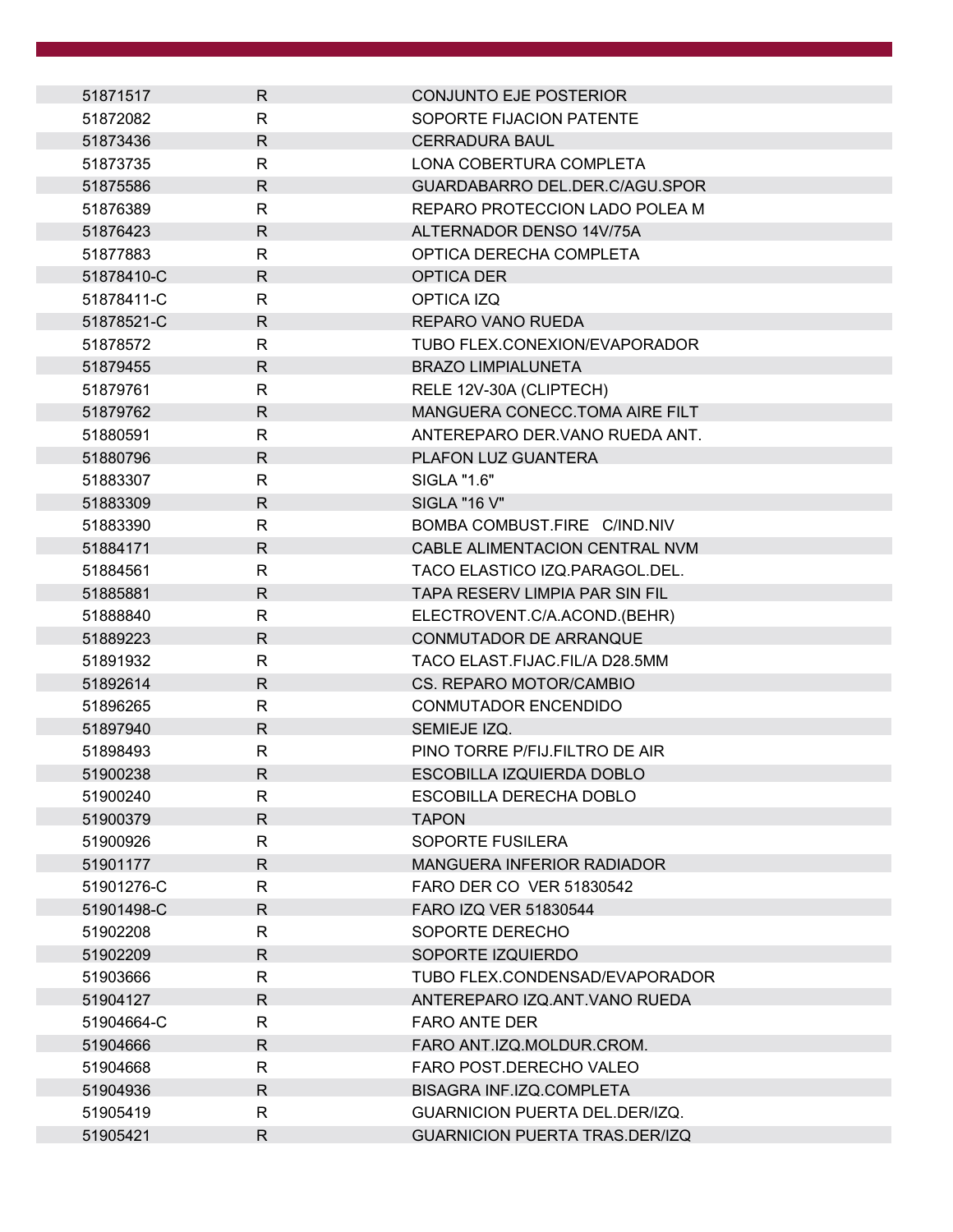| 51905592   | R            | CERRADURA CAPOT C/ALARMA SERIE        |
|------------|--------------|---------------------------------------|
| 51906848   | R            | <b>TORNILLO M5X20</b>                 |
| 51910250   | $\mathsf{R}$ | CDO. INDICADOR NIVEL DE COMB.         |
| 51912069   | R            | MICRO-RELE 12V 20A - CLIPTECH         |
| 51915378   | $\mathsf{R}$ | <b>BUJE GOMA P/SUSPENSION DEL.DER</b> |
| 51915469   | R            | <b>TACO ELASTICO DER.</b>             |
| 51915671   | $\mathsf{R}$ | <b>BUJE GOMA P/SUSPENSION DEL.IZQ</b> |
| 51915722   | R            | GUARDABARRO DELANTERO IZQ.            |
| 51916226   | $\mathsf{R}$ | CERRADURA TAPA DE BAUL+028+228        |
| 51916809   | R            | VIDRO LAT DIANT ESQ FIXO - VD         |
| 51917529   | $\mathsf{R}$ | CRISTAL PRT.DEL.IZQ. 2P 327           |
| 51917534   | $\mathsf{R}$ | VIDRIO FIJO PUERTA TRASERA DER        |
| 51917570   | $\mathsf{R}$ | TUBO ENTRADA DE AGUA RADIADOR         |
| 51917571   | R            | TUBO SALIDA DE AGUA                   |
| 51917777   | $\mathsf{R}$ | CAJA DE DIRECCION HIDRAULICA          |
| 51918240   | R            | CRISTAL LATERAL POST.IZQ.SW.          |
| 51918242   | $\mathsf{R}$ | VIDRO LAT. POSTERIOR FIJO IZQ.        |
| 51918247   | $\mathsf{R}$ | CRISTAL PTA.ANT.DERECHO               |
| 51921213   | $\mathsf{R}$ | SOPORTE ELASTICO LADO MOTOR           |
| 51921214   | R            | SOPORTE ELASTICO LADO MOTOR           |
| 51924767   | $\mathsf{R}$ | TUBO FLEX.CONDENS/EVAPOR/CONEX        |
| 51924919   | R            | CAMPANA FRENO DIAM.230                |
| 51925662   | $\mathsf{R}$ | REPARO VANO RUEDA ANTE.IZQ.           |
| 51926212   | $\mathsf{R}$ | <b>CORREA DE FIJACION BATERIA</b>     |
| 51926256   | $\mathsf{R}$ | <b>GUARNICION PARABRISAS</b>          |
| 51928747   | R            | ELAST.SUSP.ANTERIOR IZQ.              |
| 51930290   | R            | CERRADURA TAPA DE BAUL                |
| 51930645   | R            | PARABRISAS ATERMICO LAMINAR           |
| 51932035   | $\mathsf{R}$ | <b>BRAZO OSCILANTE IZQUIERDO</b>      |
| 51938531-C | $\mathsf{R}$ | CONDENSADOR DE AIRE ACOND             |
| 51938550   | $\mathsf{R}$ | TACO MOTOR LADO CAJA                  |
| 51938599   | R            | GUARNICION ANTIRUIDO LAT.IZQ.         |
| 51939954   | $\mathsf{R}$ | <b>TOPE DE GOMA</b>                   |
| 51943477   | R            | <b>SENSOR DE DISPARO</b>              |
| 51944349   | $\mathsf{R}$ | LUNETA TERMICA WEEK END               |
| 51944581   | $\mathsf{R}$ | CRISTAL PUERTA POST.IZQ.LAMINA        |
| 51950156   | $\mathsf{R}$ | CRISTAL LATERAL DR.C/GUARNICIO        |
| 51950158   | R            | CRISTAL LATERAL IZ. C/GUARNICI        |
| 51951816-C | $\mathsf{R}$ | OPTICA DERECHA COMPLETA               |
| 51951817-C | R            | OPTICA IZQ                            |
| 51952910   | $\mathsf{R}$ | <b>SENSOR DE LLUVIA</b>               |
| 51955378   | R            | <b>CERRADURA PUERTA ESCAPE</b>        |
| 51955801   | $\mathsf{R}$ | BATERIA 12V-50Ah-250A (MOURA)         |
| 51959385-C | R            | <b>FARO TRAS DER</b>                  |
| 51959413-C | $\mathsf{R}$ | FARO TRA IZQ                          |
| 51959682   | R            | AMORTIGUADOR POSTERIOR                |
| 51959683   | $\mathsf{R}$ | AMORTIG.DEL.IZQ.014-009               |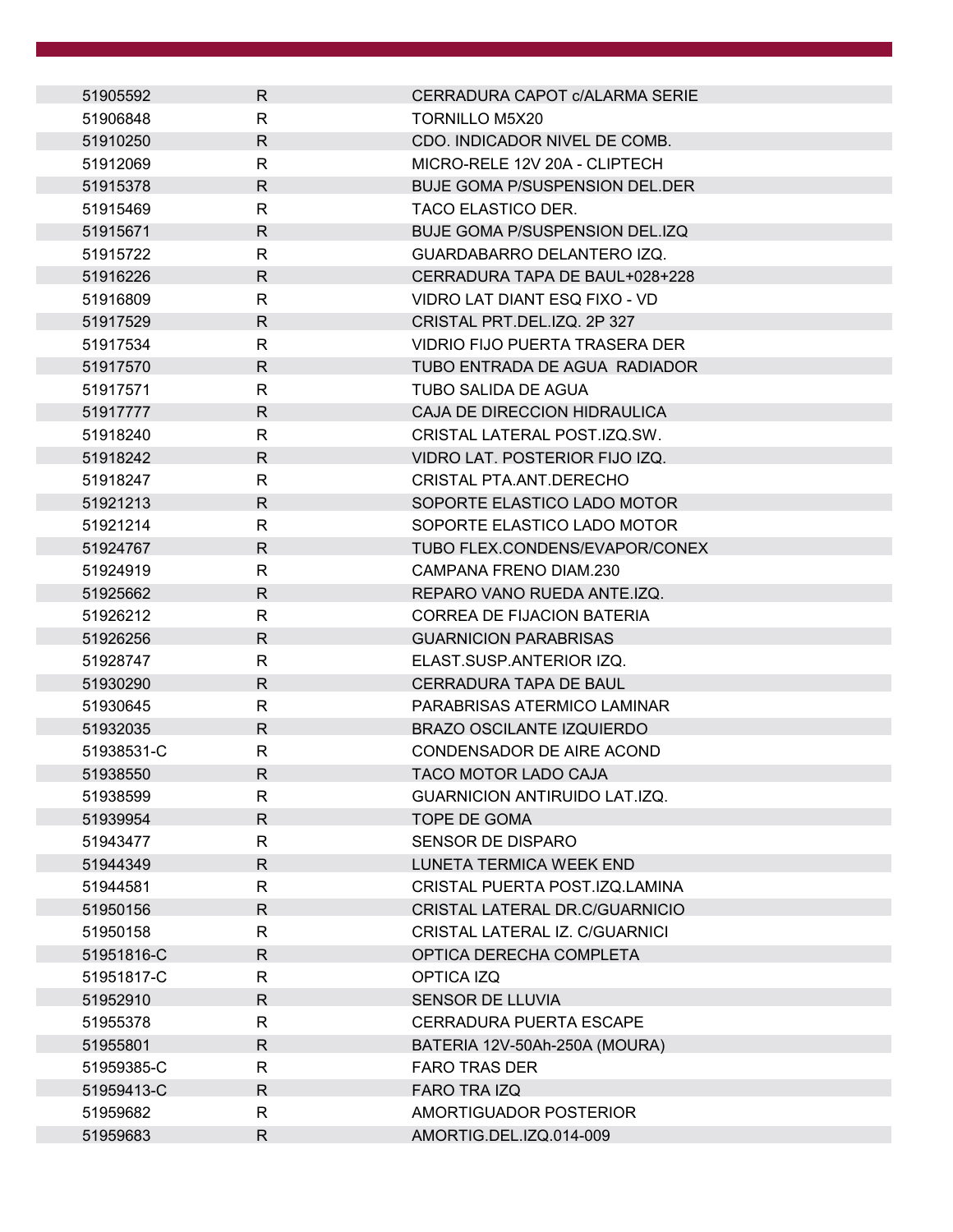| 51960274   | $\mathsf{R}$ | <b>GUARNICION TECHO DER. NEGRO</b>    |
|------------|--------------|---------------------------------------|
| 51961087   | R            | AMORTIGUADOR ANT. DER.C/ABS           |
| 51961485   | $\mathsf{R}$ | BOCINA COMPLETA MONOTONAL             |
| 51961768   | R            | CENTRAL ELECT.SENSOR ESTACION.        |
| 51962726   | $\mathsf{R}$ | AMORTIGUADOR DEL.(COFAP)              |
| 51963443   | R            | CABLE COMANDO CAPOT                   |
| 51963725   | $\mathsf{R}$ | TACO ELAST.SUSPEN.ANTERIOR IZQ        |
| 51963858   | $\mathsf{R}$ | ELASTICO SUSP.DEL.DER.                |
| 51967638   | R            | TIRANTE CERRADURA PUERTA POST.        |
| 51968069   | $\mathsf{R}$ | SOPORTE CERRADURA SUPERIOR            |
| 51968239   | $\mathsf{R}$ | <b>CUADRO DE INSTRUMENTOS</b>         |
| 51973441   | R            | RODAMIENTO SUSP. ANTERIOR             |
| 51976684   | R            | REPARO PASARUEDA ANTER.IZQ.           |
| 51977159-C | R            | PUERTA TRAS DER                       |
| 51980431   | $\mathsf{R}$ | <b>RADIADOR</b>                       |
| 51988307   | R            | RELE 12V-30A (CLIPTECH)               |
| 52005072-C | $\mathsf{R}$ | FARA ANT IZQ                          |
| 52005207   | R            | COMANDO FLEXIBLE DE APERTURA          |
| 52005517   | R            | <b>BISAGRA CAPOT DER</b>              |
| 52007071   | $\mathsf{R}$ | MANGUERA FLEX.ENVIO AGUA              |
| 52010590   | R            | <b>TUBO FLEXIBLE RETORNO</b>          |
| 52017692   | $\mathsf{R}$ | ELECTROVENT.C/A.ACOND.                |
| 52022736-C | $\mathsf{R}$ | TRAVESAÑO PANEL DELANTERO             |
| 52023006   | $\mathsf{R}$ | <b>BOCINA</b>                         |
| 52023400   | R            | <b>GUARN VIDRIO PTA TRAS DER</b>      |
| 52023401   | R            | <b>GUARN VIDRIO PTA TRAS IZQ</b>      |
| 52023407   | R            | <b>BURLETE IZQUIERDO</b>              |
| 52023412   | R            | <b>BURLETE EXTERNO IZQ</b>            |
| 52023594   | $\mathsf{R}$ | <b>DEPOSITO LIQUID REFRIG</b>         |
| 52027635   | $\mathsf{R}$ | ALMOHADILLA SUSP. ANTERIOR            |
| 52031601   | R            | <b>SUJETADOR</b>                      |
| 52042281   | R            | BIELETA BARRA ESTABILIZADORA          |
| 52044302   | $\mathsf{R}$ | AMORTIGUADOR DEL IZQ                  |
| 52050501   | $\mathsf{R}$ | <b>BRAZO SUSPENSION MOTOR</b>         |
| 52055583   | R            | <b>HUB</b>                            |
| 52056171   | R            | <b>TORNILLO</b>                       |
| 52057677   | R            | PARABRISAS SAINT GOBAIN               |
| 52068567   | R            | <b>SUPPORT</b>                        |
| 52083219   | R            | EJE TRASERO DE SUSPENSION             |
| 53330779   | R            | <b>TAPA DEPOSITO</b>                  |
| 55180937   | R            | <b>RETEN 78x100X9</b>                 |
| 55182732   | $\mathsf{R}$ | TAPA RECUBRIMIENTO CORREA INF         |
| 55183442   | $\mathsf{R}$ | <b>CILINDRO EMBRAGUE</b>              |
| 55183776   | R            | CORONA DENTADA R14/52                 |
| 55184773   | R            | <b>TAPON ROSCADO CARTER DE ACEITE</b> |
| 55185281   | $\mathsf{R}$ | REPARO LATERAL CORREA DENTADA         |
| 55186757   | R            | RETEN BBA DE ACEITE                   |
|            |              |                                       |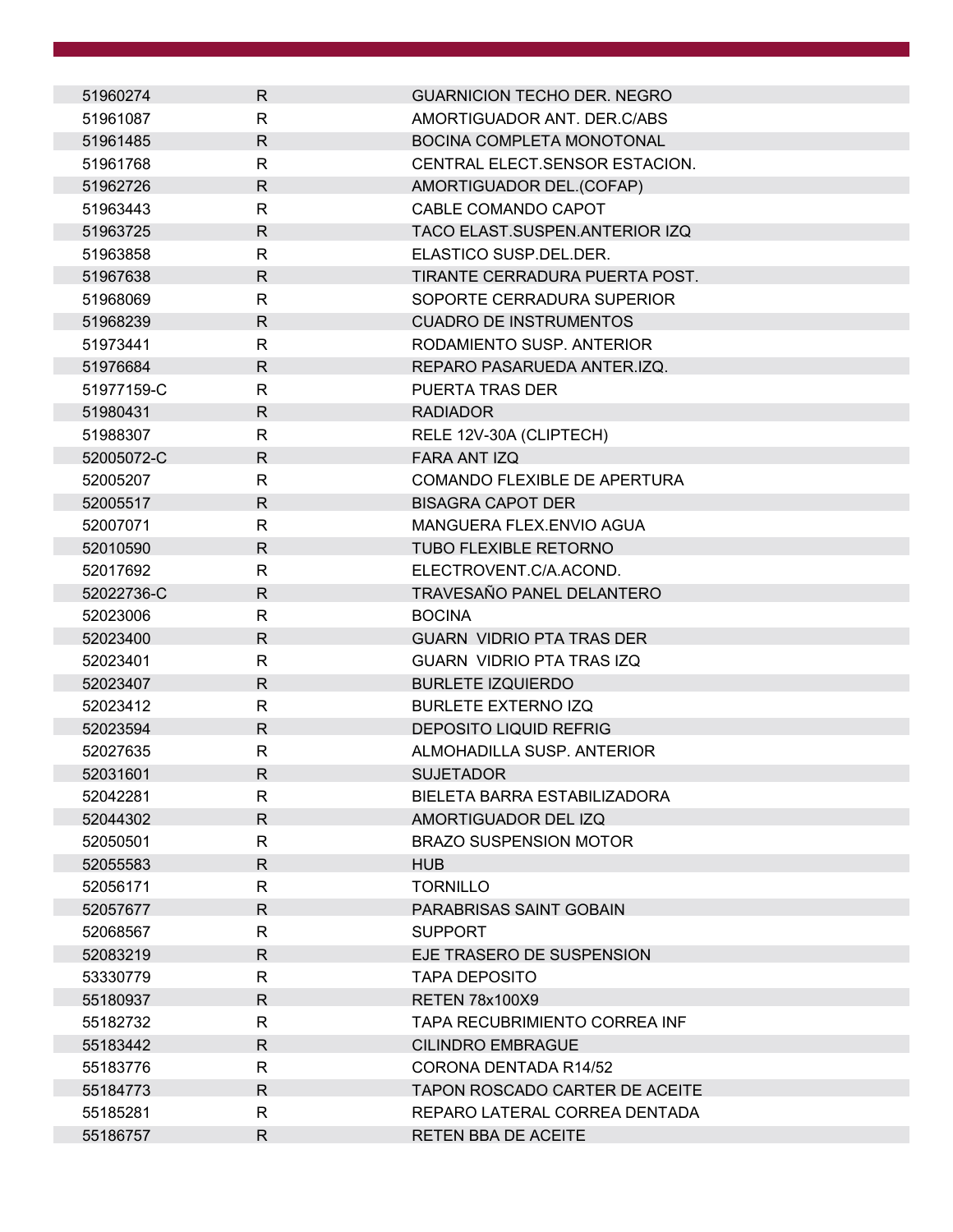| 55187763   | R            | <b>TAPON DE LLENADO</b>              |
|------------|--------------|--------------------------------------|
| 55188053   | R            | <b>RETEN DE VALVULA</b>              |
| 55188192   | $\mathsf{R}$ | <b>CORREA DISTRIBUCION 1.6</b>       |
| 55189461   | R            | PRISIONERO M7X40                     |
| 55189554   | $\mathsf{R}$ | <b>ARANDELA</b>                      |
| 55189636   | R            | <b>BOBINA ENCENDIDO</b>              |
| 55189930   | $\mathsf{R}$ | TAPON ROSCADO CONICO M 22x1,5        |
| 55189950-C | R            | <b>JUNTA</b>                         |
| 55190031   | R            | CORREA MANDOS POLY V ALTER/BDH       |
| 55190344   | R            | <b>RETEN DE VALVULA</b>              |
| 55190391   | R            | PLATILLO DE EMPUJE 2.175             |
| 55190396   | R            | PLATILLO DE EMPUJE 2.250             |
| 55190406   | R.           | PLATILLO DE EMPUJE 2.400             |
| 55190414   | R            | PLATILLO DE EMPUJE 2.520             |
| 55190553   | $\mathsf{R}$ | <b>TORNILLO ESPECIAL</b>             |
| 55190554   | R            | ARANDELA PLANA                       |
| 55190562   | $\mathsf{R}$ | <b>SENSOR DETONACION</b>             |
| 55190717   | R            | <b>DISCO DE EMBRAGUE</b>             |
| 55190791   | $\mathsf{R}$ | TRASMISOR DE TEMPERATURA AGUA        |
| 55191480   | R            | <b>CABLE INYECCION S/AIRE</b>        |
| 55191748   | $\mathsf{R}$ | PLATILLO DE EMPUJE 2.565             |
| 55192240-C | $\mathsf{R}$ | <b>TENSOR DE CORREA</b>              |
| 55193452-C | R            | TENSOR CORREA (OPC 93374496)         |
| 55193766   | R            | <b>JUNTA TERMOSTATO</b>              |
| 55194045   | R.           | JUNTA TAPA DE CILINDROS VER 55282547 |
| 55194152-C | R            | <b>CUERPO MARIPOZA</b>               |
| 55195294   | R            | <b>ENGRANAJE CONDUCIDO Z=42</b>      |
| 55196058   | R            | PISTON"C"C/PERNO/AROS/SEGUROS        |
| 55196183   | $\mathsf{R}$ | CILINDRO COMANDO EMBRAGUE            |
| 55196309   | R            | <b>JUNTA</b>                         |
| 55197094   | $\mathsf{R}$ | RESORTE VALVULA ADM/ESC              |
| 55197218-C | R            | FILTRO DE ACEITE VER 55238304        |
| 55199858   | $\mathsf R$  | <b>TUBO FLEXIBLE FILTRO AIRE</b>     |
| 55200024-C | R            | <b>TAPON</b>                         |
| 55200072   | R            | <b>CORREA DE DISTRIBUCION</b>        |
| 55200336   | R            | MANGUERA FLEXIBLE                    |
| 55201364-C | R            | <b>TENSOR</b>                        |
| 55202630   | R            | <b>VALVULA DE ESCAPE</b>             |
| 55203232   | R            | MANGUERA FLEXIB UNION FILTRO         |
| 55205036   | R            | <b>SUJETADOR</b>                     |
| 55205437   | $\mathsf{R}$ | <b>BOMBA DE ACEITE</b>               |
| 55206391   | R            | TERMOSTATO COMPLETO                  |
| 55206854   | $\mathsf{R}$ | <b>TUERCA</b>                        |
| 55207598   | R.           | <b>TAPON</b>                         |
| 55208400   | R.           | SEMICOJ.STD ROJO(1.836-1.841)        |
| 55208484   | $\mathsf{R}$ | SEMICOJ.C/ANILLO STD CL.A ROJO       |
| 55208519   | R            | CABLE COMANDO SELECCION CAMBIO       |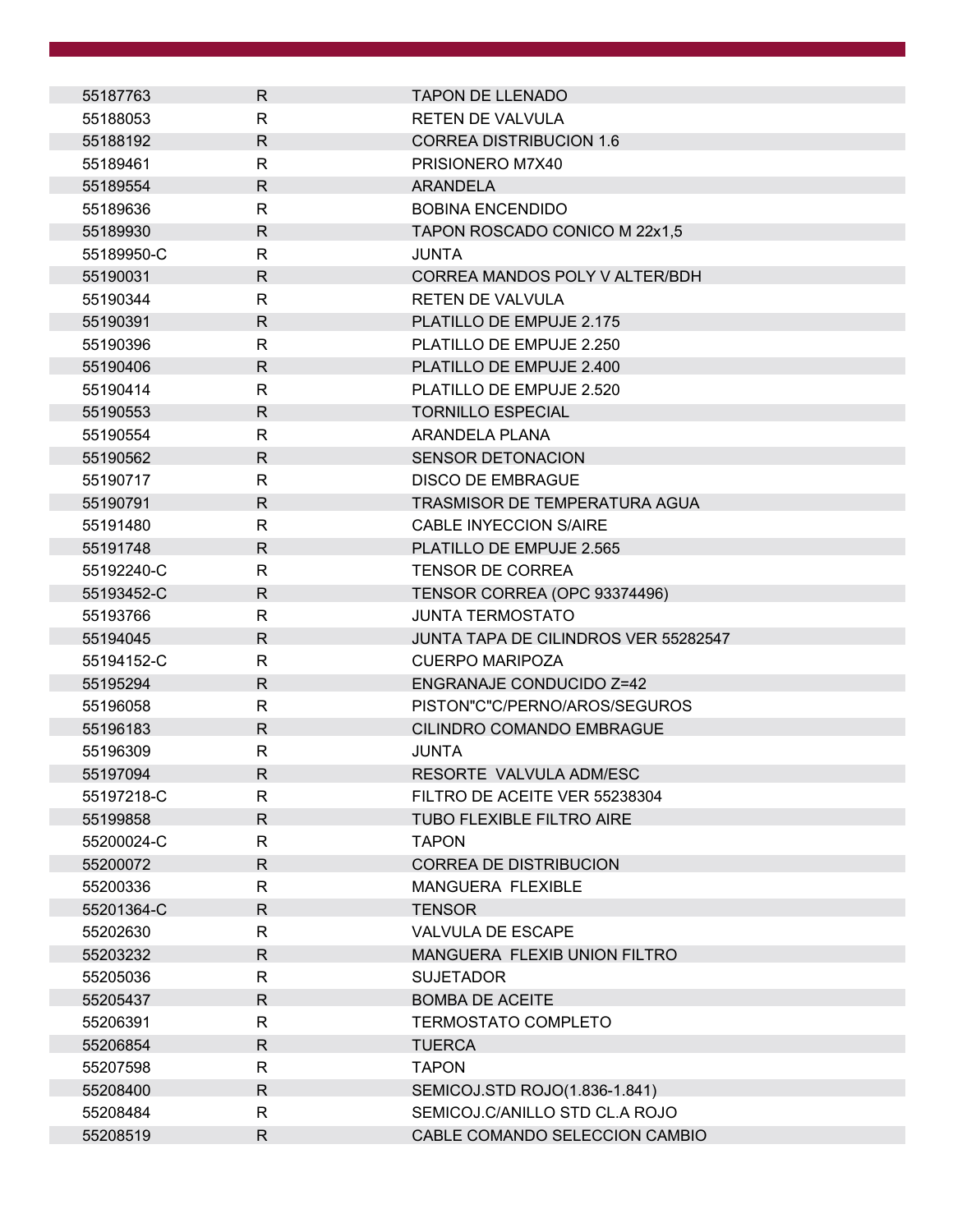| 55208695   | $\mathsf{R}$ | ENGR.CTOR 5ta VEL.Z=37                |
|------------|--------------|---------------------------------------|
| 55208701   | R.           | CORONA CILINDRICA REL.14/52           |
| 55209037   | $\mathsf{R}$ | TRANSMISOR PRESION ABSOLUTA           |
| 55209070   | R            | JUNTA TAPA DE CILINDROS e=0,72        |
| 55209072   | $\mathsf{R}$ | JUNTA TAPA DE CILINDROS e=0,92        |
| 55209940   | $\mathsf{R}$ | CABLE COMANDO INSERCION CAMBIO        |
| 55209942   | $\mathsf{R}$ | CABLE COMANDO SELECCION CAMBIO        |
| 55210247   | $\mathsf{R}$ | <b>TAPON CAJA CAMBIOS</b>             |
| 55210507   | $\mathsf{R}$ | SEMICOJ BIELA STD(1.545-1.548)        |
| 55210626-C | $\mathsf{R}$ | <b>CORREA</b>                         |
| 55210857   | $\mathsf{R}$ | TAPA CIGUENAL LADO VOLANTE            |
| 55211287   | $\mathsf{R}$ | RODAMIENTO TENSOR                     |
| 55212500   | $\mathsf{R}$ | <b>JUNTA BOMBA AGUA</b>               |
| 55212567   | $\mathsf{R}$ | <b>TUBO DESCARGA GAS EGR</b>          |
| 55212643   | $\mathsf{R}$ | SEMICOJ.CE.0.127 (1.903-1.907)        |
| 55212646   | R            | SEMICOJINETE BIELA STD (A)            |
| 55213928-C | $\mathsf{R}$ | <b>CORREA TRASMICION</b>              |
| 55214764   | $\mathsf{R}$ | CORREA COMP./DH/ARV.PK1808            |
| 55214764-C | $\mathsf{R}$ | <b>CORREA</b>                         |
| 55214971-C | R            | <b>JUNTA TAPA DE VALVULA</b>          |
| 55214983   | $\mathsf{R}$ | <b>MANGUERA FLEXIBLE</b>              |
| 55215663   | $\mathsf{R}$ | <b>TORNILLO CON ARANDELA</b>          |
| 55216695   | R.           | <b>FLEXIBLE EMBRAGUE</b>              |
| 55216738   | $\mathsf{R}$ | <b>TAPA RECUBRIMIENTO CORREA</b>      |
| 55216739   | $\mathsf{R}$ | ARBOL DE LEVAS                        |
| 55217487   | $\mathsf{R}$ | TAPA VALVULAS MOTOR C/JUNTA           |
| 55219296   | R.           | <b>TRANSMISOR DE PRECION</b>          |
| 55219692-C | R            | KIT DE EMBRAGUE                       |
| 55219720-C | $\mathsf{R}$ | <b>KIT EMBRAGUE</b>                   |
| 55221004   | $\mathsf{R}$ | <b>TORNILLO TORX M8X1.25</b>          |
| 55221016   | $\mathsf{R}$ | JUNTA                                 |
| 55221397   | R            | <b>BOMBA DE AGUA</b>                  |
| 55222419   | $\mathsf{R}$ | TUBO DE UNION FILT.AIRE/MOTOR         |
| 55222494-C | R            | <b>TAPA INF REC</b>                   |
| 55223533   | R.           | CADENA COMANDO DISTRIBUCION           |
| 55223567   | R            | <b>TAPA CIGUENAL LADO VOLANTE</b>     |
| 55223571   | $\mathsf{R}$ | TORNIL.M6X1 TAPA DE TAPA CILIN        |
| 55223601   | R            | PERNO FIJ. RODAMIENTO TENSOR          |
| 55223627   | R            | TUBO VARILLA NIV. ACEITE              |
| 55223707   | R            | PLATILLO DE EMPUJE 2.175              |
| 55223758   | $\mathsf{R}$ | PLATILLO DE EMPUJE 2.490              |
| 55224030   | R            | MANGUERA FLEXIB UNION FILTRO          |
| 55224352   | $\mathsf{R}$ | TENSOR CORREA ALT/DH/ARV              |
| 55224457   | $\mathsf{R}$ | <b>JUNTA COLECTOR ADMISION/ESCAPE</b> |
| 55224545   | R.           | <b>TORNILLO M 6x1 TAPA DE CILINDR</b> |
| 55224590   | R            | <b>VALVULA DE ADMISION</b>            |
| 55224956   | R            | EJE DIFERENCIAL LADO DERECHO          |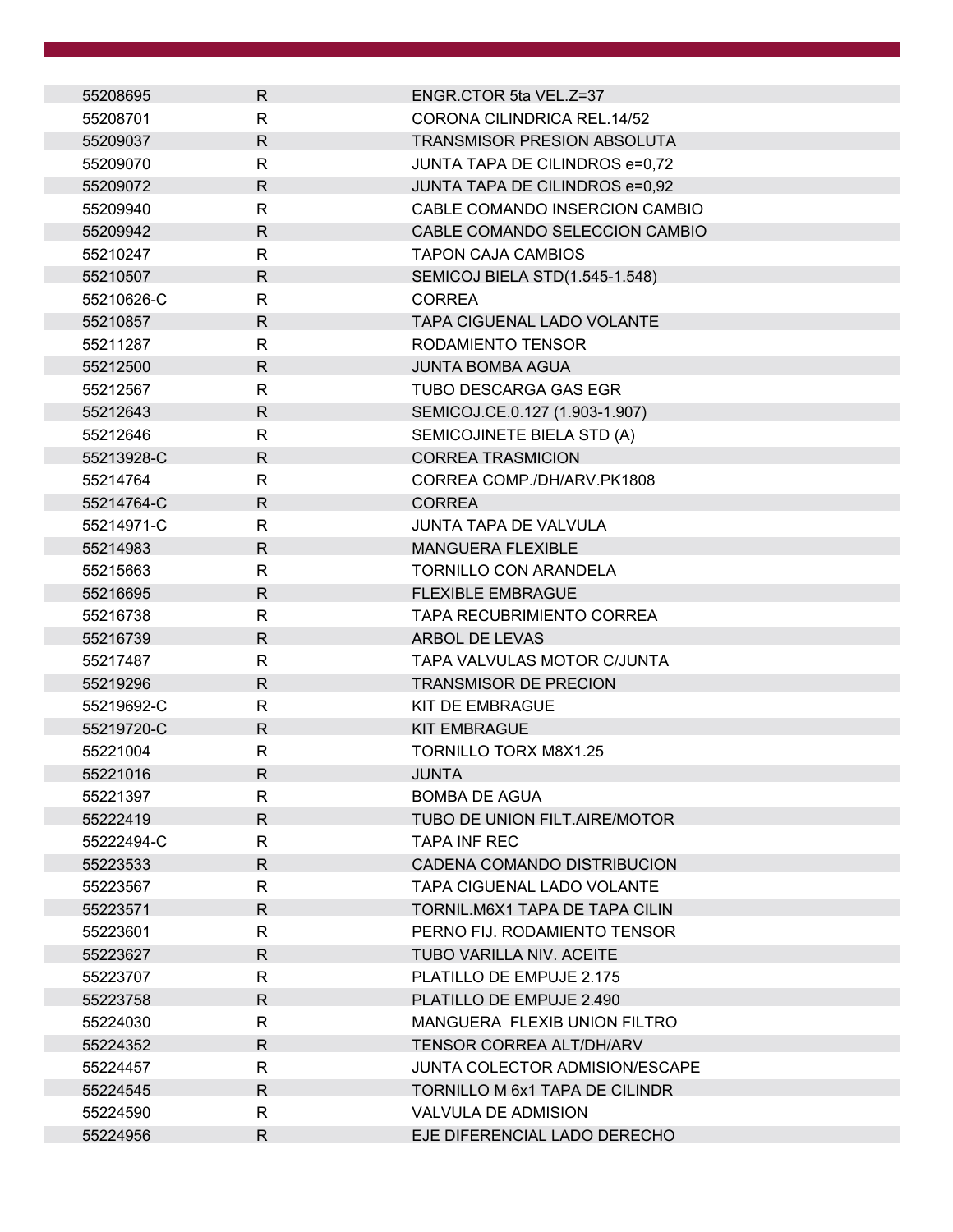| 55226254   | R.           | CABLE BUJ.ENCEN.4 CILINDRO            |
|------------|--------------|---------------------------------------|
| 55226614   | R            | PINO FIJ. TENSOR CADENA               |
| 55227877   | $\mathsf{R}$ | TUB VARILLA NIVEL DE ACEITE           |
| 55228488   | R            | CAJA DIFER R=15/63                    |
| 55228528   | R.           | <b>SENSOR DE FASE</b>                 |
| 55228798   | R            | TORNILLO FIJACION COMPR/SOPORT        |
| 55228888   | R.           | CABLE COMANDO SELECCION CAMBIO        |
| 55229420   | R            | EJE DIFERENCIAL LADO IZQUIERDO        |
| 55229787   | $\mathsf{R}$ | JUNTA TUBO VARILLA NIVEL ACEIT        |
| 55229989   | R            | <b>JUNTA BOQUILL.ASPIR/BOM.ACEITE</b> |
| 55231699   | $\mathsf{R}$ | <b>VALVULA DE ESCAPE</b>              |
| 55231762   | R            | JUNTA TAPA DE CILINDRO INFER.         |
| 55233974   | $\mathsf{R}$ | <b>PIPE</b>                           |
| 55234139   | R            | CHICOTE INYECCION ELECTRONICA         |
| 55234480   | $\mathsf{R}$ | <b>TAPA VALVULAS MOTOR</b>            |
| 55235402-C | R            | BOMBA COMANDO HIDE, EMBRAGUE          |
| 55235562   | $\mathsf{R}$ | <b>KIT EMBRAGUE</b>                   |
| 55236021   | $\mathsf{R}$ | ANILLO                                |
| 55236455   | R.           | SENSOR DE GIRO/PMS ELECTR.            |
| 55236779   | R            | SONDA LAMBDA INFER.CATALIZADOR        |
| 55238617   | $\mathsf{R}$ | <b>TAPA VALVULAS MOTOR</b>            |
| 55240487   | $\mathsf{R}$ | <b>BOMBA DE AGUA S/DH</b>             |
| 55242637   | R            | <b>SENSOR DE FASE</b>                 |
| 55244469   | R            | <b>TENSOR DE CORREA</b>               |
| 55245387   | $\mathsf{R}$ | PERNO PEDAL EMBRAGUE                  |
| 55246449   | R            | CENTRAL INYECCION LINEA 1.8 MN        |
| 55249345   | $\mathsf{R}$ | <b>SOND LAMBDA SUPERIOR</b>           |
| 55249821   | R            | <b>CORREA TRANSMISION 500</b>         |
| 55260014-C | $\mathsf{R}$ | <b>CORREA DENTADA</b>                 |
| 55260141   | R            | <b>TACO PRESINCRONIZACION INA</b>     |
| 55260845   | R            | MULTIPLE DE ADMISION 1.6              |
| 55261955   | R            | TRANSMISOR TEMPERATURA DE AGUA        |
| 55269962   | $\mathsf{R}$ | <b>TAPA VOLANTE MOTOR</b>             |
| 55271994   | $\mathsf{R}$ | <b>BOMBA DE AGUA</b>                  |
| 55272068   | R            | <b>KIT CLUTCH</b>                     |
| 55278856   | R            | JUNTA TAPA DE CILINDROS e=0,92        |
| 55701248   | $\mathsf{R}$ | <b>PARLANTE FULL-RANGE</b>            |
| 55701249   | R            | TWEETER 4 OHM/38MM/15W                |
| 55701971   | $\mathsf{R}$ | CERRADURA TAPA DE BAUL                |
| 55702629   | R            | DISPOSI.SOPORTE P/REGULACION          |
| 5801489336 | $\mathsf{R}$ | <b>PAR SEMICOLINETE BIELA 2.3 JTD</b> |
| 5801507204 | R            | ARANDELA DE SEGURIDAD                 |
| 5894112    | $\mathsf{R}$ | <b>JUEGO PASTILLAS FRENO</b>          |
| 5939545    | R            | <b>GUARNICION CRISTAL PTA.ANT.IZQ</b> |
| 5942273    | R.           | <b>EMPUJADOR</b>                      |
| 5942933    | R            | ASTA COMANDO PTA. ANTERIOR            |
| 5942944    | R            | ASTA COMANDO PTA. ANT.                |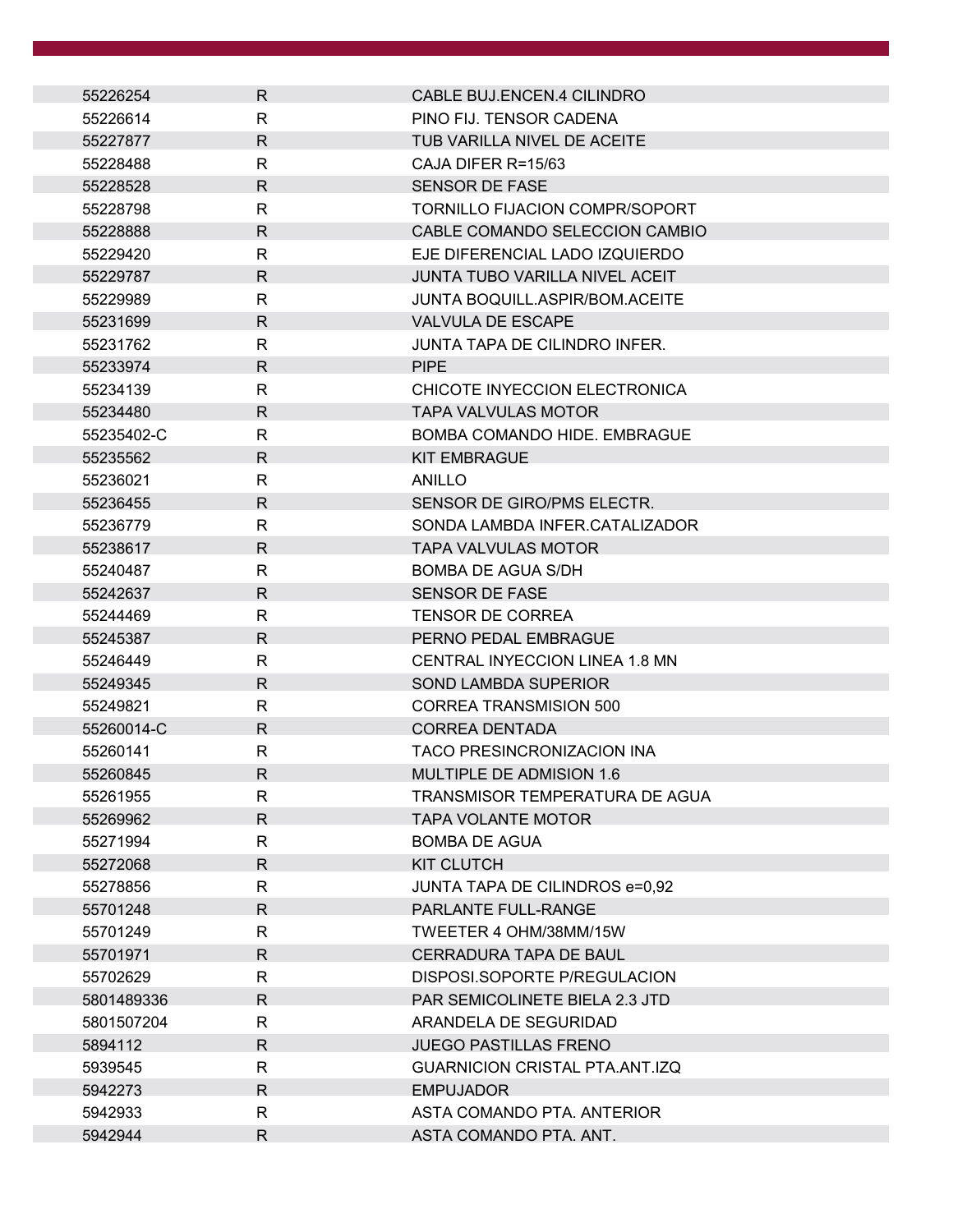| 5943973   | R            | ABRAZADERA                           |
|-----------|--------------|--------------------------------------|
| 5951865-C | $\mathsf{R}$ | <b>FILTRO ACEITE</b>                 |
| 5952779   | $\mathsf{R}$ | <b>CORREA DE DISTRIBUCION</b>        |
| 5961712   | R            | <b>FORRO</b>                         |
| 5961713   | $\mathsf{R}$ | <b>FORRO</b>                         |
| 5962967   | R            | <b>GUARNICION VALVULA</b>            |
| 5973923   | $\mathsf{R}$ | <b>BUJE</b>                          |
| 5979055   | R            | <b>MULETILLA DE</b>                  |
| 5998258   | $\mathsf{R}$ | <b>ELEMENTO DE FIJACION</b>          |
| 5998271   | R            | <b>RACOR ORIENTABLE</b>              |
| 60586217  | $\mathsf{R}$ | JUNTA SUP TAPA VALVULA               |
| 60622203  | R            | <b>SUJETADOR</b>                     |
| 60665239  | $\mathsf{R}$ | <b>LUZ BAUL</b>                      |
| 60676543  | R            | <b>JUNTA</b>                         |
| 60693681  | $\mathsf{R}$ | <b>FILTRO DE COMBUSTIBLE</b>         |
| 7074071   | R            | DEPOSITO LAV.PARABR./VIDRIO TR       |
| 7074923   | $\mathsf{R}$ | DEFENSA BRAZO LIMPIAPARABRISAS       |
| 7075809   | R            | RADIADOR CLIMATIZADOR                |
| 7077006   | $\mathsf{R}$ | TRAVESA?O INFERIOR DEL.              |
| 7077048   | R            | <b>JGO.PASTILLA FRENO</b>            |
| 7078471   | $\mathsf{R}$ | PORTALAMPARA P/OPT PALIO/SIENA       |
| 7078473   | R            | <b>ACRILICO TRASERO</b>              |
| 7078593   | $\mathsf{R}$ | <b>GUARDAPOLVO</b>                   |
| 7078600   | R            | <b>RESORTE</b>                       |
| 7078601   | $\mathsf{R}$ | PALANCA COMANDO MARCHA ATRAS         |
| 7078605   | R.           | <b>BUJE</b>                          |
| 7078614   | $\mathsf{R}$ | CONJUNTO REPARACION DERECHO          |
| 7078625   | $\mathsf{R}$ | <b>JUNTA</b>                         |
| 7078654   | R            | <b>JUNTA HERMETICA</b>               |
| 7078737   | R            | <b>SUPPORT</b>                       |
| 7078738   | $\mathsf{R}$ | <b>INTERRUPTOR</b>                   |
| 7079039   | R            | <b>TERMOSTATO AIRE ACONDICIONADO</b> |
| 7079232   | $\mathsf{R}$ | <b>INTERRUPTOR DE FARO AUXILIAR</b>  |
| 7079340   | R            | FUELLE CAJA DE DIRECCION SERVO       |
| 7081264   | $\mathsf{R}$ | <b>KIT REPARACION</b>                |
| 7081572   | R            | <b>JUEGO ZAP. FRENOS</b>             |
| 7081680   | $\mathsf{R}$ | KIT GUARDAPOLVO JUNTA HOMOC.         |
| 7082302   | R            | <b>TAPA FILTRO ANTIPOLEN</b>         |
| 7082358   | $\mathsf{R}$ | CRISTAL ESPEJO IZQ.                  |
| 7082389   | $\mathsf{R}$ | <b>JUNTA HERMETICA</b>               |
| 7082499   | $\mathsf{R}$ | <b>JUNTA</b>                         |
| 7082530   | R            | LLAVE CODE 2 COL SIN/TELEC           |
| 7082589   | $\mathsf{R}$ | INTERRUPTOR CONTROL VENTILACIO       |
| 7082971   | R            | ESPEJO EXT.CON PLACA FIAJ DERC       |
| 7083182   | R            | LLAVE CODE 2 (CODE+TELECOMANDO       |
| 7083198   | R            | <b>BIELA COMPLETA</b>                |
| 7083199   | $\mathsf{R}$ | TORNILLO DE BIELA (1.8 GM)           |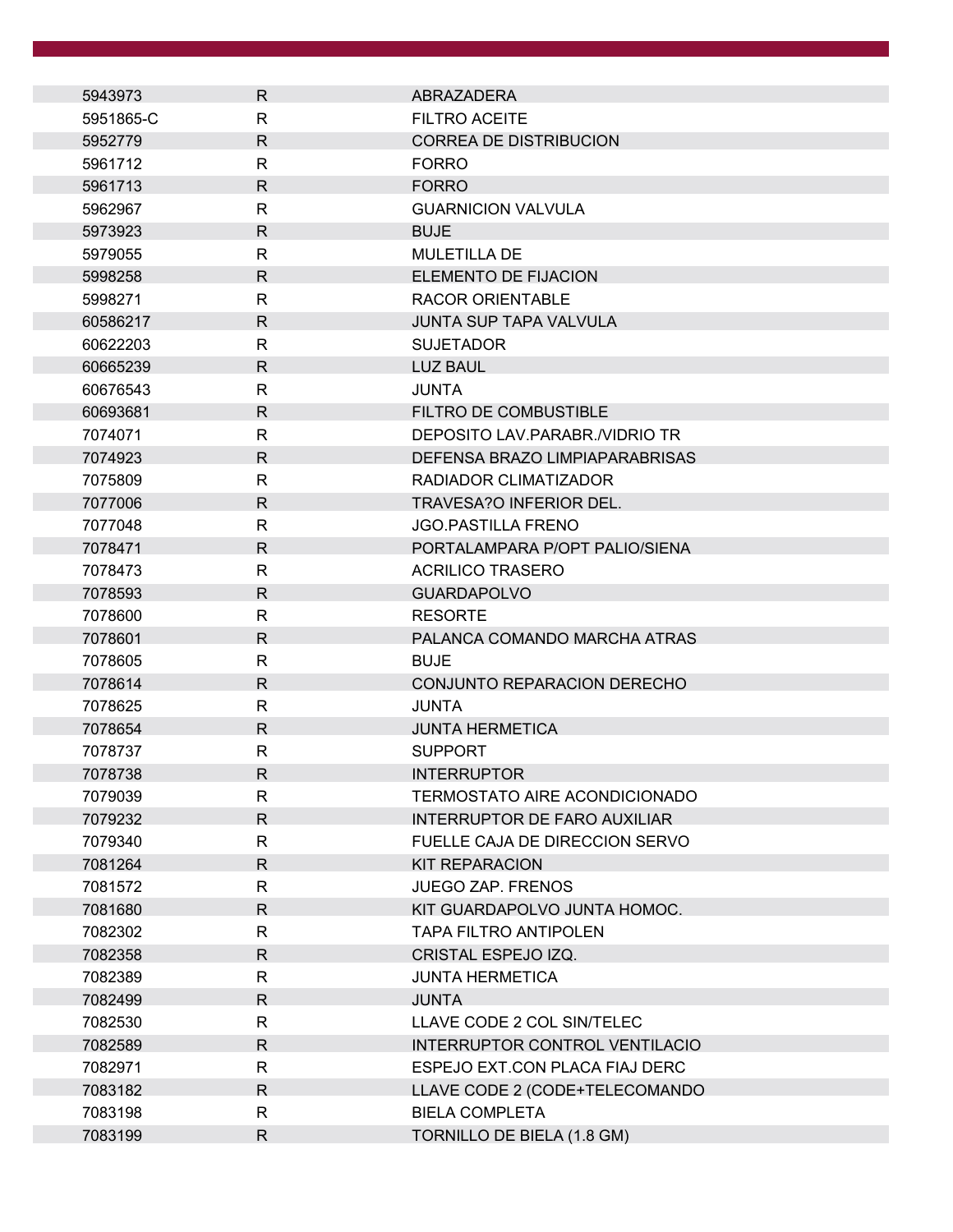| 7083255   | $\mathsf{R}$ | <b>EMPUJADOR HIDRAULICO</b>              |
|-----------|--------------|------------------------------------------|
| 7083268   | R            | <b>TAPON CONICO CARTER ACEITE 1.8</b>    |
| 7083310   | $\mathsf{R}$ | <b>JUNTA CUERPO MARIPOSA</b>             |
| 7083388   | R            | TENSOR CORREA DENTADA MOTOR              |
| 7083388-C | $\mathsf{R}$ | <b>TENSOR DE CORREA</b>                  |
| 7083452   | R            | ENGRANAJE DISTRIBUCION CIGUENA           |
| 7083463   | $\mathsf{R}$ | KIT GUARDAPOLVO JUNTA HOMOC.             |
| 7083588   | $\mathsf{R}$ | CABLE COMPLEMENTARIO ELECTROV.           |
| 7083657   | $\mathsf{R}$ | <b>TAPA LLENADO ACEITE P/CARTER</b>      |
| 7083728   | R            | <b>JUEGO DE ESCOBILLAS STILO</b>         |
| 7083791   | $\mathsf{R}$ | SENSOR P/CONTROL PMS/RPM                 |
| 7083798-C | R            | <b>SENSOR TEMPERATURA MOTOR</b>          |
| 7083861   | $\mathsf{R}$ | ESPEJO DERE.ELECT.s/calefactor           |
| 7083932   | R            | <b>CONEXION SENSOR TEMP.AGUA</b>         |
| 7084071   | $\mathsf{R}$ | CAPUCHON P/CINTURON SEGURIDAD            |
| 7084149   | R            | <b>RETEN VOLANTE MOTOR</b>               |
| 7084150-C | $\mathsf{R}$ | PARAGOLPE POSTE                          |
| 7084176   | R            | SOPORTE RESONANTE S/TUBO INCOR           |
| 7084225   | R            | BARRA PORTAVALIJA W.END(CANT.1           |
| 7084228   | R            | <b>MANDO</b>                             |
| 7084230   | R.           | COMANDO AIRE ACONDICIONADO               |
| 7084234   | R            | PERILLA CONTROL VENTILAC. A/A            |
| 7084394   | R            | MOLD.PROTECCION PARAG.ANT.               |
| 7084395   | R            | MOLD.PROTECCION PARAG.POST.PAL           |
| 7084397   | $\mathsf{R}$ | PROTECTOR ZOCALOS (5P)                   |
| 7084455   | R            | <b>BALANCIN DE VALVULA</b>               |
| 7084459   | $\mathsf{R}$ | KIT CIERRE CENTR. UNO FIRE 3P            |
| 7084461   | R            | KIT CIERRE CENT. PALIO 5P/SIENA          |
| 7084478   | $\mathsf{R}$ | TELECOMANDO ALARMA AF220/220T            |
| 7084485   | $\mathsf{R}$ | <b>BOTON</b>                             |
| 7084500   | R            | <b>TAPA TRASERA DER</b>                  |
| 7084514   | R            | PROTECTOR ZOCALOS (3P)                   |
| 7084554   | $\mathsf{R}$ | PORTA ANTEOJOS                           |
| 7084615-C | R            | <b>TAPA FARO POSTERIOR</b>               |
| 7084752-C | R            | <b>MOLDURA PROTECCION</b>                |
| 7084799   | R            | <b>TAPA TUERCA FIJACION LIMPIALUN</b>    |
| 7085038   | $\mathsf{R}$ | ELECTROBOMBA LAVADOR PARA-BRIS           |
| 7085130   | R            | KIT BARRAS LONGITUDINALES IDEA           |
| 7085792   | $\mathsf R$  | OPTICA DER+GIRO S/LAMP.PALIO"R           |
| 7086007   | R            | KIT JUNTA HOMOCINETICA                   |
| 7086088   | $\mathsf{R}$ | <b>BALANCIN DE VALVULA</b>               |
| 7086110   | $\mathsf{R}$ | TIRANTE BANDEJA POST IDEA                |
| 7086117   | $\mathsf{R}$ | <b>JUNTA CUERPO MARIPOSA</b>             |
| 7086140   | R            | ESPEJO CON PLACA DE FIJAC DERE           |
| 7086141   | R            | ESPEJO CON PLACA DE FIJAC IZQU           |
| 7086178   | R            | RED PORTA OBJETO                         |
| 7086284-C | $\mathsf{R}$ | <b>JUEGO ESCOBILLAS LIMPIAPARABRISAS</b> |
|           |              |                                          |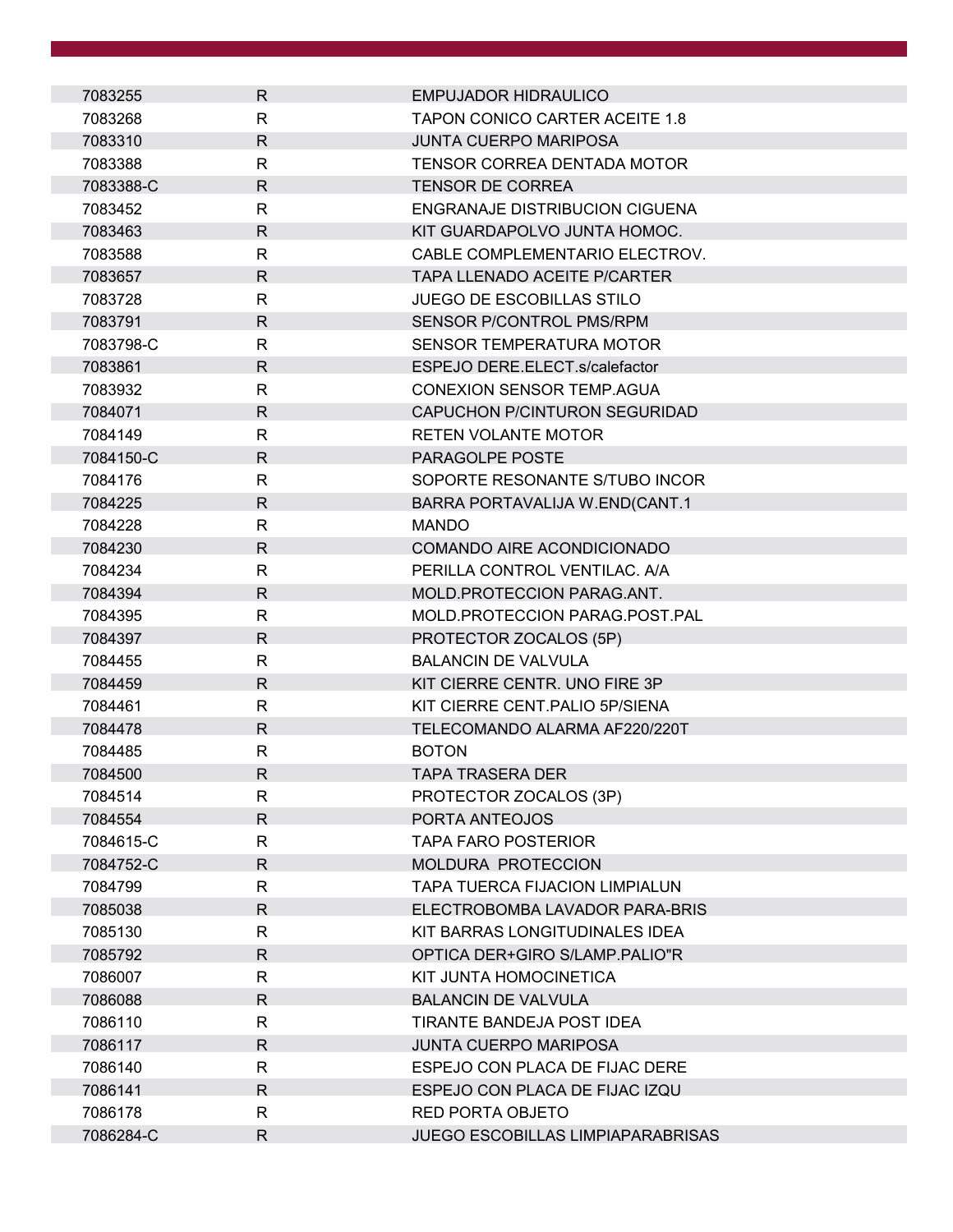| 7086295   | $\mathsf{R}$ | LLAVE CODE 2 PRED PARA TELECO         |
|-----------|--------------|---------------------------------------|
| 7086473   | R            | <b>RESISTOR</b>                       |
| 7086484-C | $\mathsf{R}$ | <b>KIT MOLDURA PTAS</b>               |
| 7086520   | R            | JUEGO SEMICOJ.CIGUENAL-0,254          |
| 7086554   | $\mathsf{R}$ | <b>TAPA C/GUARNICION FAROL DE/IZ</b>  |
| 7086689-C | R            | <b>KIT MOLDURAS</b>                   |
| 7086690-C | $\mathsf{R}$ | <b>KIT MOLDURA</b>                    |
| 7086780   | R            | TIRANTE DIRECCION IZQUIERDO           |
| 7086782   | R            | <b>JUEGO DE FUELLES P/CAJA DIR.</b>   |
| 7086838   | R            | MOLDURA CINTO DE SEGURIDAD 310        |
| 7086853   | $\mathsf{R}$ | <b>GUARNICION ELECTROVALVULA PRES</b> |
| 7086855   | R            | <b>GUARNICION SENSOR POSICION</b>     |
| 7086857   | $\mathsf{R}$ | ELECTROVALVULA PROPORC.VACIAM         |
| 7086879   | $\mathsf{R}$ | COXIM BANDEJA BAJOLUNETA              |
| 7086954   | $\mathsf{R}$ | LATERAL DER.STRADA WORK FLP           |
| 7086959   | R            | LATERAL IZQ.STRADA ADV FLP            |
| 7087001   | $\mathsf{R}$ | <b>SUJETADOR</b>                      |
| 7087003   | $\mathsf{R}$ | DISPOS. CIERRE PORTA OBJET SUP        |
| 7087050-C | $\mathsf{R}$ | <b>JGO PASTILLAS</b>                  |
| 7087082-C | R            | <b>KIT EMBRAGUE</b>                   |
| 7087117   | $\mathsf{R}$ | JGO.MOLDURAS LAT.PALIO 5P             |
| 7087119   | $\mathsf{R}$ | BANCADA ALTERNADOR C/RECT.REG.        |
| 7087128   | $\mathsf{R}$ | RESORTE DERECHO FIJ.MANIJA PUE        |
| 7087129   | $\mathsf{R}$ | PASADOR FIJ.RESORTE MANIJA PTA        |
| 7087154   | $\mathsf{R}$ | ESPEJO DER.C/PLACA FIJ.FICOSA         |
| 7087155   | R            | ESPEJO IZQ.C/PLACA FIJ.FICOSA         |
| 7087187   | $\mathsf{R}$ | PERNO TRABA CABLE COMANDO CAMB        |
| 7087192   | R            | FLOTANTE INDICADOR NIVEL COMB         |
| 7087218   | $\mathsf{R}$ | TORNILLO M10x140 P/FIJ.TAPA CI        |
| 7087281   | $\mathsf{R}$ | CRISTAL C/PLACA FIJ.DER.METAGA        |
| 7087282   | $\mathsf{R}$ | CRISTAL C/PLACA FIJ.IZQ.METAGA        |
| 7087284   | R            | ARANDELA TRABA POTENCIOMETRO          |
| 7087292   | $\mathsf{R}$ | REJILLA CENTRAL PARAGOLPE             |
| 7087300   | R            | <b>SCREW</b>                          |
| 7087426   | R            | <b>JG.PASTILLA DE FRENO DELANTERA</b> |
| 7087446   | $\mathsf{R}$ | <b>PRESILLA</b>                       |
| 7087503   | $\mathsf{R}$ | CRISTAL ESPEJO DERECHO                |
| 7087504   | R            | <b>CRISTAL ESPEJO IZQUIERDO</b>       |
| 7087544   | R            | TRABA DEL.LONA DERECHO                |
| 7087552   | R            | CABLE DE ACERO APERTURA CAPOTA        |
| 7087566   | R.           | KIT TIRANTE AXIAL PUNTO/LINEA         |
| 7087578   | $\mathsf{R}$ | TRAVERSA TENSOR.CENTR.L=1350MM        |
| 7087602   | $\mathsf{R}$ | ANILLO TRABA TUBO ALTA PRESION        |
| 7087606   | R            | KIT 7 PERS.EXT.FAJAS PODIUM 5P        |
| 7087607   | $\mathsf{R}$ | KIT 8 PERS.EXT.FAJ.ARABES.5P          |
| 7087610   | R            | KIT 11 PERS.EXT.FAJAS PODIUM          |
| 7087611   | R            | KIT 12 PERS.EXT.FAJAS ARABESCO        |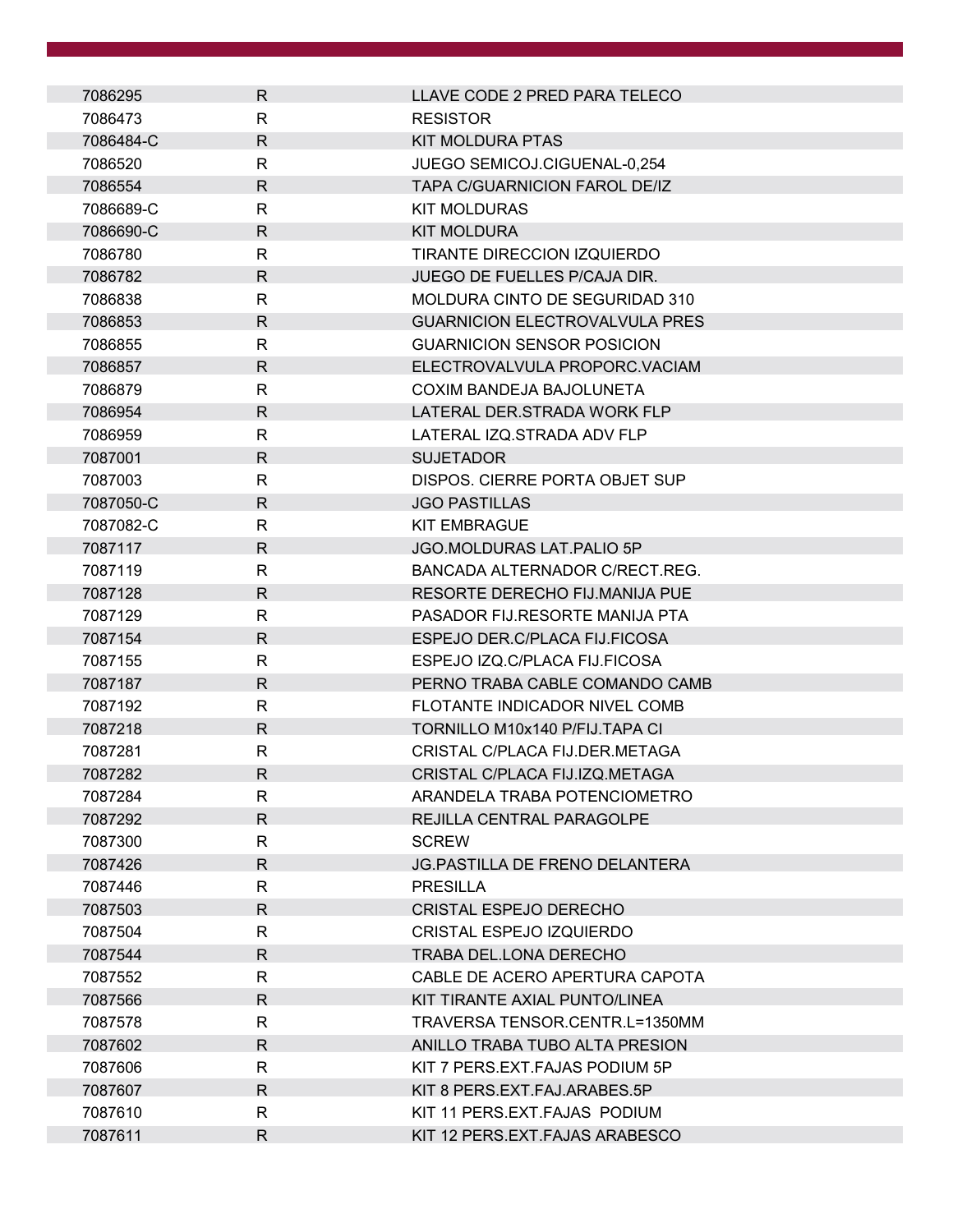| 7087651   | $\mathsf{R}$ | COMANDO COMPLETO CAJA VENTILAC        |
|-----------|--------------|---------------------------------------|
| 7087705   | R            | KIT LLANTA ALEAC.R"14"ATTRACTI        |
| 7087710   | $\mathsf{R}$ | JUEGO DE FAROL TRAS.FUME              |
| 7087712   | $\mathsf{R}$ | KIT SALIDA ESCAPE CROMADA             |
| 7087746   | $\mathsf{R}$ | <b>JUNTA CUERPO MARIPOSA</b>          |
| 7087754   | R            | KIT GUARDAPOLVO DIFERENCIAL           |
| 7087763   | $\mathsf{R}$ | MOLURA PUERTA TRAS.IZQ.CROMADA        |
| 7087765   | $\mathsf{R}$ | KIT FIJACION TUBOS AIRE ACOND.        |
| 7087766   | $\mathsf{R}$ | <b>JGO.PASTILLA FRENO</b>             |
| 7087767   | $\mathsf{R}$ | KIT TIRANTE AXIAL DIRECCION           |
| 7087772-C | $\mathsf{R}$ | <b>JG ESCOBILLA IDEA</b>              |
| 7087783   | $\mathsf{R}$ | ESPEJO C/PLACA FIJAC.IZQ.METAG        |
| 7087815   | $\mathsf{R}$ | COMANDO MANUAL AIR-ACOND.             |
| 7087819   | R            | TAPA PARA CENTRALITA CONTR.BAT        |
| 7087829   | $\mathsf{R}$ | KIT ASISTENCIAL FIJ.ESCAPE            |
| 7087878   | $\mathsf{R}$ | <b>JUNTA BOMBA DE ACEITE</b>          |
| 7087939   | $\mathsf{R}$ | <b>CUERPO MARIPOSA 1.8 8V DELPHI</b>  |
| 7087950   | R            | CABLE GUIA/ENGRANAJES                 |
| 7087960   | $\mathsf{R}$ | <b>CRISTAL ESPEJO IZQUIERDO</b>       |
| 7087961   | R            | <b>CRISTAL DE ESPEJO</b>              |
| 7087989   | R            | ESPEJO CON PLACA DE FIJAC DERE        |
| 7087990   | R            | ESPEJO CON PLACA DE FIJAC IZQ.        |
| 7088008   | R            | LLAVE CODE 2 PRED PARA TELECO         |
| 7088009   | $\mathsf{R}$ | LLAVE CODE 2 PRED PARA TELECO         |
| 7088011   | $\mathsf{R}$ | LLAVE CODE 2 COL SIN/TELEC            |
| 7088113   | R            | KIT MOLD.PUERTAS RST II (5P)          |
| 7088138   | R            | JGO.PAST.FRENO COBREQ 0250 327        |
| 7088185   | R            | CRISTAL C/PLACA FIJ.IZQ.METAGA        |
| 7088186   | $\mathsf{R}$ | CRISTAL C/PLACA FIJ.DER.METAGA        |
| 7088289   | $\mathsf{R}$ | <b>BURLETE PUERTA ANT.DERECHA</b>     |
| 7088517   | R            | <b>BOMBA DE FRENO ABS 8.1 TEVES</b>   |
| 7088613   | R            | <b>VARILLA</b>                        |
| 7088660   | $\mathsf{R}$ | <b>MANIJA INT.DER.PUERTA NEGRA</b>    |
| 7088661   | $\mathsf{R}$ | MANIJA INT.IZQ.PUERTA NEGRA           |
| 7088663   | $\mathsf{R}$ | MANIJA INT.PUERTA IZQ.NEG.ONIX        |
| 7088666   | $\mathsf{R}$ | JUNTA                                 |
| 7088686   | R            | <b>CENTRAL BODY COMPUTER</b>          |
| 7088810   | R            | <b>KIT CAR</b>                        |
| 7088813   | $\mathsf{R}$ | CRISTAL ESPEJO RETROV.EXT.IZQ.        |
| 7088932   | R            | LAMPARA 12V WY16W                     |
| 7089359   | $\mathsf{R}$ | ESPEJO RETROV.INT.C/CAMARA            |
| 7089836   | R            | JUNTA TAPA RESERV OLEO DIR.HID        |
| 7089949   | $\mathsf{R}$ | LENTE RETROVISOR DER                  |
| 7090008   | R            | <b>JG.PASTILLA DE FRENO DELANTERA</b> |
| 7090104   | $\mathsf{R}$ | KIT ALARMA MOBI S/PREDISPOS.          |
| 7090125   | $\mathsf{R}$ | KIT                                   |
| 7090746   | $\mathsf{R}$ | KIT CABLE COMANDO                     |
|           |              |                                       |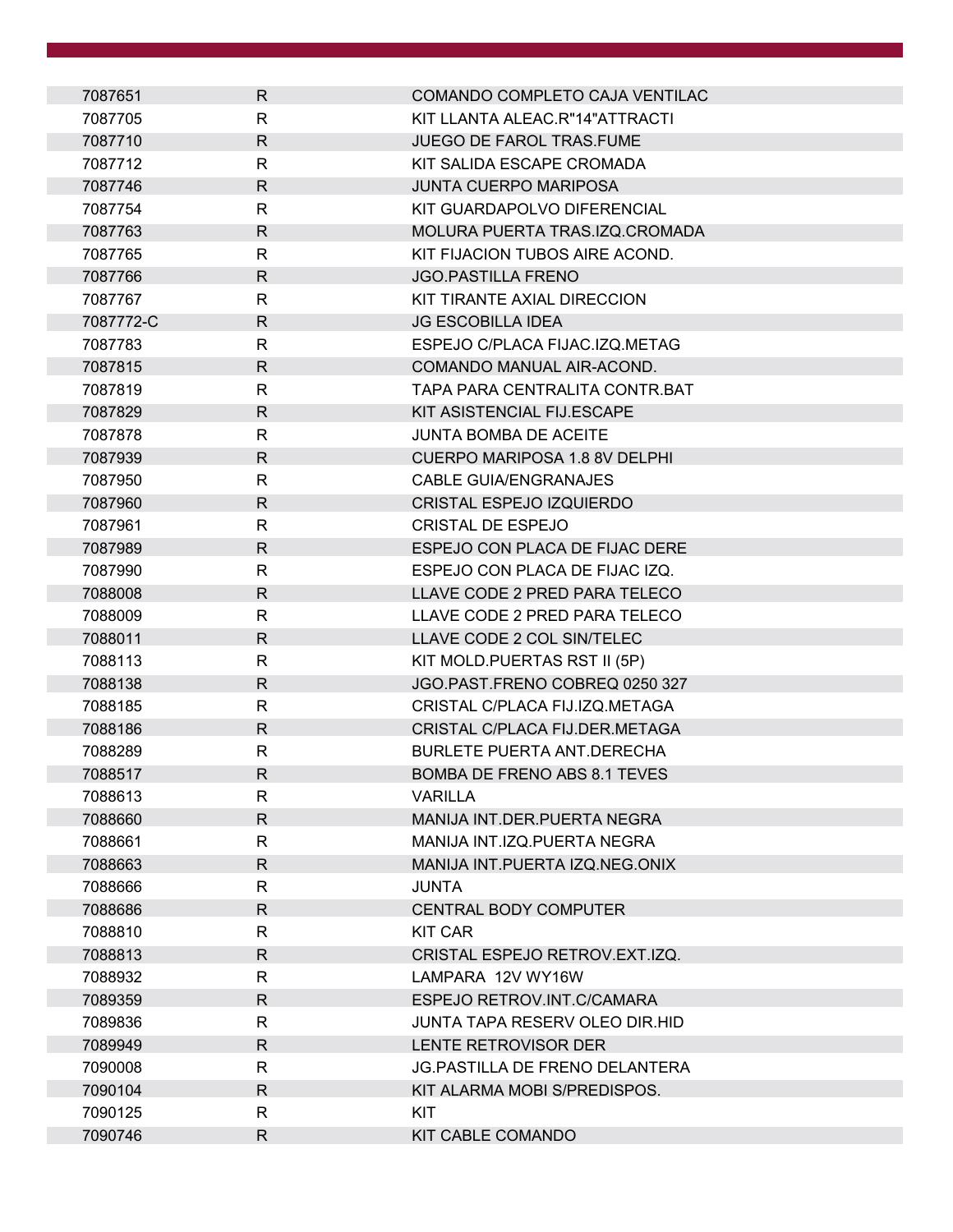| 7090749    | R            | ALTERNADOR BOSCH B3PH 14V 110A        |
|------------|--------------|---------------------------------------|
| 712045080  | R            | PUNTERA DERECHA PARAGOLPES POS        |
| 713838633  | $\mathsf{R}$ | <b>TAPA PORTA FUSIBLES</b>            |
| 713868631  | R            | <b>MOLDURA FIJACION TECHO</b>         |
| 714116614  | $\mathsf{R}$ | DIFUSOR DE AIRE DERECHO               |
| 714146808  | R            | MOLDURA LAT.GUARDAB.POST.DER.         |
| 714259631  | $\mathsf{R}$ | <b>TAPON MANIJA TECHO</b>             |
| 715026614  | R            | MOLDURA MANIJA INTERNA DERECHA        |
| 716214614  | R.           | <b>INTERRUPTOR IZQUIERDO</b>          |
| 71711242   | R            | <b>TAPON</b>                          |
| 717157450  | $\mathsf{R}$ | KIT- LLAVES CONTACTO COL/AZUL         |
| 71718153   | R            | LAMPARA 12V 10W LARGA                 |
| 71718754   | $\mathsf{R}$ | <b>SUJETADOR DERECHO</b>              |
| 71718755   | R            | SUJETADOR IZQUIERDO                   |
| 71718817   | $\mathsf{R}$ | VIROLA SENSOR DE ACERCAMIENTO         |
| 71719396   | R            | CORREA 6 CANALES LONG.=986            |
| 71719399   | $\mathsf{R}$ | CORREA 3 CANALES LONG.=719            |
| 71719399-C | $\mathsf{R}$ | CORREA 3 CANALES VER 46770218         |
| 71719641   | $\mathsf{R}$ | CORREA BOMBA AGUA + ALTERN.           |
| 71728806   | R            | SUJETADOR FIJ. MOLDURA                |
| 71731639   | $\mathsf{R}$ | CORREA DENTADA D=190 L=1520           |
| 71732844   | R            | <b>TAPON</b>                          |
| 71734232   | R.           | FORZADOR CAJA/AIRE OPT.CALEFA.        |
| 71734799   | $\mathsf{R}$ | TENSOR AUTOMATICO DE CORREA           |
| 71734799-C | $\mathsf{R}$ | <b>TENSOR AUTOMATICO</b>              |
| 71735460   | R            | <b>BUJIA PRECALENTAMIENTO GX-68F</b>  |
| 71736116-C | R.           | <b>ELEMENTO FILTRO</b>                |
| 71736133   | R            | FILTRO DE AIRE DIESEL                 |
| 71736135   | $\mathsf{R}$ | <b>FILTRO DE AIRE</b>                 |
| 71736148   | R            | ELEMENTO FILTRO DE AIRE DS1300        |
| 71736224   | R            | TAPA PEDAL FRENO/EMBRAGUE             |
| 71737159-C | R            | CORREA POLY VA                        |
| 71738160   | $\mathsf{R}$ | CORREA 5 CANALES LONG 954 MM          |
| 71739512-C | $\mathsf{R}$ | CORREA POLI-V6                        |
| 71739634-C | R            | <b>FILTRO ACEITE</b>                  |
| 71744176   | R            | <b>ESCOBILLA POSTERIOR COMPL.</b>     |
| 717447614  | $\mathsf{R}$ | MANIJA INTERNA DERECHA                |
| 71745047   | R            | RODAMIENTO MASA RUEDA "ABS"           |
| 71746480-C | R            | <b>CORREA</b>                         |
| 71747798   | R            | <b>TENSOR DE CORREA</b>               |
| 71749369   | $\mathsf{R}$ | <b>JUNTA COLECTOR ADMISION/ESCAPE</b> |
| 71749427   | R            | CORREA 5 CANALES LONG 954 MM          |
| 71749456-C | $\mathsf{R}$ | <b>CORREA</b>                         |
| 71753278   | $\mathsf{R}$ | <b>VOLANTE CUERO COSTURA NEGRA</b>    |
| 71753740-C | $\mathsf{R}$ | FILTRO DE ACEITE                      |
| 71753865-C | R            | CORREA ALTER/COMP/CIGVER 71749447     |
| 71753866   | R            | <b>CORREA</b>                         |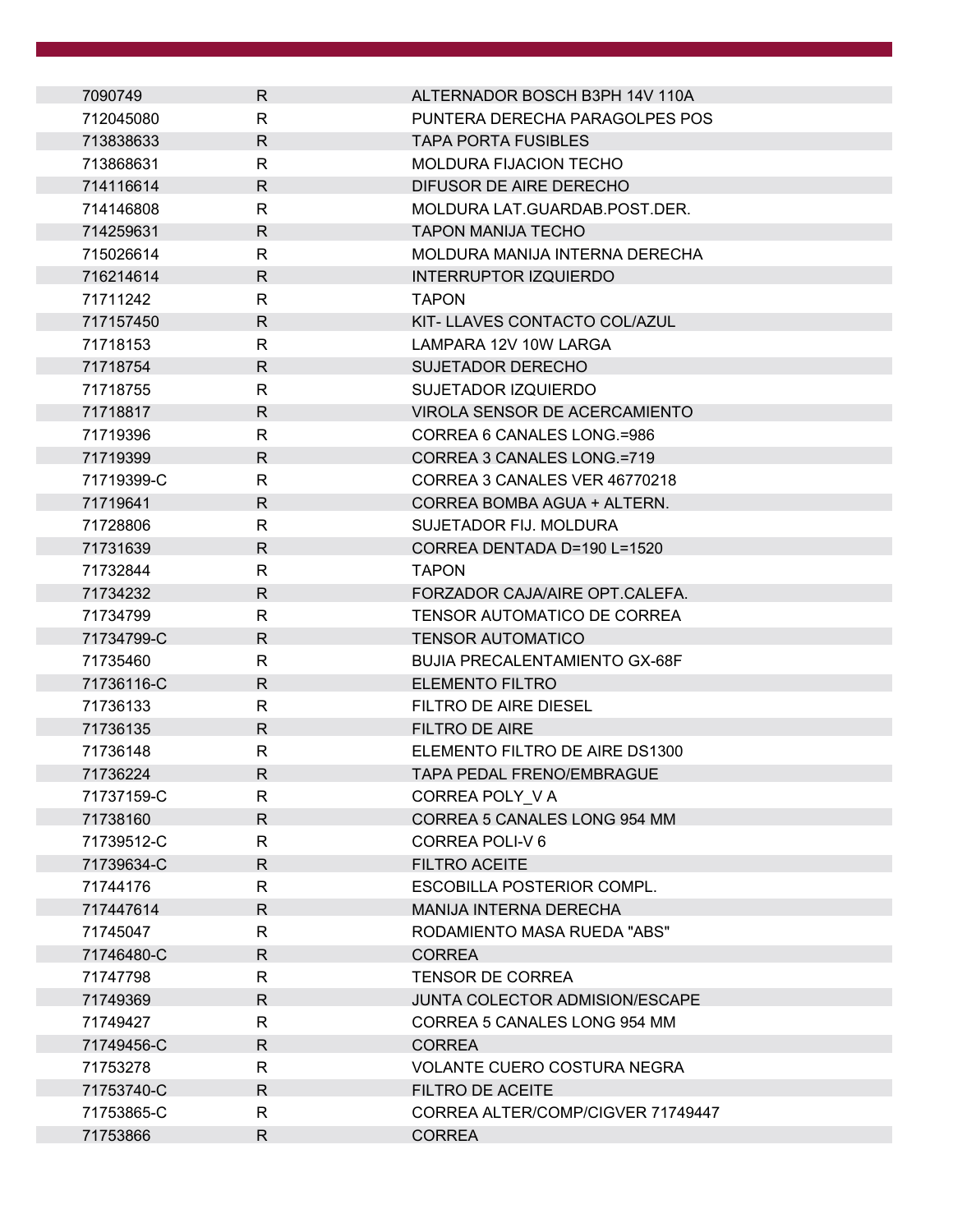| 71753866-C | $\mathsf{R}$ | <b>CORREA</b>                         |
|------------|--------------|---------------------------------------|
| 71754231-C | R            | FILTRO ACEITE TD VER 71736160         |
| 71754494   | $\mathsf{R}$ | <b>LAMPARA W21W - 12V 21W</b>         |
| 71765378   | $\mathsf{R}$ | CRISTAL SUP ESPEJO RETROV DER.        |
| 71765391   | $\mathsf{R}$ | CRISTAL ESPEJO RETROV. EXT. DER.      |
| 71765392   | R            | CRISTAL ESPEJO RETROV.EXT.IZQ.        |
| 71770116   | $\mathsf{R}$ | <b>JUEGO DE PASTILLAS</b>             |
| 71771437   | R            | TENSOR DE CORREA FIJO                 |
| 71777148   | R.           | SOPORTE DE BANCO DELANTERO            |
| 71779194   | $\mathsf{R}$ | <b>JUNTA</b>                          |
| 717952801  | $\mathsf{R}$ | REV.ADHES.EXT.MONT.PTA.ANT.DR.        |
| 717953801  | $\mathsf{R}$ | REV.ADHES.EXT.MONT.PTA.ANT.IZ.        |
| 717954801  | $\mathsf{R}$ | REV.ADHES.EXT.MONT.PTA.POST.DR        |
| 717955801  | R            | REV.ADHES.EXT.MONT.PTA.POST.IZ        |
| 718130631  | $\mathsf{R}$ | <b>TAPON FIJACION</b>                 |
| 718650614  | R            | MOLDURA INT. PUERTA POST. DER.        |
| 719566633  | $\mathsf{R}$ | PALANCA DE ACCIONAMIENTO              |
| 719577614  | $\mathsf{R}$ | MANIJA ALZACRISTAL COMPLETA           |
| 720535000  | $\mathsf{R}$ | <b>TORNILLO</b>                       |
| 73500897-C | R            | CORREA DISTRIB VER 55260015           |
| 73501925   | $\mathsf{R}$ | <b>JUNTA HERMETICA</b>                |
| 73502320   | R            | ARBOL DE LEVAS                        |
| 73502387-C | $\mathsf{R}$ | <b>CUERPO MARIPOSA</b>                |
| 73502706-C | $\mathsf{R}$ | ORREA POLY V                          |
| 73502844   | $\mathsf{R}$ | JUNTA CATALI./TUBO ESC.ANT.           |
| 73503128-C | R            | RODAMIENTO TENSOR VER 55248394        |
| 735241382  | R.           | EMPU?ADURA PALANCA CAMBIO             |
| 735241584  | R            | ACOPLE CINT.SEG.POST.LATERAL          |
| 735244520  | $\mathsf{R}$ | <b>TAPON GANCHO TRAINO GOFR.S/PIN</b> |
| 735258679  | $\mathsf{R}$ | PROTECCION SUP. TRAS. IZQ.            |
| 735265340  | R            | DIRECT/INDIC.SWITCH                   |
| 735289537  | R            | <b>TAPA GUANTERA</b>                  |
| 735289879  | $\mathsf R$  | <b>REVEST.INTERIOR PASARUEDAS DER</b> |
| 735289937  | R            | MOLDURA LAT.POST.IZQ.NEGRA(3P)        |
| 735289959  | $\mathsf{R}$ | TAPON P/PARAGOLPE NEGRO S/PRIM        |
| 735290065  | $\mathsf{R}$ | COMANDO MULTIPLE DE VOLANTE           |
| 735290173  | $\mathsf{R}$ | <b>FUNDA PALANCA CAMBIO</b>           |
| 735290334  | R            | ACOPLE CINT.SEGURIDAD IZQ/DER.        |
| 735291753  | $\mathsf{R}$ | REVEST.MONTANTE POST.DER.(3P)         |
| 735294832  | R            | TAPON IZQUIERDO SALIDA DE AIRE        |
| 735299130  | $\mathsf{R}$ | CONTENEDOR IZQ.FARO ANTINIEBLA        |
| 735300582  | R            | PALANCA APERT.BAUL/TAPA COMBUS        |
| 735301065  | $\mathsf{R}$ | TAPON CENTRAL SALIDA DE AIRE          |
| 735302748  | R            | MOLDURA EXT.INF.DER.C/PRIMER          |
| 735303139  | $\mathsf{R}$ | <b>TAPON P/PARAGOLPE C/PRIMER</b>     |
| 735303631  | R            | CONTENEDOR CERRADURA                  |
| 735306141  | R            | REENVIO DE PALANCA/ IZQUIERDA         |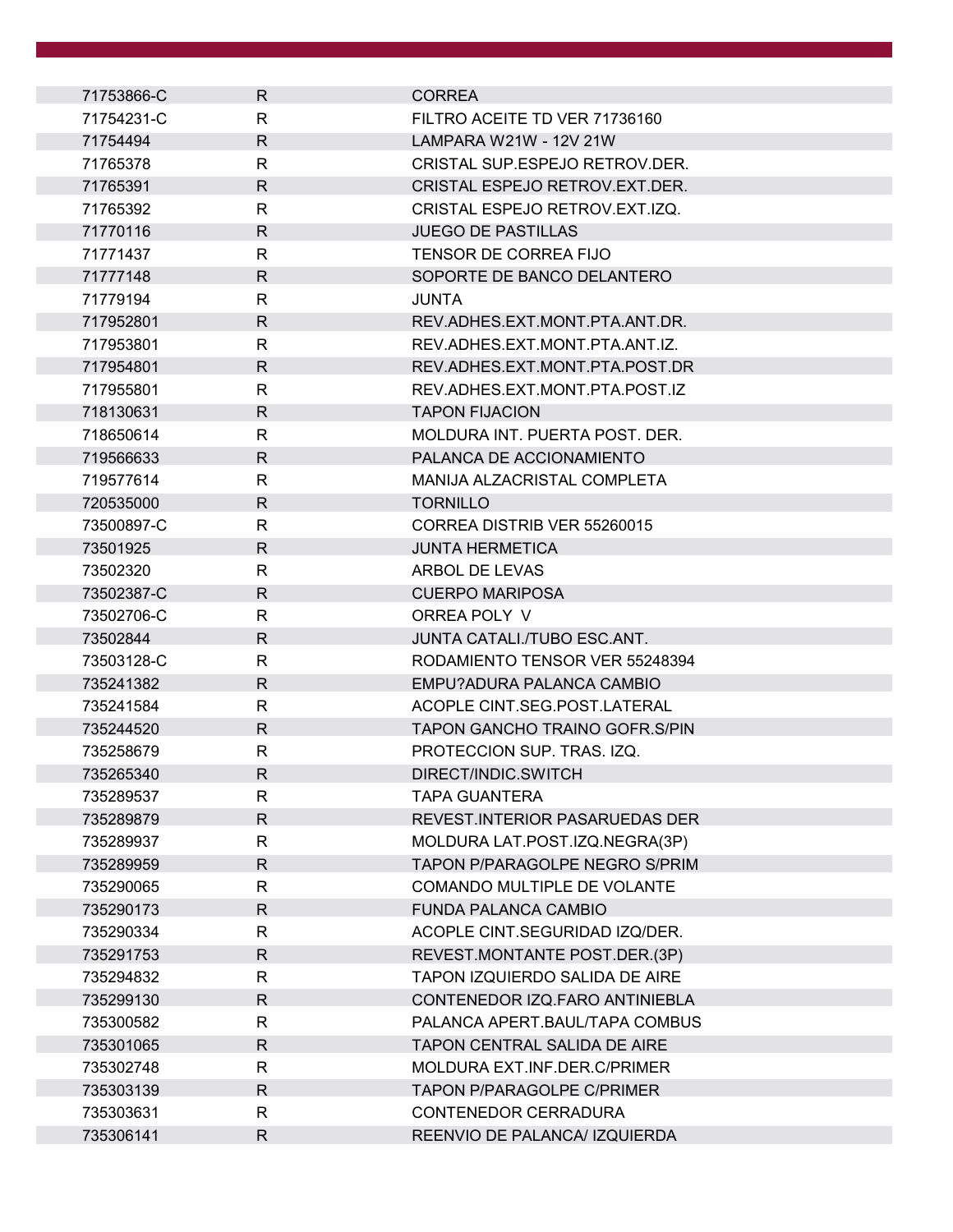| 735310694   | $\mathsf{R}$ | COMANDO APERTURA CAPOT             |
|-------------|--------------|------------------------------------|
| 735312411   | R            | <b>TAPON GANCHO REMOLQUE</b>       |
| 735359503   | $\mathsf{R}$ | TAPON POST. CONSOLA CENTRAL        |
| 735359795   | R            | TAPON AGUJERO IZQ.FIJ.PLANCHA      |
| 735360358   | $\mathsf{R}$ | REVEST.MONTATE CENTRAL IZQ         |
| 735360387   | R            | REVEST.MONTATE CENTRAL DER         |
| 735360756   | R.           | FUNDA PALANCA CAMBIO NEGRA         |
| 735360929   | R.           | CENICERO PANEL DE INSTRUMENTO      |
| 735362258   | $\mathsf{R}$ | ESPEJO RETROV.EXT.DER.C/COM.5P     |
| 735362264   | R            | ESPEJO RETROV.EXT.izq.S / 043      |
| 735362696   | R            | INTERR.ALZACRISTAL ELECT.IZQ.      |
| 735362697   | R            | INTERR.ALZACRISTAL ELECT.IZQ       |
| 735362734   | R.           | <b>TAPON FIJACION GRIS 669</b>     |
| 735362770   | R            | PLAFONIERA ANTERIOR C/SPOT         |
| 735362924   | R.           | RECUBRIMIENTO COLUMNA ANT.DER.     |
| 735363125   | R            | RECUB.PASARRUEDA POST.IZ           |
| 735363654   | R            | MOLDURA EXTERNA PUERTA TRAS DR     |
| 735365034   | R            | PARASOL DERECHO C/ESPEJO           |
| 735366069   | R            | <b>SIGLA FIAT CIRCULAR</b>         |
| 735368883   | R            | TAPON FIJ.REVEST.MONT.CTRAL IZ     |
| 735370542   | $\mathsf{R}$ | MANIJA PUERTPOST GRIS CLAR DER     |
| 735370559   | R            | TAPON AGUJ FIJ.APOYABR.DR.21MM     |
| 735370560   | R            | TAPON AGUJ FIJ.APOYABR.DR.24MM     |
| 735370758   | R            | MOLDURA C/CONMUTADOR COMAN RET     |
| 735370989   | $\mathsf{R}$ | APOYABRAZO ANT.DERECHO             |
| 735371639   | R            | MANIJA PUERTA DELANT. P/PINTAR     |
| 735371683   | R.           | MANIJA PUERTA DELANT. P/PINTAR     |
| 735372002   | R            | <b>MOLDURA SUP.TABLERO</b>         |
| 735375014-C | R            | PARAGOLPE POSTE                    |
| 735377859   | R            | MOLDURA GUARDAB.POST.IZQ.          |
| 735377865   | R            | MANIJA APERTURA TAPA TRASERA       |
| 735378138   | R            | PARAGOLPES POSTERIOR MOVIL         |
| 735378432   | $\mathsf{R}$ | CAPUCHON P/CINT.SEGU.AIR BAG       |
| 735379287   | R            | MOLDURA GUARDAB.ANTER.IZQ.         |
| 735380193   | R            | PALANCA DE ACCIONAMIENTO           |
| 735383060   | R            | ESPEJO EXT.DR.5P C/COM.METAGAL     |
| 735383135   | $\mathsf{R}$ | ESPEJO RET.IZQ.S/COM.COL.NEG.      |
| 735383138   | R            | ESPEJO EXT.IZ.5P C/COM.METAGAL     |
| 735383157   | $\mathsf{R}$ | TAPA ESPEJO EXT.IZ.NEGRA METAG     |
| 735383188   | R            | MOLD.ESPEJO IZQ.C/FONDO-METAGA     |
| 735391033   | $\mathsf{R}$ | ALFOMBRA HABITACULO IDEA           |
| 735398226   | R            | MOLD.INT.IZQ.ESPEJO C/COM.MANU     |
| 735402489   | $\mathsf{R}$ | SIGLA ADHESIVA"GIUGIARO" AZUL      |
| 735407054   | R            | MOLDURA IZQ LAT POST P/ANTERIO     |
| 735410432   | R.           | RETROVISOR IZQ ELECTR FICOSA       |
| 735410879   | R            | <b>MANIJA VIDRIO PUERTA PT-808</b> |
| 735419986   | R            | MANIJA INT.PTA.ANT.IZQ.VV-689A     |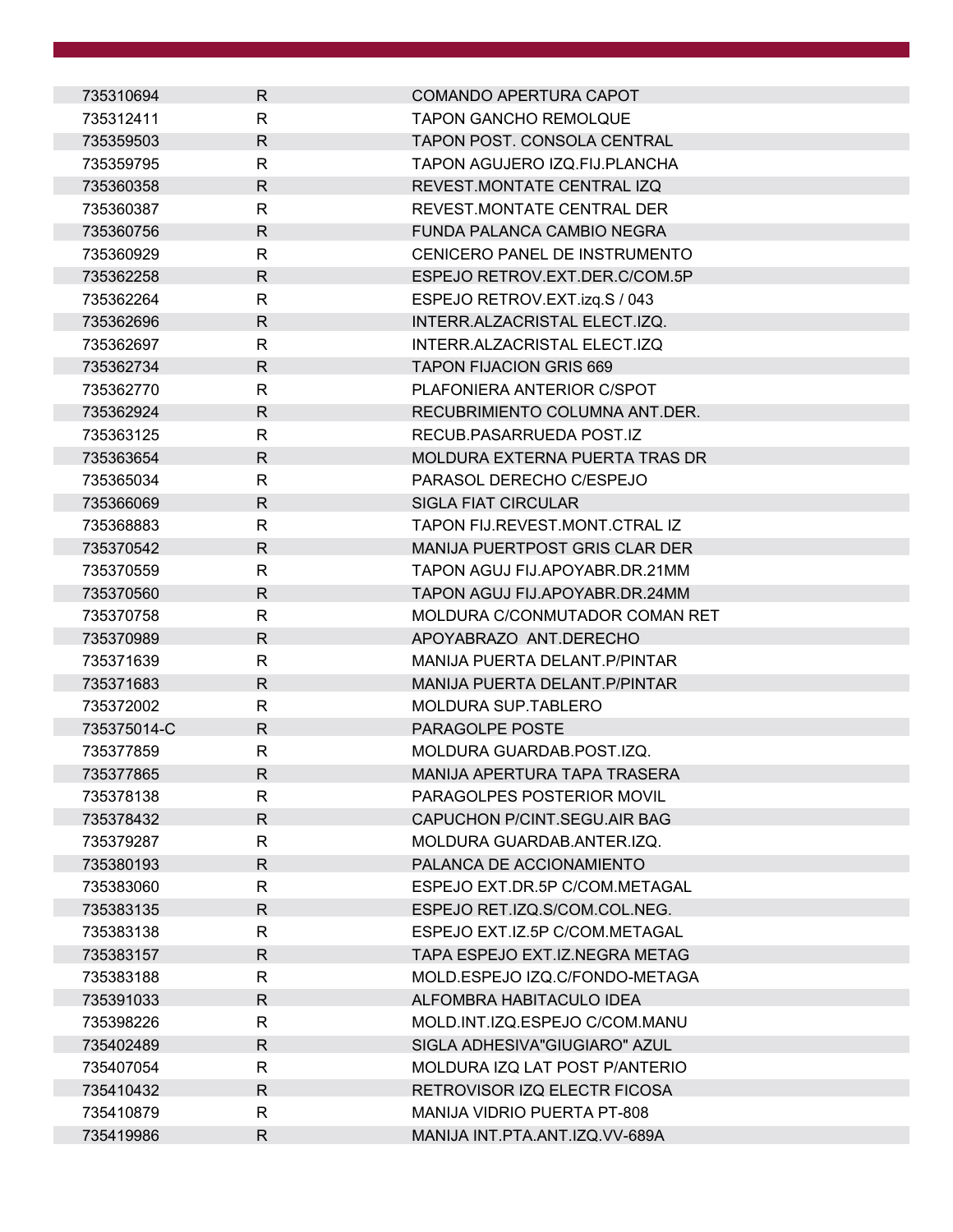| 735419989   | R            | MANIJA INT.PTA.POST.DR. PLATAI       |
|-------------|--------------|--------------------------------------|
| 735419991   | R            | MANIJA INT.PTA.POST.IZ. PLATAI       |
| 735421917   | $\mathsf{R}$ | INTERRUP IZ LEV CRIST +023-218       |
| 735421918   | R            | INTERR.IZQ.ALZACR. 028+218-          |
| 735421944   | R            | <b>BOTON FIJACION RECUBRIM.TECHO</b> |
| 735442326   | R            | INTERRUPTOR DER. VIDRIOS ELEC.       |
| 735442329   | R            | INTERRUPTOR IZQ.VIDRIOS ELEC.        |
| 735442332   | $\mathsf{R}$ | INTERRUPTOR IZQUIE.VIDRIO ELEC       |
| 735445762   | R            | ESPEJO RETROVISOR C/SEN.LLUVIA       |
| 735446186   | R            | PARASOL DERECHO C/AIR BAG            |
| 735448436   | R            | INTERRUPTOR IZQUIE.VIDRIO ELEC       |
| 735451029   | R            | SIGLA TRAS. FIAT VER 735565897       |
| 735456780   | R            | <b>SIGLA ANTERIOR ROJA</b>           |
| 735457522   | R            | MOLDURA CROM.IZQ.PUERTA.POST.        |
| 735459623   | $\mathsf{R}$ | PARAGOLPE POSTER.C/PRIMER +508       |
| 735460071   | R            | REVESTIMIENTO PORTOR POST GRIS       |
| 735460686   | R            | TAPA TOMA 12V                        |
| 735460871   | $\mathsf{R}$ | MOLDURA VANO RADIO COL. PLATA        |
| 735461275   | R            | INTERRUPTOR ALZACRISTAL IZQ.         |
| 735462494   | R            | REPARO VANO RUEDA DEL. IZQ.          |
| 735462498   | R.           | REPARO VANO RUEDA DEL DERECHA        |
| 735464668   | $\mathsf{R}$ | MANIJA INTERNA PUERTA LAT.DER        |
| 735464672   | R            | <b>MANIJA INTERNA PUERTA LAT.IZQ</b> |
| 735466709   | R            | <b>CENTRO LLANTA</b>                 |
| 735466711   | $\mathsf{R}$ | TAZA DE RUEDA 15"                    |
| 735469421   | R            | POMO COMANDO CAMBIO NEGRO ONIX       |
| 735471751   | $\mathsf{R}$ | MANIJA INTERNA PUERTA POST IZ        |
| 735475706   | R            | PANEL PTA.POST.IZQ.GR.GENESIS        |
| 735478275   | R            | SOPORTE PARASOL                      |
| 735484494   | $\mathsf{R}$ | PORTA OBJETOS INFERIOR               |
| 735498059   | R            | REVESTIM.ANT.PUERTA.ANT.DER          |
| 735500164   | R            | PANEL PUERTA POSTERIOR IZQ.          |
| 735500598   | R            | <b>TAPON FIJACION PANEL</b>          |
| 735508922   | $\mathsf{R}$ | INTER.CONMUT.LIMPALUN+SENS.LLU       |
| 735508925   | R            | INTER.CONMUT.C/500 C/TRIP            |
| 735511433   | R            | REPARO VANO RUEDA POS. DER.          |
| 735511814   | R.           | MOSTRINA PANEL IZQ.                  |
| 735512110   | R            | AIR-BAG CJ.DISPOS/TAPA VOLANTE       |
| 735525448   | R            | PARAGOLPE DEL.S/097 NEGRO            |
| 735525449   | R            | PARAGOLPE DEL.C/097                  |
| 735525453-C | $\mathsf{R}$ | PARAGOLPE DEL C PRIMER               |
| 735531904   | R            | SENSOR DE ESTACIONAMIENTO            |
| 735533388   | R.           | REVEST.INF.COLUMNA DIRECCION         |
| 735533888   | $\mathsf{R}$ | <b>TAPA PORTAOBJ.SUP.GRIS BETEL</b>  |
| 735537913   | R            | MOLURA IZQ.CROMADA GUARDAB.DEL       |
| 735539385   | $\mathsf{R}$ | MOLDURA EXT.ESPEJO IZQ.NEGRO         |
| 735544164   | R            | MOLDURA TABLERO DE INSTRUMENTO       |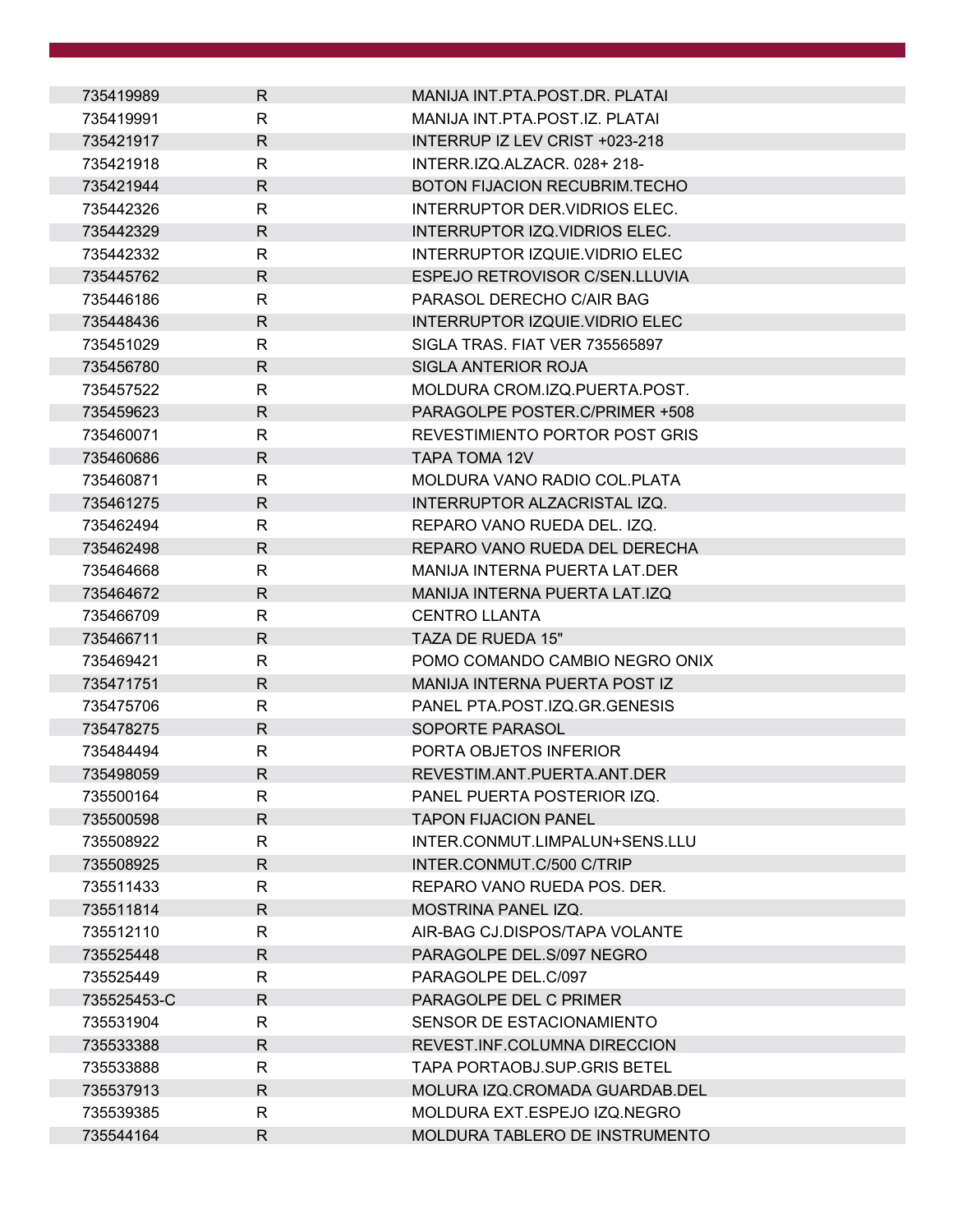| 735548928   | $\mathsf{R}$ | MANIJA INT.PTA.DEL.DER.GRIS MI       |
|-------------|--------------|--------------------------------------|
| 735552457-C | $\mathsf{R}$ | PARAGOLPE ANTER                      |
| 735552482   | $\mathsf{R}$ | PARAGOLPE POSTERIOR                  |
| 735559296   | R            | MOLDURA DER.INT.RETROVISOR EXT       |
| 735567038   | $\mathsf{R}$ | SOPORTE PARASOL                      |
| 735632224   | $\mathsf{R}$ | CINT.SEGURIDAD ANT.DER.C/PRETE       |
| 7508963     | $\mathsf{R}$ | SOPORTE ELAST.SILENC.POST.           |
| 7510479     | $\mathsf{R}$ | BURLETE EXT. CRISTAL PTA. DER.       |
| 7510480     | $\mathsf{R}$ | BURLETE EXT. CRISTAL PTA. IZQ.       |
| 7514758     | $\mathsf{R}$ | PORTA LAMPARA COMPLETA               |
| 7516250     | $\mathsf{R}$ | RADIADOR CALEFACTOR                  |
| 7516324     | $\mathsf{R}$ | EJE FIJACION CORR.PORT.TRAS.         |
| 7520216     | $\mathsf{R}$ | <b>CERROJO</b>                       |
| 7524837     | $\mathsf{R}$ | <b>TIRANTE DE RETEN-</b>             |
| 7528654     | $\mathsf{R}$ | <b>TOMA AIRE</b>                     |
| 7529770     | R            | <b>GUARNICION SUPLEMENTARIA IZQ.</b> |
| 7529878     | $\mathsf{R}$ | <b>GUARNICION SUPLEMENTARIA DER.</b> |
| 7529879     | R            | <b>GUARNICION SUPLEMENTARIA IZQ.</b> |
| 7538099     | $\mathsf{R}$ | <b>BOTON</b>                         |
| 7538100     | $\mathsf{R}$ | <b>CERRADERO</b>                     |
| 7544738     | $\mathsf{R}$ | <b>BUJE ELASTICO</b>                 |
| 7553637     | R            | <b>RETEN DE VALVULA</b>              |
| 7562737     | $\mathsf{R}$ | SOPORTE SILENC.POST.                 |
| 7563985     | R            | <b>TACO ELASTICO</b>                 |
| 7575788     | $\mathsf{R}$ | <b>RESORTE P/MAZA</b>                |
| 7580672     | R            | <b>BOQUILLA</b>                      |
| 7586661     | $\mathsf{R}$ | <b>TAPA</b>                          |
| 7592451     | R            | <b>TACO</b>                          |
| 7592991     | $\mathsf{R}$ | <b>LAMPARA DE MATRI-</b>             |
| 7594851     | $\mathsf{R}$ | <b>TACO</b>                          |
| 7594872     | R            | <b>MANGUITO DE ARRAS-</b>            |
| 7608099     | $\mathsf{R}$ | <b>PATIN</b>                         |
| 7612165     | $\mathsf{R}$ | <b>PERFIL</b>                        |
| 7616736     | $\mathsf{R}$ | <b>CUBRE PATIN</b>                   |
| 7617121     | $\mathsf{R}$ | <b>PULVERIZADOR</b>                  |
| 7618669     | R            | <b>TAPON</b>                         |
| 7619390     | $\mathsf{R}$ | <b>JUNTA</b>                         |
| 7622907     | R            | SOPORTE VARILLA CAPOT MAREA          |
| 7624984     | $\mathsf{R}$ | <b>EJE</b>                           |
| 7625346     | R            | <b>TERMOSTATO</b>                    |
| 7627585     | $\mathsf{R}$ | <b>TUERCA</b>                        |
| 7638661     | $\mathsf{R}$ | <b>TOPE</b>                          |
| 7639534     | $\mathsf{R}$ | <b>SUJETADOR</b>                     |
| 7642954     | $\mathsf{R}$ | ELEMENTO DE FIJACION                 |
| 7656464     | $\mathsf{R}$ | <b>PULVERIZADOR</b>                  |
| 7658843     | R            | TORNILLO ESPECIAL M6x1x23.5          |
| 7661617     | $\mathsf{R}$ | REPARO INFERIOR CORREA DISTRI.       |
|             |              |                                      |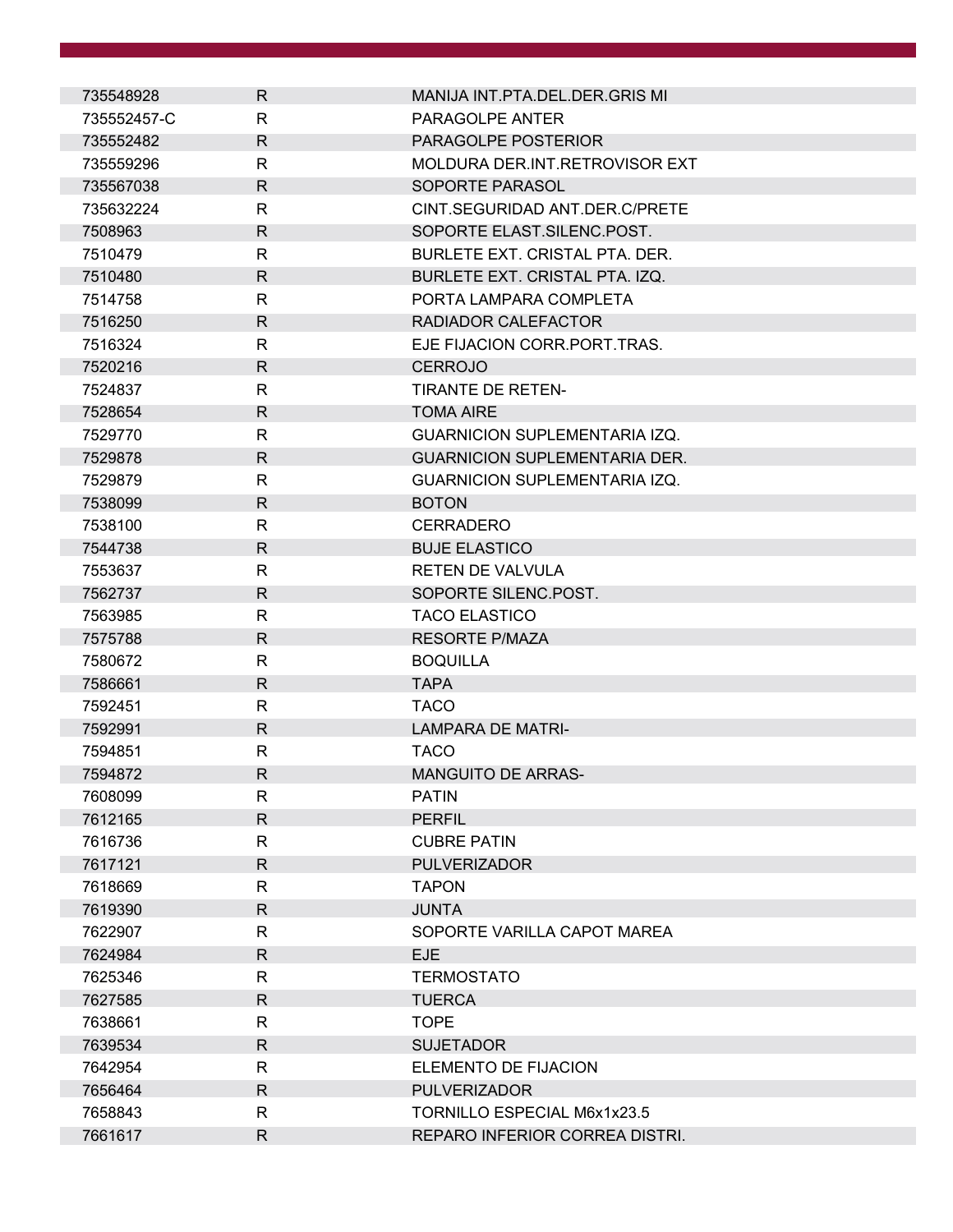| 7662411    | $\mathsf{R}$ | CORREA TRAPEZ.8x10 LONG.910           |  |
|------------|--------------|---------------------------------------|--|
| 7667888    | R            | VALVULA A 3 VIAS                      |  |
| 7670683    | $\mathsf{R}$ | PERNO TIRANTE                         |  |
| 7671402    | R            | CORREA TRAPEZ.8x10 LONG.910           |  |
| 7674004    | $\mathsf{R}$ | <b>JUNTA</b>                          |  |
| 7674701    | R            | <b>BUJE ELASTICO</b>                  |  |
| 7688370    | $\mathsf{R}$ | <b>TAPA PEDAL ACELERADOR</b>          |  |
| 7688978    | $\mathsf{R}$ | TAPA TUERCA MAZA DE RUEDA             |  |
| 7690774    | R            | TORNILLO M 8x1x42                     |  |
| 7690880    | R            | BRAZO LIMPIAP.(Alt. 5946174)          |  |
| 7692616    | R.           | <b>BRIDA INFERIOR FIJACION</b>        |  |
| 7694023    | R            | MANGUERA SALIDA VAPOR RADIADOR        |  |
| 7697894    | R            | BURLETE INT.CRISTAL PTA.ANT.DR        |  |
| 7697895    | R            | BURLETE INT.CRISTAL PTA.ANT.IZ        |  |
| 7700498    | $\mathsf{R}$ | PERFIL DE GOMA                        |  |
| 7702768    | R            | JUNTA P/BUJE ARB.LEVAS L/DISTR        |  |
| 7703051    | $\mathsf{R}$ | <b>JUNTA ELAST.TAPA CARGA ACEITE</b>  |  |
| 7705564    | $\mathsf{R}$ | <b>BRIDA INFERIOR FIJACION</b>        |  |
| 7706953    | $\mathsf{R}$ | <b>CAPUCHON</b>                       |  |
| 7710582    | $\mathsf{R}$ | TORNILLO ESPECIAL M10x1,25x254        |  |
| 7714096    | $\mathsf{R}$ | <b>LIMITADOR PUERTA TRASERA</b>       |  |
| 7715492    | R            | JUNTA TAPON AC MAREA COUPE BAR        |  |
| 7719717    | R.           | <b>BURLETE DE PUERTA POST.LATERAL</b> |  |
| 7721472    | R            | CONDUCTO AIRE/SOBREALIMENTACIO        |  |
| 7722705    | $\mathsf{R}$ | <b>DISTANCIADOR</b>                   |  |
| 7727928    | R            | REPARO INFERIOR CORREA DISTRIB        |  |
| 7728963    | R            | DIFUSOR DE AIRE IZQ.                  |  |
| 7729424    | R            | ELEMENTO DE FIJACION                  |  |
| 7735919    | $\mathsf{R}$ | TRANSMISOR TEMPERATURA AGUA           |  |
| 7735920-C  | R            | <b>BUJIAS</b>                         |  |
| 7736110    | R            | <b>REPARO</b>                         |  |
| 77363477   | R            | <b>KIT FRENO</b>                      |  |
| 77363835   | $\mathsf{R}$ | <b>TUBO</b>                           |  |
| 77365651-C | R            | <b>JUEGO PASTILLAS DE FRENO</b>       |  |
| 7736590    | R.           | <b>JUNTA</b>                          |  |
| 77366065   | R            | FILTRO ANTIP.AIRE ACOND.17MM          |  |
| 7736633    | $\mathsf{R}$ | PANEL TRASERO IZQ.S/VIDRIO            |  |
| 7736636    | R            | PANEL TRASERO IZQUIERDO               |  |
| 77366480   | R            | FILTRO HABITACULO (ANTIPOLEN)         |  |
| 7737607    | R            | JUNTA TAPA VALVULA MAREA TD           |  |
| 7739088    | $\mathsf{R}$ | <b>SUJETADOR</b>                      |  |
| 7739148    | R            | <b>SOPORTE</b>                        |  |
| 7739382    | $\mathsf{R}$ | ELEMENTO DE FIJACION                  |  |
| 7746190    | R            | <b>SEPARADOR</b>                      |  |
| 7748551    | R            | ELEMENTO DE FIJACION                  |  |
| 7753980    | R            | ELEMENTO DE FIJACION                  |  |
| 7757874    | R            | <b>ALMOHADILLA</b>                    |  |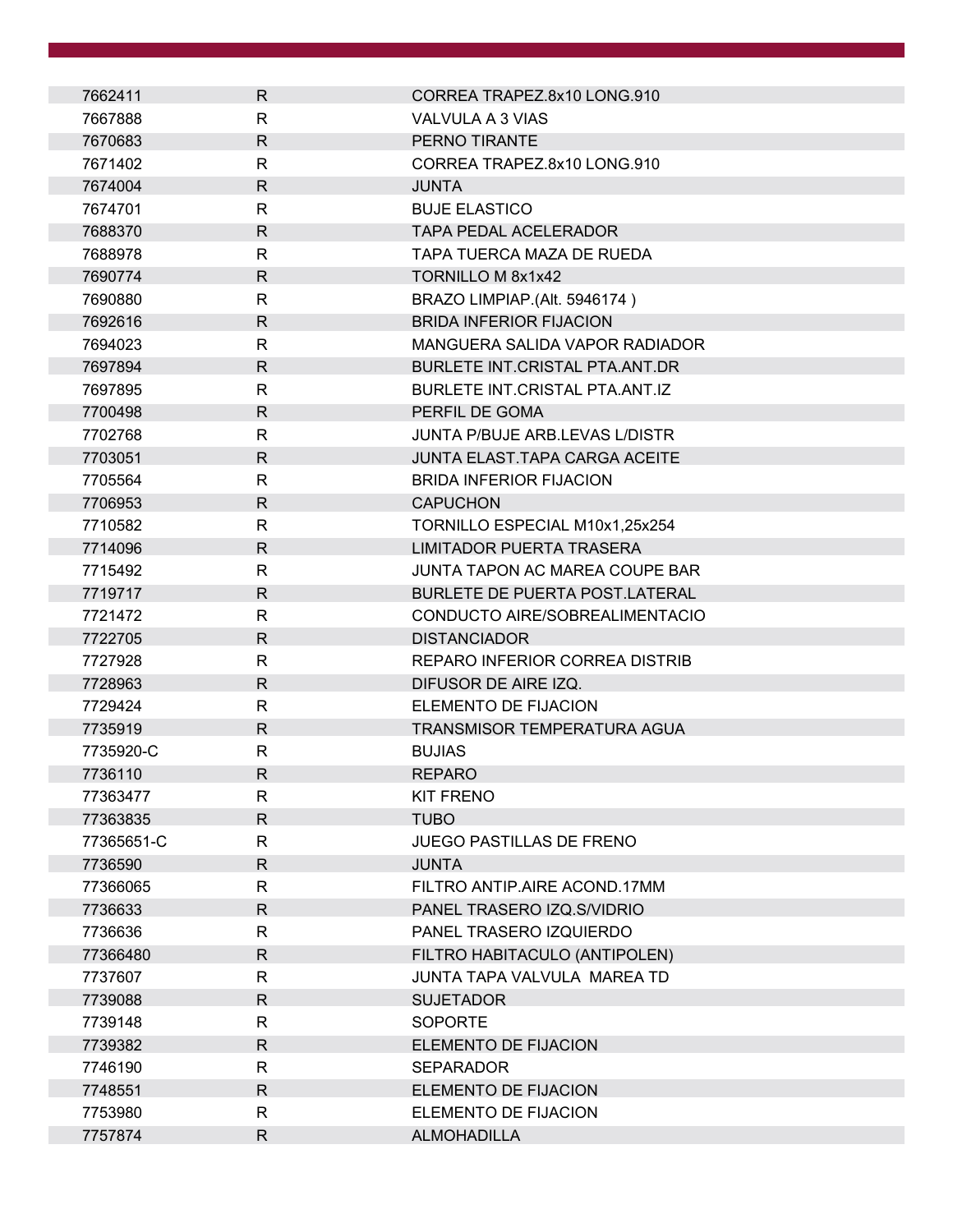| 7759428      | $\mathsf{R}$ | <b>TUERCA</b>                      |
|--------------|--------------|------------------------------------|
| 7761034      | $\mathsf{R}$ | <b>TORNILLO</b>                    |
| 7765098      | $\mathsf{R}$ | <b>RACOR ORIENTABLE</b>            |
| 7771583      | $\mathsf{R}$ | <b>TAPA</b>                        |
| 7773926      | $\mathsf{R}$ | <b>TORNILLO</b>                    |
| 7779962      | R            | INTERRUP.                          |
| 7781964      | $\mathsf{R}$ | <b>TACO ANTIVIBRANTE</b>           |
| 7784557      | $\mathsf{R}$ | <b>BUJE DE FIJACION</b>            |
| 7787572      | $\mathsf{R}$ | REPARO SUPERIOR CORREA DISTRIB     |
| 7789457      | R            | ANILLO REGLAJE ESP=1,00            |
| 7797175      | $\mathsf{R}$ | <b>EMPALME ORIENTABLE</b>          |
| 7797719      | $\mathsf{R}$ | CAPUCHON CUBRE AMORTIGUADOR        |
| 7798793      | $\mathsf{R}$ | APOYO RESORTE SUSPENSION           |
| 7799232      | $\mathsf{R}$ | PLATILLO SUP.RESORTE SUSP.POST     |
| 7799620      | $\mathsf{R}$ | <b>BISAGRA DERECHA CAPOT</b>       |
| 7799621      | $\mathsf{R}$ | <b>BISAGRA IZQUIERDA CAPOT</b>     |
| 7799871      | $\mathsf{R}$ | <b>DEFENSA</b>                     |
| 8094872-C    | R            | FILTRO ACEITE VERN 71779555        |
| 82407522     | $\mathsf{R}$ | TORNILLO AUTOFRE. ESP. L14         |
| 82419455     | R            | CASQUILLO ELASTICO FIJ.VID.LAT     |
| 82434867     | $\mathsf{R}$ | <b>SUJETADOR</b>                   |
| 82437725     | R            | ANILLO DE FRENO                    |
| 82460973     | $\mathsf{R}$ | <b>SUJETADOR</b>                   |
| 82477541     | $\mathsf{R}$ | <b>VALVULA DE SEGURIDAD</b>        |
| 82485549     | $\mathsf{R}$ | ELEMENTO DE FIJACION               |
| 82490954     | R            | <b>TORNILLO CON ARAN-</b>          |
| 82490979     | $\mathsf{R}$ | ELEMENTO DE FIJACION               |
| 82490990     | R            | <b>BRIDA TIPO PUENTE</b>           |
| 82491065     | $\mathsf{R}$ | <b>BUJE ELASTICO</b>               |
| 82491165     | R            | BRAZO LIMPIA PARAB. IZQ.           |
| 82491303     | $\mathsf{R}$ | <b>BUJE DE FIJACION</b>            |
| 82491351     | R            | <b>SEPARADOR</b>                   |
| 93374496     | $\mathsf{R}$ | <b>TENSOR CORREA MANDOS VARIOS</b> |
| 9350257280   | R            | PINON CONDUCIDO                    |
| 9400829909   | R            | <b>TENSOR DE CORREA FIJO</b>       |
| 9400829909-C | $\mathsf{R}$ | TENSOR DE CORREA FIJO              |
| 9402372769   | $\mathsf{R}$ | <b>KIT ARBOL PRIMARIO</b>          |
| 9403287908   | $\mathsf{R}$ | <b>CAPUCHON</b>                    |
| 94100069     | $\mathsf{R}$ | CORREA CIGUENAL/BBA.AGUA 1.4       |
| 94100071     | $\mathsf{R}$ | CORREA TRAPEZ.8,5x10 LONG.730      |
| 9464383788   | $\mathsf{R}$ | <b>CAPUCHON</b>                    |
| 9467581780   | $\mathsf{R}$ | CORREA DENTADA (104 DIENTES)       |
| 9467597280   | $\mathsf{R}$ | <b>KTI DE EMBRAGUE</b>             |
| 9609284180   | R            | <b>ARRASTRE</b>                    |
| 9626303480   | $\mathsf{R}$ | PINON CONDUCTOR                    |
| 9630956980   | R            | <b>JUNTA</b>                       |
| 9633715280   | $\mathsf{R}$ | <b>ANILLO</b>                      |
|              |              |                                    |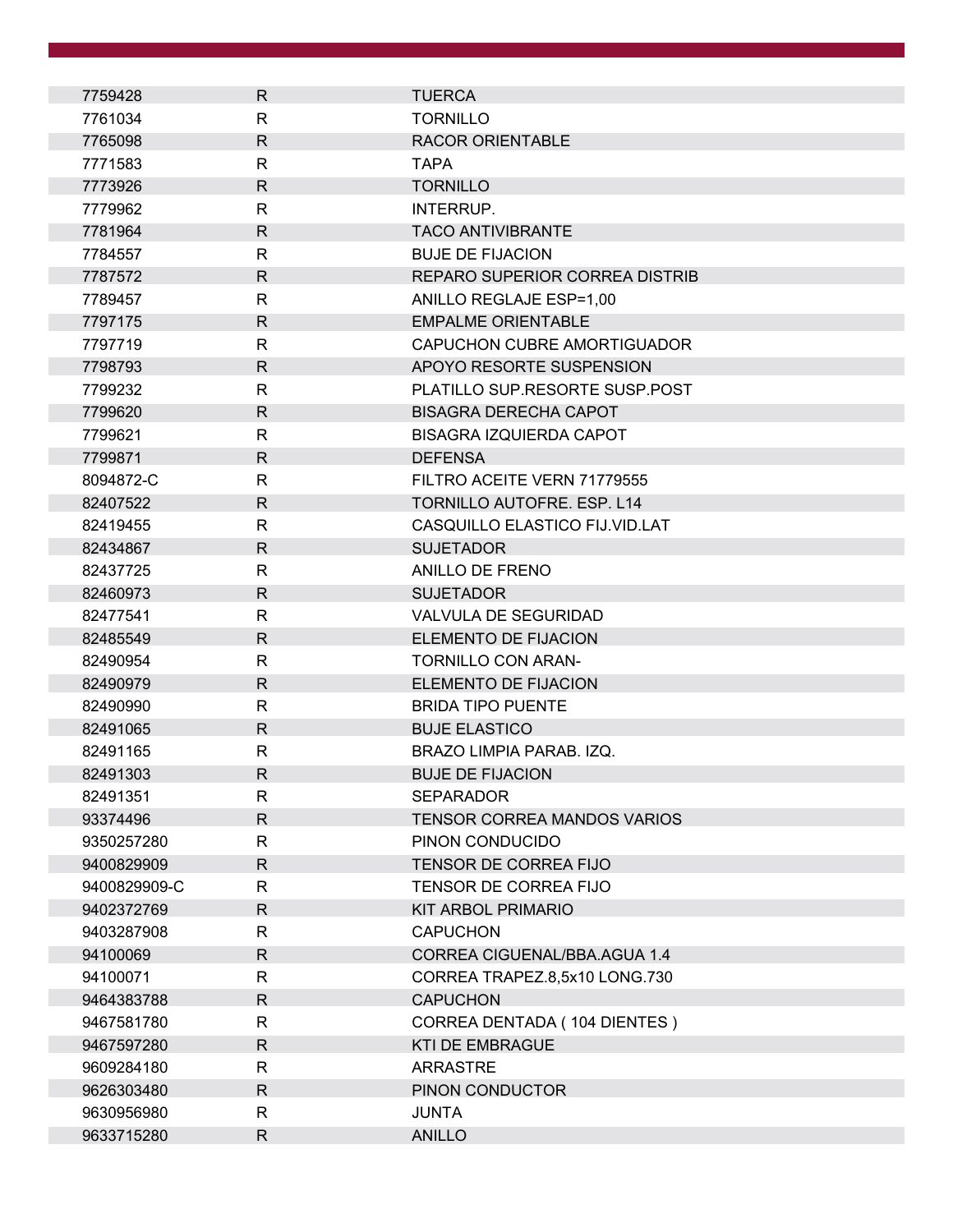| 9635477780                 | R            | <b>DEFENSA</b>                        |
|----------------------------|--------------|---------------------------------------|
| 9636019380                 | $\mathsf{R}$ | <b>JUNTA</b>                          |
| 9640046180                 | R            | CASQUILLO                             |
| 9645385980                 | R            | <b>RESORTE</b>                        |
| 9647143280                 | $\mathsf{R}$ | <b>SEMIANILLO</b>                     |
| 9650926280                 | $\mathsf{R}$ | <b>VALVULA TERMOSTATICA</b>           |
| 9651283580                 | $\mathsf{R}$ | PI?ON CONDUCIDO                       |
| 9651503180                 | R            | SENSOR PRESION DE ACEITE              |
| 9651921280                 | R            | <b>CASQUILLO</b>                      |
| 9681268380                 | R            | <b>SEMIANILLO</b>                     |
| 9684015280                 | $\mathsf{R}$ | <b>TENSOR DE CORREA FIJO</b>          |
|                            | $\mathsf{R}$ |                                       |
| 9685879480                 |              | <b>CUERPO MARIPOSA</b>                |
| 97663100                   | R            | <b>BANDEJA PORTA OBJETOS WEEK END</b> |
| 97676991                   | R            | CONDUCTO AIRE CENTRAL INFERIOR        |
| 98419310                   | $\mathsf{R}$ | PINON CONDUCTOR                       |
| 98448218                   | R            | TENSOR CORREA AIRE ACOND.             |
| 98846953                   | $\mathsf{R}$ | REVEST.LAT.BUTACA DER.C/REGUL         |
| 98857127                   | R            | <b>TUBO FLEXIBLE</b>                  |
| 98857621-C                 | $\mathsf{R}$ | <b>CORREA</b>                         |
| 9944682                    | R            | <b>FILTRO GASOIL DIESEL</b>           |
| 99448956                   | $\mathsf{R}$ | <b>TAPA</b>                           |
| 99461358-C                 | R            | <b>RODAMIENTO</b>                     |
| 9948665                    | R            | <b>SOPORTE</b>                        |
| 9949218                    | $\mathsf{R}$ | <b>EXTREMO DE DIRECCION</b>           |
| GF <sub>22</sub>           | $\mathsf{R}$ | KIT SENSORES ESTACIONAMIENTO          |
| GF <sub>23</sub>           | R            | KIT XENON H1 O H7                     |
| K04892713AC                | R            | <b>BOMBA DE AGUA</b>                  |
| K04892757AA                | R            | <b>BEARING CRANKSHAFT THRUST</b>      |
| K04892796AA                | $\mathsf{R}$ | SEMICOJINETE CIGUE.PPAL.ROJO          |
| K05182423AC                | R            | <b>FARO LATERAL IZQUIERDO</b>         |
| K05182510AC                | $\mathsf{R}$ | <b>FARO ANTERIOR DER.</b>             |
| K06104201AA                | R            | TORNILLO M8X1.25X45                   |
|                            | $\mathsf{R}$ | TORNILLO M12x1x46                     |
| K06509643AA<br>K06509708AA | $\mathsf{R}$ | TORNILLO M10X1.25X35.00               |
|                            |              |                                       |
| K1SH14TZZAB                | R            | <b>MOLDURA LATERAL DERECHA</b>        |
| K68070492AD                | $\mathsf{R}$ | <b>BOBINA DE ENCENDIDO IND. 500</b>   |
| K68070524AA                | $\mathsf{R}$ | CAPOT 500                             |
| K68070744AA                | $\mathsf{R}$ | <b>SENSOR TEMPERATURE</b>             |
| K68073864AA                | R            | ELEMENTO DE FIJACION                  |
| K68081717AB                | R            | <b>TRANS BELT SERPENTINE</b>          |
| K68081718AB                | $\mathsf{R}$ | RODAMIENTO TENSOR CORREA              |
| K68092558AB                | R            | CASQUILLO ELASTICO                    |
| K68148021AC                | $\mathsf{R}$ | <b>CENTRAL AIR-BAG</b>                |
| K68174406AA                | $\mathsf{R}$ | <b>JUNTA</b>                          |
| K68212034AA                | $\mathsf{R}$ | LUZ DE PATENTE DER.                   |
| K68220895AA                | R            | JUNTA                                 |
| K68225514AB                | R            | CENTRAL ELECTRONICA DE TRANSMI        |
|                            |              |                                       |